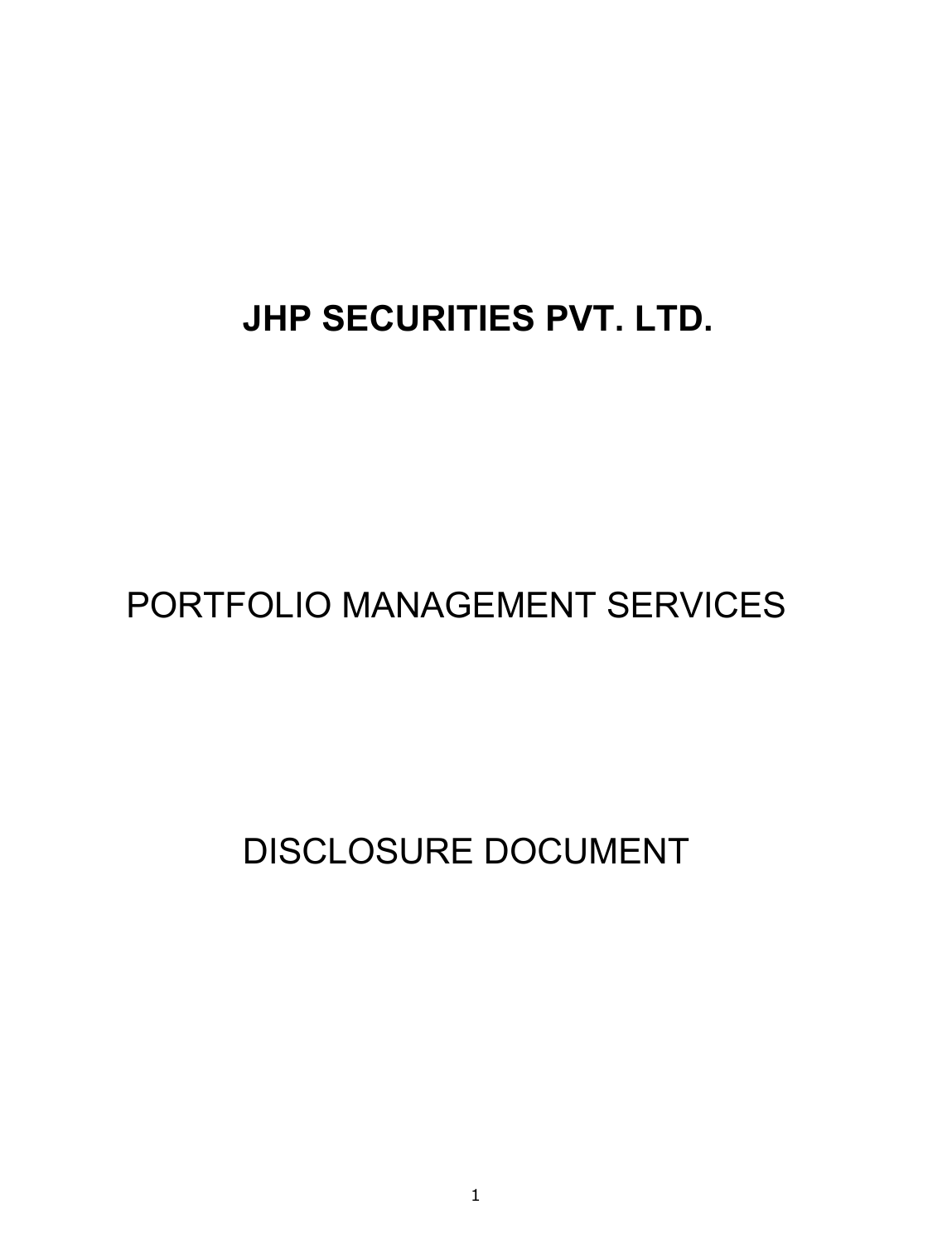## **JHP Securities Pvt. Ltd.**

#### *Key Information*

- This Disclosure Document has been filed with the Securities and Exchange Board of India (SEBI) along with the certificate in the prescribed format in terms of Regulation 14 of SEBI (Portfolio Managers) Regulations, 1993.
- The purpose of the Document is to provide essential information about the portfolio services in a manner to assist and enable the investors in making informed decisions for engaging JHP Securities Pvt. Ltd. as a Portfolio Manager.
- This disclosure document sets forth concisely the necessary information about JHP Securities Pvt. Ltd. (JHP) that is required by a prospective investor before investing.
- The investor should carefully read the entire disclosure document prior to making a decision to avail of the Portfolio Management Services and should retain this Disclosure document for future reference.
- The Disclosure Document is dated 1<sup>st</sup> November, 2019

## **Principal Officer**

**Mr. Vishal Patel** B-201, Dev Neo Vikram, Sahakar Nagar, New Link Road, Andheri - West Mumbai – 400 053. Tel no. 91-22-40824242 Email: vishalp@jhpsecurities.com **PORTFOLIO MANAGER JHP Securities Pvt. Ltd. Principal Place of Business & Regd Office:** B-201, Dev Neo Vikram, Sahakar Nagar, New Link Road, Andheri - West Mumbai – 400 053. Tel no. 91-22-40824242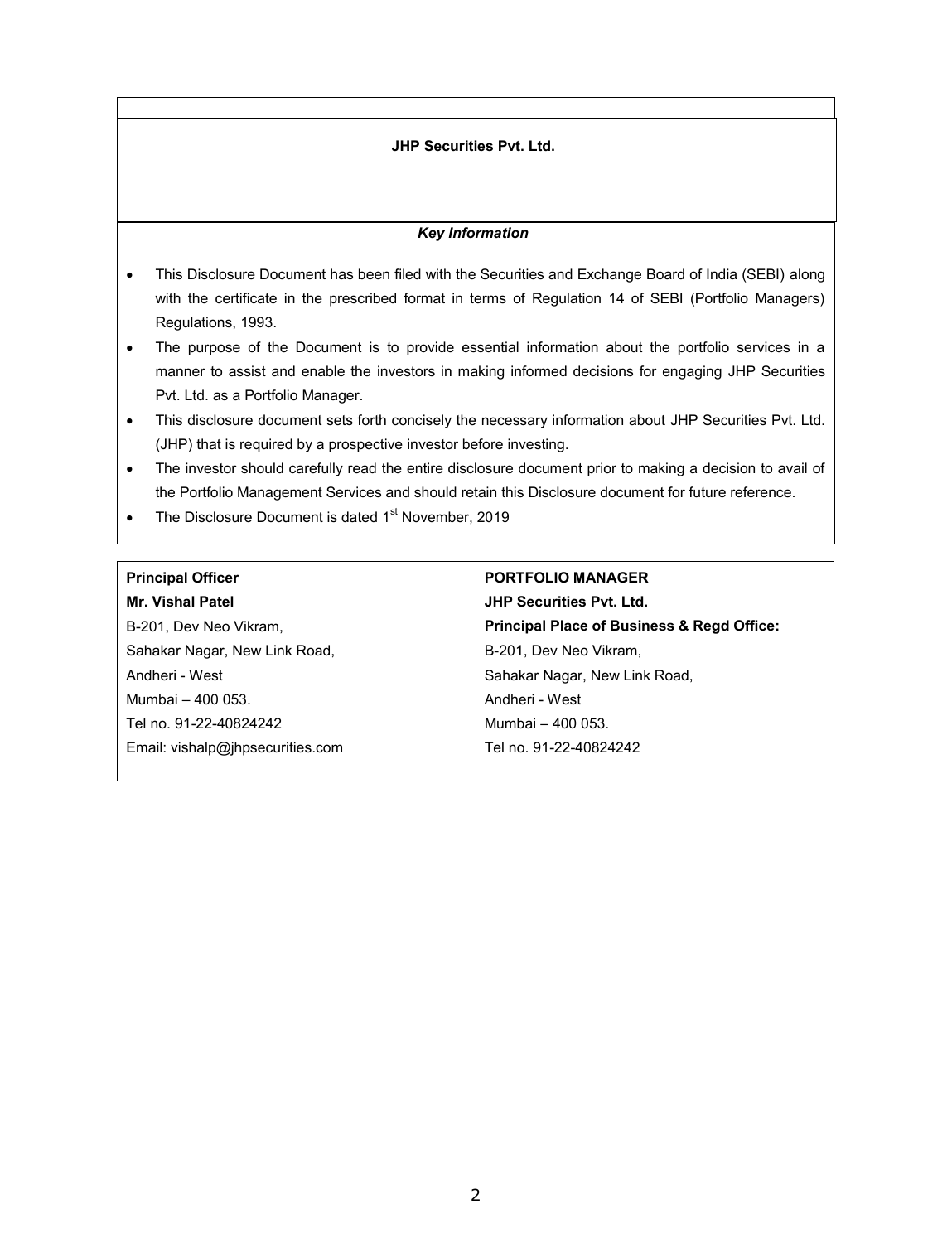#### **Table of Content**

| Sr. No. | <b>Particulars</b>                                                                                          |
|---------|-------------------------------------------------------------------------------------------------------------|
| 1       | <b>Disclaimer Clause</b>                                                                                    |
| 2       | <b>Definitions</b>                                                                                          |
| 3       | <b>Description</b>                                                                                          |
|         | (i) History, Present Business and Background of the Portfolio Manager                                       |
|         | (ii) Promoters of the Portfolio Managers, Directors and their background                                    |
|         | (iii) Top 10 Group companies/firms of the Portfolio Manager on turnover basis                               |
|         | (iv) Details of the services being offered : Discretionary / Non discretionary / Advisory                   |
|         | <b>DISCRETIONARY SERVICES</b>                                                                               |
|         | NON-DISCRETIONARY SERVICES                                                                                  |
|         | <b>ADVISORY SERVICES</b>                                                                                    |
|         | (v) Minimum Investment Amount                                                                               |
| 4       | Penalties, pending litigation or proceedings, findings of inspection or investigations for which action may |
|         | have been taken or initiated by any regulatory authority                                                    |
| 5       | <b>SERVICES OFFERED</b>                                                                                     |
| 6       | <b>RISK FACTORS</b>                                                                                         |
| 7       | <b>Client Representation</b>                                                                                |
| 8       | <b>FINANCIAL PERFORMANCE OF THE PORTFOLIO MANAGER</b>                                                       |
| 9       | PORTFOLIO MANAGEMENT PERFORMANCE                                                                            |
| 10      | <b>NATURE OF EXPENSES</b>                                                                                   |
| 11      | <b>TAXATION</b>                                                                                             |
|         | 11.1 general                                                                                                |
|         | 11.2 Tax deduction at source                                                                                |
|         | 11.3 Advance tax installment obligations                                                                    |
|         | 11.4 (1) Securities Transaction Tax                                                                         |
|         | 2. TAX IMPLICATIONS TO DIFFERENT CATEGORIES OF INVESTORS                                                    |
|         | 2.1 PROFITS AND GAINS OF BUSINESS OR PROFESSION                                                             |
|         | 2.2 LOSSES UNDER THE HEAD BUSINES INCOME                                                                    |
|         | 3. TAX IMPLICATIONS WHERE TRANSACTION IN SECURITIES ARE IN THE NATURE OF INVESTMENTS                        |
|         | 3.1 LONG TERM CAPITAL GAINS                                                                                 |
|         | 3.1.1 For individuals and HUF's                                                                             |
|         | 3.1.2 For Indian Companies                                                                                  |
|         | 3.1.3 For Non-resident Indians                                                                              |
|         | 3.2 SHORT TERM CAPITAL GAINS                                                                                |
| 12      | <b>ACCOUNTING POLICIES</b>                                                                                  |
| 13      | <b>INVESTOR SERVICES</b>                                                                                    |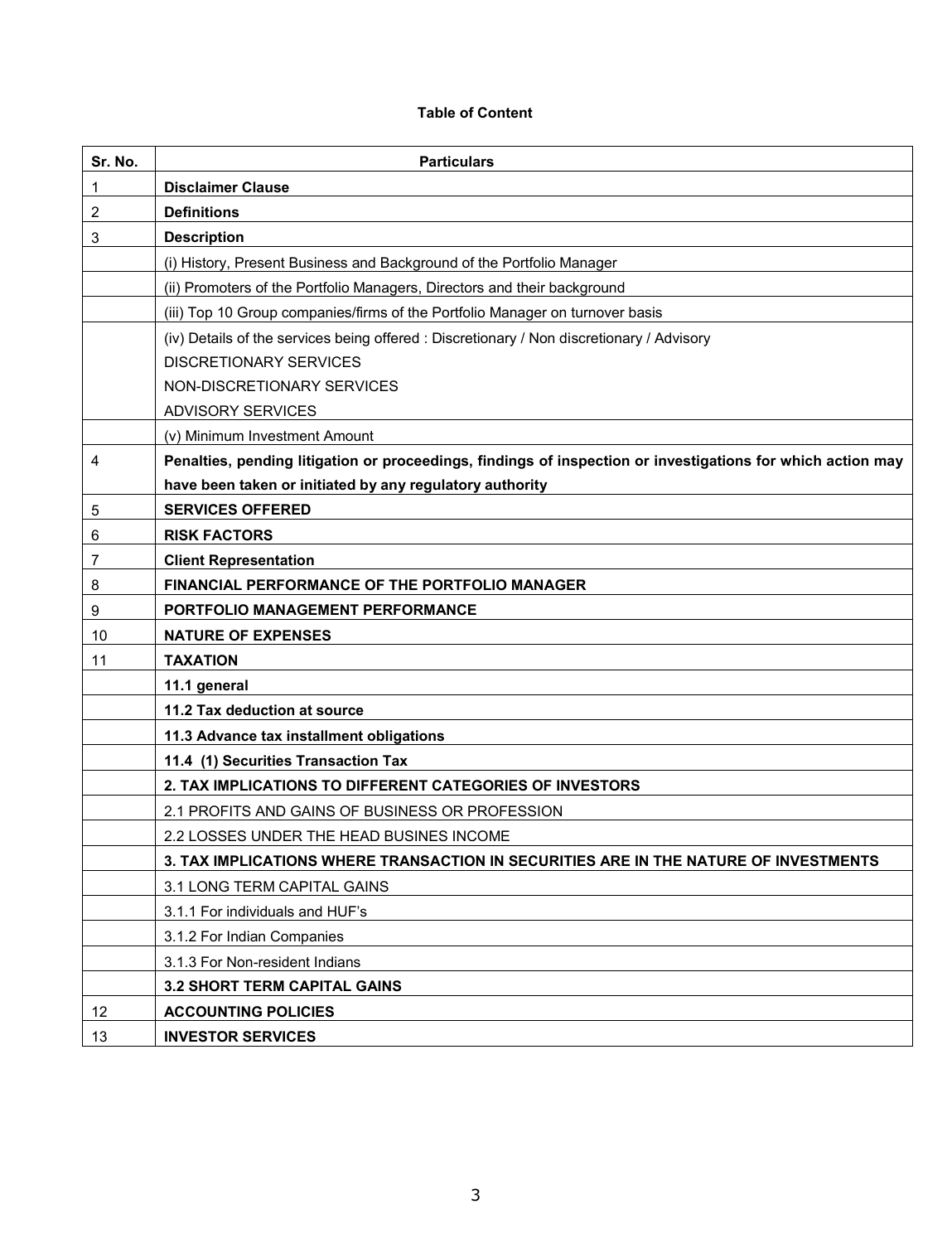## **1. Disclaimer Clause**

This Disclosure Document has been prepared in accordance with the Securities and Exchange Board of India (Portfolio Managers) Regulations 1993 as amended till date and filed with SEBI. This Document has neither been approved nor disapproved by SEBI nor has SEBI certified the accuracy or adequacy of the contents of this Document.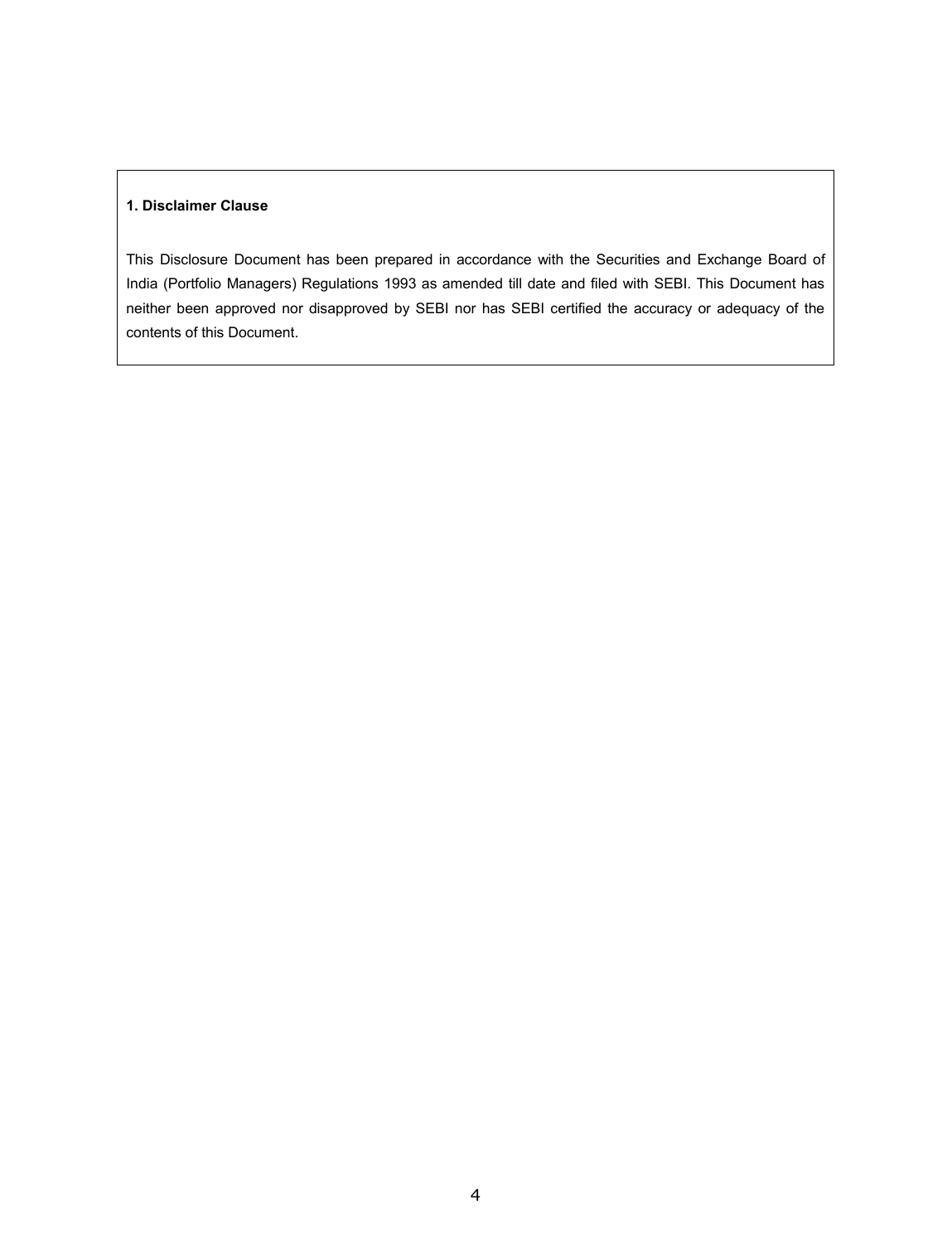## **2. Definitions**

In this disclosure document, the following words and expressions shall have the meanings specified herein, unless the context otherwise requires:

| Act<br><b>AUM</b>              | The Securities and Exchange Board of India Act, 1992 (15 of 1992)<br>Asset Under Management |
|--------------------------------|---------------------------------------------------------------------------------------------|
| Board                          | The Securities and Exchange Board of India                                                  |
| Client or Investor             |                                                                                             |
|                                | Any person who registers with the Portfolio Manager for availing the services               |
|                                | of portfolio management.                                                                    |
| Depository Account             | Any account of the client with an entity registered as a Depository Participant             |
|                                | as per the relevant regulations                                                             |
| Portfolio<br>Discretionary     | Discretionary Portfolio Management Services" means Portfolio Management                     |
| <b>Management Services</b>     | Services provided by the Portfolio Manager exercising any degree of                         |
|                                | discretion as to investments, or management of the Portfolio of the securities              |
|                                | or the funds of clients, as the case may be, as per the Agreement relating to               |
|                                | portfolio management and to ensure that all benefits accrue to the Client's                 |
|                                | Portfolio, for an agreed fee structure, and for a definite period as described,             |
|                                | entirely at the Client's risk.                                                              |
| <b>Disclosure Document</b>     | This document issued by JHP Securities Pvt. Ltd. for offering Portfolio                     |
|                                | management services, prepared in terms of Regulations 14 of SEBI (Portfolio                 |
|                                | Managers) Regulations, 1993.                                                                |
| Financial year                 | The year starting from April 1 and ending on March 31 of the following year.                |
| Funds                          | The money placed by the Client with the Portfolio Manager and any accretions                |
|                                | thereto.                                                                                    |
| Funds Managed                  | The market value of the Portfolio of the Client as on date.                                 |
| <b>Initial Corpus</b>          | The value of the funds and the market value of readily realizable investments               |
|                                | brought in by the client at the time of registering as a client with the Portfolio          |
|                                | Manager and accepted by the Portfolio Manager.                                              |
| <b>Investment Amount</b>       | The money or securities accepted by the Portfolio Manager from the Client in                |
|                                | respect of which the portfolio management services are to be rendered by the                |
|                                | Portfolio Manager.                                                                          |
| Non-discretionary<br>Portfolio | Non-discretionary Portfolio Management Services"<br>means a Portfolio                       |
| <b>Management Services</b>     | Management Services under which the Portfolio Manager, subject to express                   |
|                                | prior instructions issued by the Client from time to time in writing, for an agreed         |
|                                | fee structure, and for a definite period as described period, invests in respect            |
|                                | of the Client's account in any type of security entirely at the Client's risk and to        |
|                                | ensure that all benefits accrue to the Client's Portfolio.                                  |
| <b>NRI</b>                     | Non-Resident Indian                                                                         |
| Portfolio                      | Portfolio means the total holdings of securities belonging to any person /                  |
|                                | investor. Any of the current investment Portfolios or such Portfolios that may              |
|                                | be introduced at any time in future by the Portfolio Manager                                |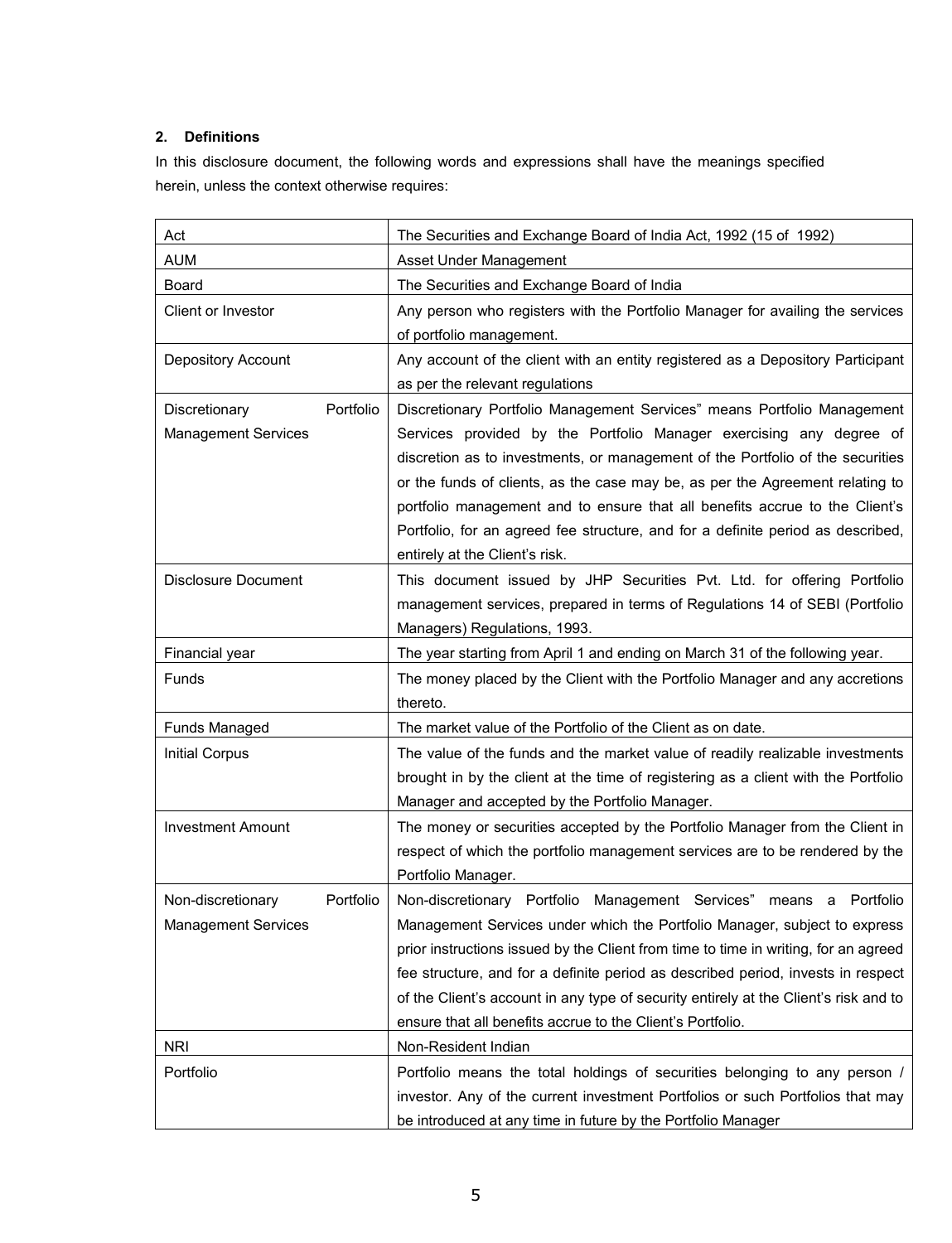| Portfolio Manager or Company | JHP Securities Pvt. Ltd. incorporated under the Companies Act, 2013, and<br>registered with SEBI to act as a Portfolio Manager in terms of SEBI (Portfolio<br>Managers) Regulations, 1993 vide Registration No. INP000004953 dated<br>26/11/2018                       |  |  |
|------------------------------|------------------------------------------------------------------------------------------------------------------------------------------------------------------------------------------------------------------------------------------------------------------------|--|--|
| <b>RBI</b>                   | Reserve Bank of India, established under the Reserve Bank of India Act,<br>1934, as amended from time to time.                                                                                                                                                         |  |  |
| Regulations                  | The Securities and Exchange Board of India (Portfolio Managers)<br>Regulations, 1993.                                                                                                                                                                                  |  |  |
| <b>Rules</b>                 | The Securities and Exchange Board of India (Portfolio Managers) Rules, 1993.                                                                                                                                                                                           |  |  |
| <b>SEBI</b>                  | Securities and Exchange Board of India (Portfolio Managers) Rules and<br>Regulations, 1993 as amended from time to time.                                                                                                                                               |  |  |
| The Agreement                | The agreement executed between the Portfolio Manager and its clients in<br>terms of Regulation 14 of SEBI (Portfolio Managers) Regulations, 1993 and<br>SEBI (Portfolio Managers) Amendment Regulations, 2002 issued by the<br>Securities and Exchange Board of India. |  |  |

Words and expressions used in this Disclosure Document and not expressly defined shall be interpreted according to their general meaning and usage. The definitions are not exhaustive. They have been included only for the purpose of clarity and shall in addition be interpreted according to their general meaning and usage and shall also carry meanings assigned to them in "Regulations.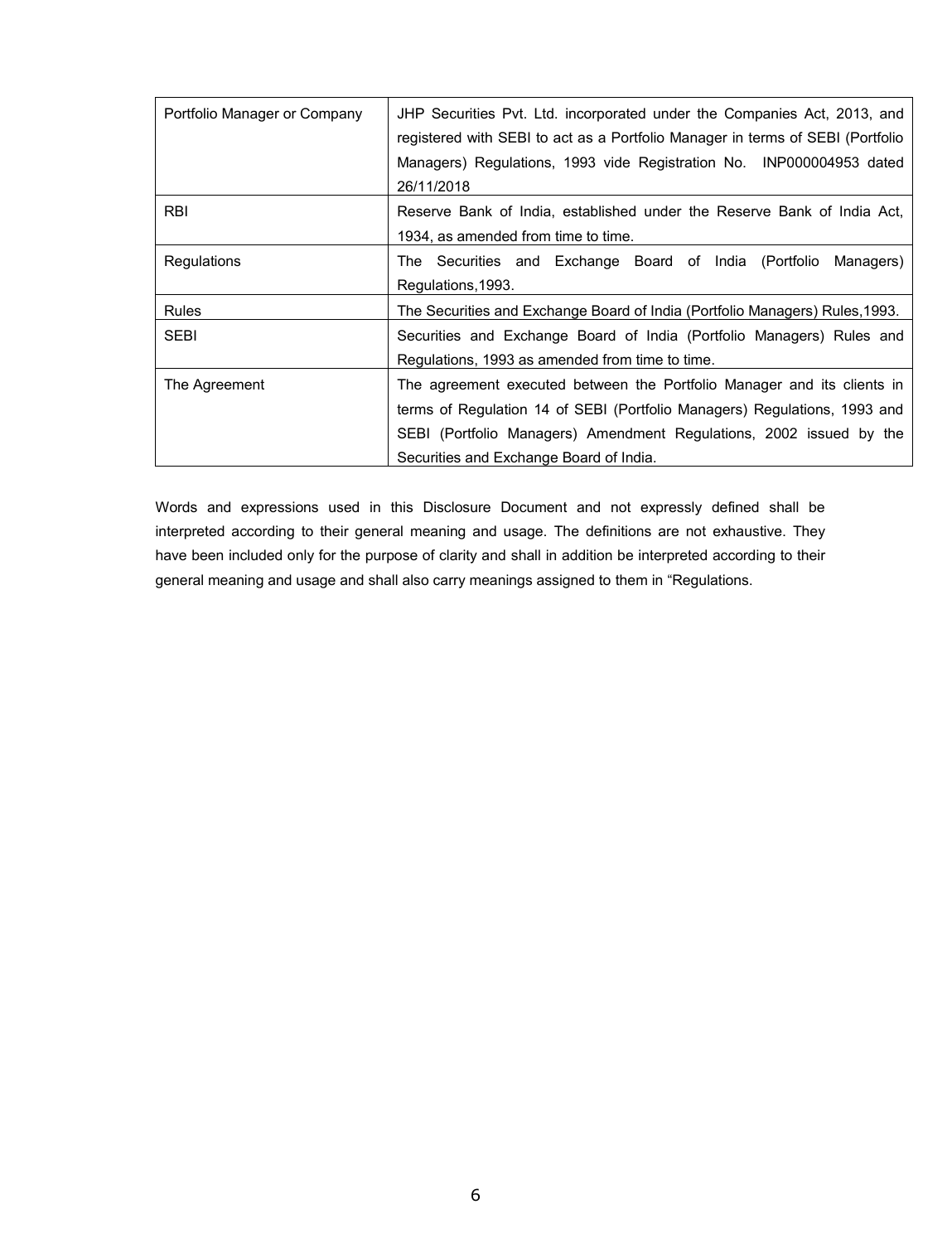## **3. Description**

## (i) **History, Present Business and Background of the Portfolio Manager**

JHP Securities (P) Limited is one of the largest and most respected stock-broking firms on The Stock Exchange, Mumbai as well as the National Stock Exchange. We are a stock broking firm launched with the objective to provide broking and investment services of the highest caliber, incorporating the pristine values of trust, integrity and commitment. We constantly endeavor to provide our customers with high quality services for Equity & Derivatives Trading, Commodities Trading, Depository Services and Franchising through BOLT / NEAT / CTCL expansion.

- M/s. J. H. Patel a member of Bombay Stock Exchange from the year 1984. It was started by Mr. Jayantilal Harjivandas Patel, first generation entrepreneur. Patel family has a rich experience of more than 54 years in business and trading.
- Membership of M/s. J.H. Patel was corporatized in the year 1997 and JHP Securities Pvt. Ltd. commenced its broking operations.
- $\triangleright$  Over the last 27 years, JHP Securities (P) Limited has built a formidable reputation of being a completely client oriented Broking Firm, where the client's interest is of paramount consideration and matters most, above all else.
- $\triangleright$  Mr. Vishal Patel, Director of the Company and Principal Officer for PMS Division returned from USA with qualification of BS in Business Management and MS in Finance and joined the company in the year 2004. He constantly strives to combine expertise and foresight for management, operation and administrative activities.
- $\triangleright$  A membership of The National Stock Exchange of India has been acquired in calendar 2005.
- A membership of MSEIL (formerly known as MCX SX) has been acquired in calendar 2008
- $\triangleright$  JHP Commodities Pvt. Ltd., an associate concern, has acquired membership on the commodities exchange NCDEX in calendar 2004 and MCX in calendar 2005.
- $\triangleright$  In September 2006, company acquired membership of CDSL
- > JHP Securities has more than 6 years experience as a Portfolio Manager.
- $\triangleright$  In November, 2015, company acquired membership of Research Analyst.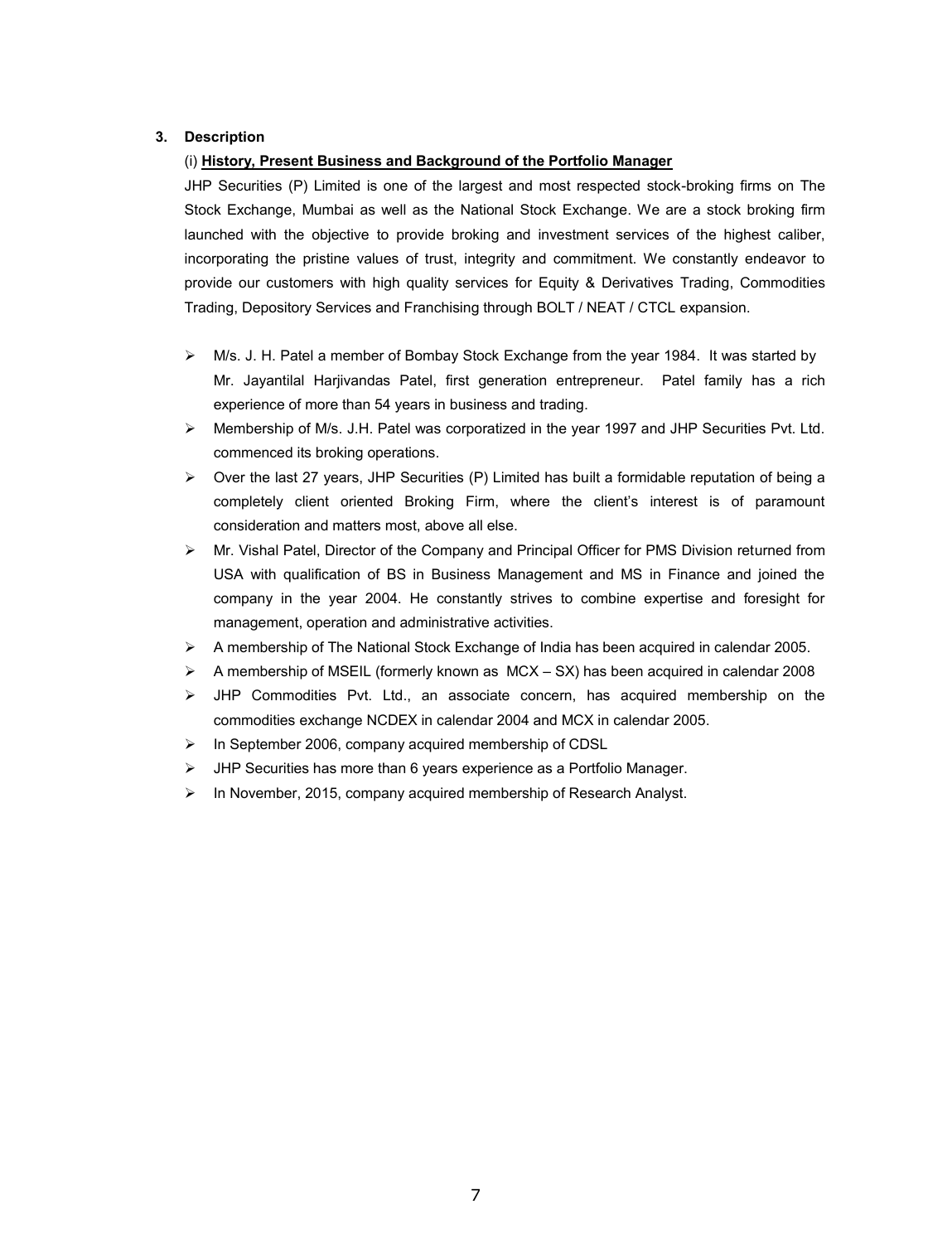## (ii) **Promoters of the Portfolio Managers, Directors and their background**

## **a. Promoters**

Promoter's of the company is from Patel Family. Present Promoter's of this company are Mr. Pankaj Patel, Mr. Vishal Patel, Ms. Purvi Patel and Mr. Saurabh Patel, who have experience in managing JHP Securities Pvt. Ltd. as a full service brokerage house.

## **b. Particulars of Directors**

| Ι. | <b>Name of Directors</b> |   | Mr. Vishal Patel - Director and Principal Officer                                                                                                                                                                   |
|----|--------------------------|---|---------------------------------------------------------------------------------------------------------------------------------------------------------------------------------------------------------------------|
|    | <b>Address</b>           |   | 5, Divya Darshan, $2^{nd}$ floor, N S Road – 5, Vallabhangar<br>Society, J.V.P.D Scheme, Vile Parle (West), Mumbai -<br>400056.                                                                                     |
|    | Qualification            |   | Master of Science in Finance from Suffolk<br>University, Boston U.S.A. - 2003<br>Bachelors of Science in General Management,<br>Purdue University, West Lafayette, U.S.A. - 2001<br>B.Com, Mumbai University - 1999 |
|    | <b>Experience</b>        | ٠ |                                                                                                                                                                                                                     |

He has completed his Masters in Finance from Suffolk University, Boston, U.S.A. He is academically well versed with Capital Budgeting and Investments. In addition after coming back to India, he is in charge of entire operations, research and management of brokerage business.

As a Director of JHP Securities Pvt. Ltd, which is engaged in the business of broking in shares and stock and as a member of Bombay Stock Exchange and also a member of National Stock Exchange. The company is also member of Central Depository Services (India) Ltd. He is overall in charge of the company and handles Dealing, Operations, Back Office, Risk Management, Compliance, HR and Accounts

| Date of Appointment :     | 12th April 2004                    |
|---------------------------|------------------------------------|
| <b>Other Directorship</b> | JHP Commodities (P) Ltd.           |
|                           | Empire Lubricants (P) Ltd.         |
|                           | Speciality Estates (P) Ltd.        |
|                           | JHP Advisory Services (P) Ltd.     |
|                           | JHP Finvest (P) Ltd.               |
|                           | Gokul Emerald Condominium (P) Ltd. |
|                           | Superior Fin.Cons.Serv. (P) Ltd    |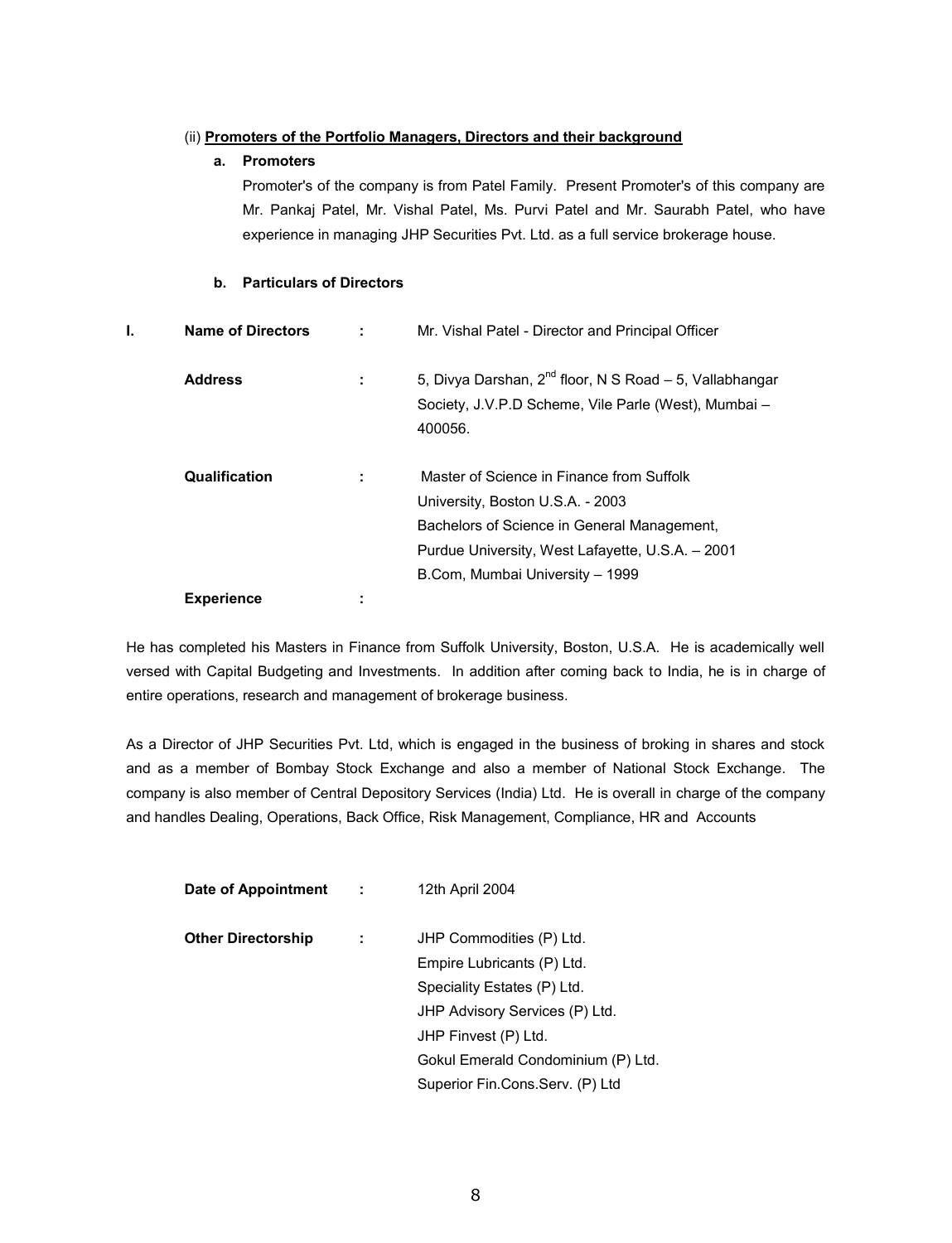| ΙΙ. | <b>Name of Directors</b> | -11 | Mr. Pankaj Patel – Director                                                                                                                           |
|-----|--------------------------|-----|-------------------------------------------------------------------------------------------------------------------------------------------------------|
|     | <b>Address</b>           |     | 5, Divya Darshan, 6 <sup>th</sup> & 7 <sup>th</sup> Floor, N S Road 5,<br>Vallabhnagar Society, JVPD Scheme,<br>Vile Parle (West), Mumbai - 4000 056. |
|     | <b>Qualification</b>     | ٠   | Intermediate, Bachelor of Commerce, Mumbai.<br>BSE Derivatives Module - June 2004 scoring 83.99%                                                      |

## **Experience :**

Started his career with Own Business of Cotton Ginning & Pressing in the year 1977, thereafter was part of M/s. J.H. Patel, a Stock Broker Firm of BSE. It was corporatized in the year 1997 as M/s. JHP Securities Pvt. Ltd. Mr. Pankaj Patel oversees Management Operations Dealings. He has hands on experience in the broking business

|    | <b>Date of Appointment</b> |   | 15th December 1997                                                      |
|----|----------------------------|---|-------------------------------------------------------------------------|
|    | <b>Other Directorship</b>  | ÷ | JHP Commodities (P) Ltd.                                                |
|    |                            |   | Superior Financial Consultancy Service Pvt. Ltd.                        |
|    |                            |   | JHP Advisory Services Pvt. Ltd.                                         |
|    |                            |   | Pankaj Cotton Company Pvt. Ltd.                                         |
|    |                            |   | Peculiar Estates Pvt. Ltd.                                              |
|    |                            |   | Speciality Estates Pvt. Ltd.                                            |
|    |                            |   | Prerna Investments Pvt. Ltd.                                            |
|    |                            |   | Empire Lubricants Pvt. Ltd.                                             |
|    |                            |   | Gokul Emerald Condominium (P) Ltd.                                      |
|    |                            |   | Urvi Holdings Pvt. Ltd.                                                 |
|    |                            |   | Pat Holdings Pvt. Ltd.                                                  |
|    |                            |   | Pat Financial Cons. Pvt. Ltd.                                           |
|    |                            |   | Equitable Fin.Cons.Pvt. Ltd.                                            |
|    |                            |   | Independent Estates Pvt. Ltd.                                           |
|    |                            |   | Pranav Holdings Pvt. Ltd.                                               |
| Ш. | <b>Name of Directors</b>   |   | Ms. Purvi Patel - Director                                              |
|    | <b>Address</b>             |   | "5, Divya Darshan, 6 <sup>th</sup> & 7 <sup>th</sup> Floor, N S Road 5, |
|    |                            |   | Vallabhnagar Society, JVPD Scheme,                                      |
|    |                            |   | Vile Parle (West), Mumbai - 4000 056                                    |
|    | Qualification              | ÷ | B.Com , Mumbai University 1996                                          |
|    | <b>Experience</b>          | ÷ |                                                                         |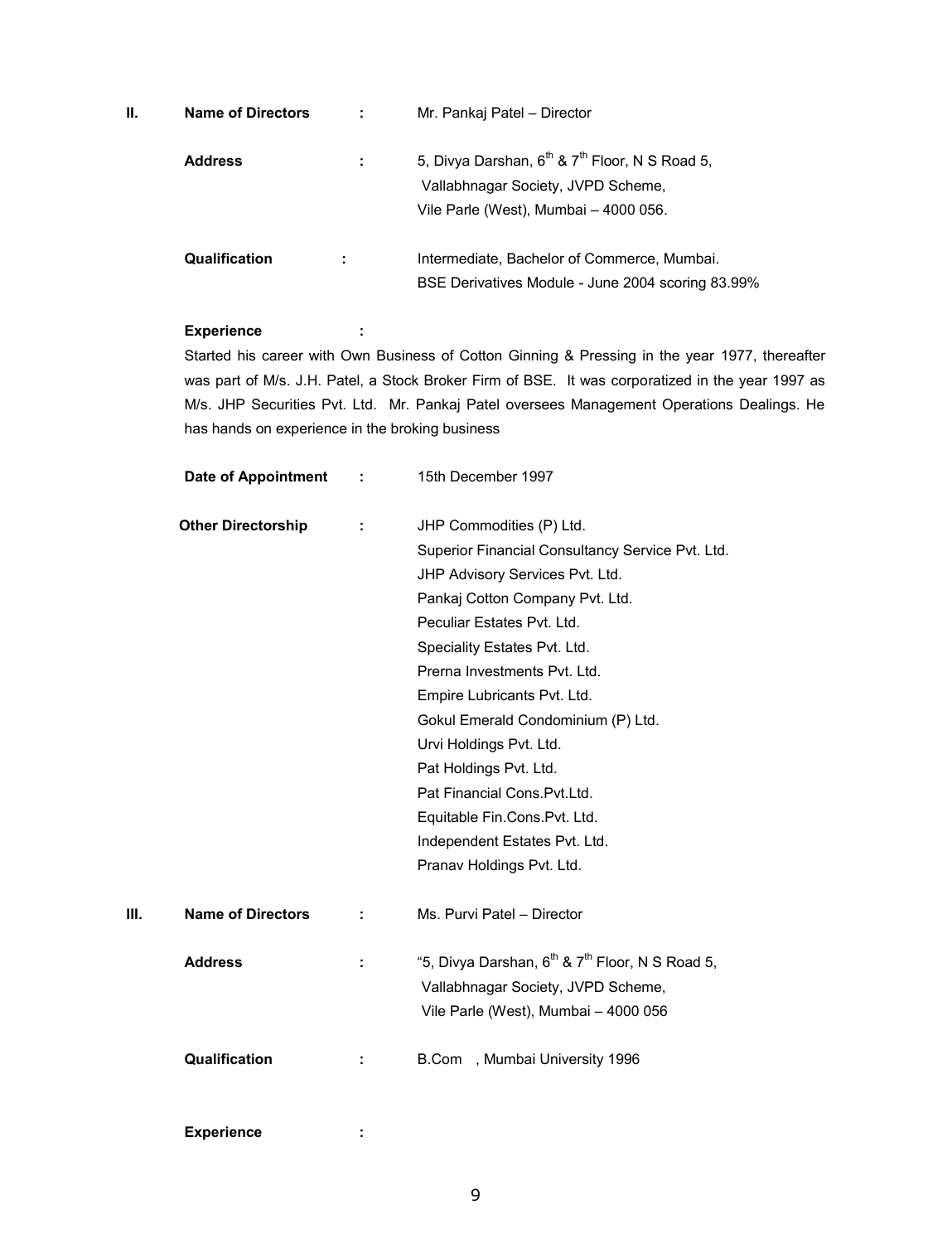Ms. Purvi Patel is Commerce Graduate and acting Investor with keen interest in Portfolio Management. She has also developed capabilities in Human Resource Management. She is to look after HR Activities at JHP Securities from the year 2000 to 2005.

|     | Date of Appointment :     |        | 1st July 1999                                                                      |
|-----|---------------------------|--------|------------------------------------------------------------------------------------|
|     | <b>Other Directorship</b> | ÷      | JHP Commodities (P) Ltd.<br>Peculiar Estates Pyt. Ltd                              |
| IV. | <b>Name of Directors</b>  | ÷      | Ms. Kavita V. Jariwala - Director                                                  |
|     | <b>Address</b>            | ÷      | 42 Samarpan Bungalows,<br>Opp. HPCL Petrol Pump, Bodakdev,<br>Ahmedabad - 380 054. |
|     | <b>Qualification</b>      |        | B.Com. A.C.A. Chartered Accountant                                                 |
|     | <b>Experience</b>         | ٠<br>٠ |                                                                                    |

Ms. Kavita Jariwala is Commerce Graduate and a Qualified Chartered Accountant. She worked as sub-broker for M/s. Bharat J. Patel (BSE) for the period from April 2001 to June 2004. She's handling Ahmedabad Branch of M/s. JHP Securities Pvt. Ltd. from July 2004. Her additional responsibilities include Bus Business Development activities of the Company for Western Region

|    | <b>Date of Appointment</b> |   | 5th October 2004                                                                                                                       |
|----|----------------------------|---|----------------------------------------------------------------------------------------------------------------------------------------|
|    | <b>Other Directorship</b>  | ÷ | Pranav Holdings Pvt. Ltd.                                                                                                              |
| V. | <b>Name of Directors</b>   |   | Mr. Saurabh Patel - Director                                                                                                           |
|    | <b>Address</b>             | ÷ | 5, Divya Darshan, 1 <sup>st</sup> floor, N S Road - 5, Vallabhangar<br>Society, J.V.P.D Scheme, Vile Parle (West), Mumbai -<br>400056. |
|    | <b>Qualification</b>       | ÷ | MBA from Wellingkar Institute of Management Studies                                                                                    |
|    | <b>Experience</b>          |   |                                                                                                                                        |

As a Director of JHP Securities Pvt. Ltd, which is engaged in the business of broking in shares and stock and as a member of Bombay Stock Exchange and also a member of National Stock Exchange. The company is also member of Central Depository Services (India) Ltd. He is overall in charge of Dealing and Institutional Department.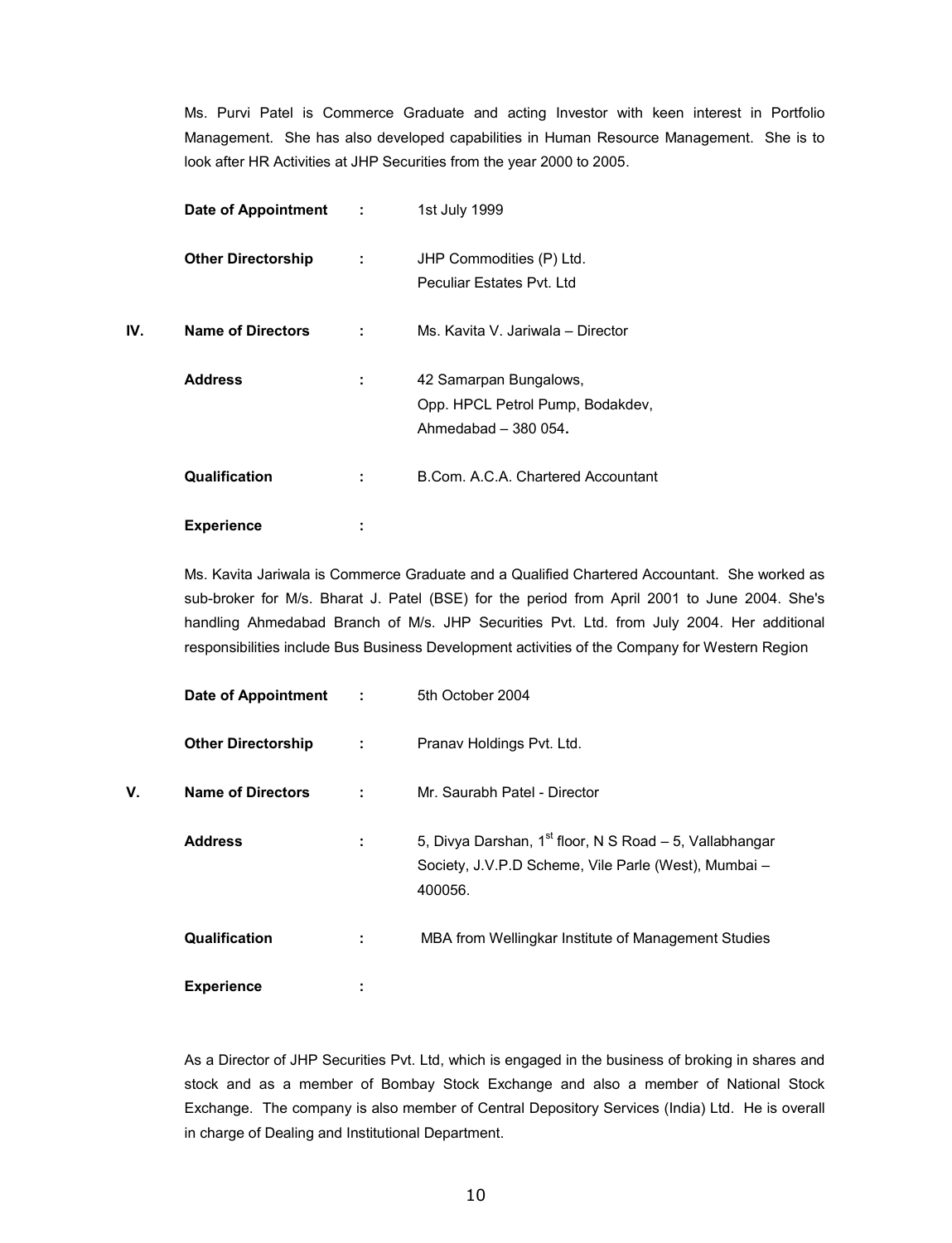|     | Date of Appointment :     |    | $3rd$ July, 2008                                              |
|-----|---------------------------|----|---------------------------------------------------------------|
|     | <b>Other Directorship</b> | ÷  | JHP Finvest (P) Ltd.                                          |
|     |                           |    | Finquest Fin.Sol.Pvt.Ltd.                                     |
|     |                           |    | Empire Lubricants (P) Ltd.                                    |
|     |                           |    | Superior Fin.Cons.Serv. (P) Ltd.                              |
| VI: | <b>Name of Directors</b>  | ٠. | Mr Milind P Patel - Director                                  |
|     | <b>Address</b>            | ÷  | 5, Divya Darshan, 6 <sup>th</sup> Floor, N S Road 5,          |
|     |                           |    | Vallabhnagar Society, JVPD Scheme,                            |
|     |                           |    | Vile Parle (West), Mumbai - 4000 056                          |
|     | <b>Qualification</b>      | ÷  | Master of Finance from Cass Business School, City University, |
|     |                           |    | London                                                        |
|     | <b>Experience</b>         | ÷  |                                                               |

Handling the institutional broking activities at JHP Securities, Overlooking all aspects related to Research, Sales and execution since 2011.

| Date of Appointment       | ٠ | 19 <sup>th</sup> May, 2015 |
|---------------------------|---|----------------------------|
| <b>Other Directorship</b> | ٠ | NII                        |

## **(iii) Top 10 Group companies/firms of the Portfolio Manager on turnover basis.**

Based on the Balance Sheets made available as on March 31, 2019

| <b>Sr No</b>   | Name of the Group Company                         |
|----------------|---------------------------------------------------|
| 1              | JHP Finvest Private Ltd.                          |
| 2              | Superior Financial Consultancy Services Pvt. Ltd. |
| 3              | JHP Commodities Pvt. Ltd.                         |
| 4              | Speciality Estate Pvt. Ltd.                       |
| 5              | Mutual Estates Maharashtra Pyt. Ltd.              |
| 6              | Pankaj Cotton Company Private Ltd                 |
| $\overline{7}$ | Peculiar Estate Pvt. Ltd.                         |
| 8              | Prerana Investment Pvt. Ltd.                      |
| 9              | JHP Advisory Services Pvt. Ltd.                   |
| 10             | Gokul Emerald Condominium Pyt. Ltd.               |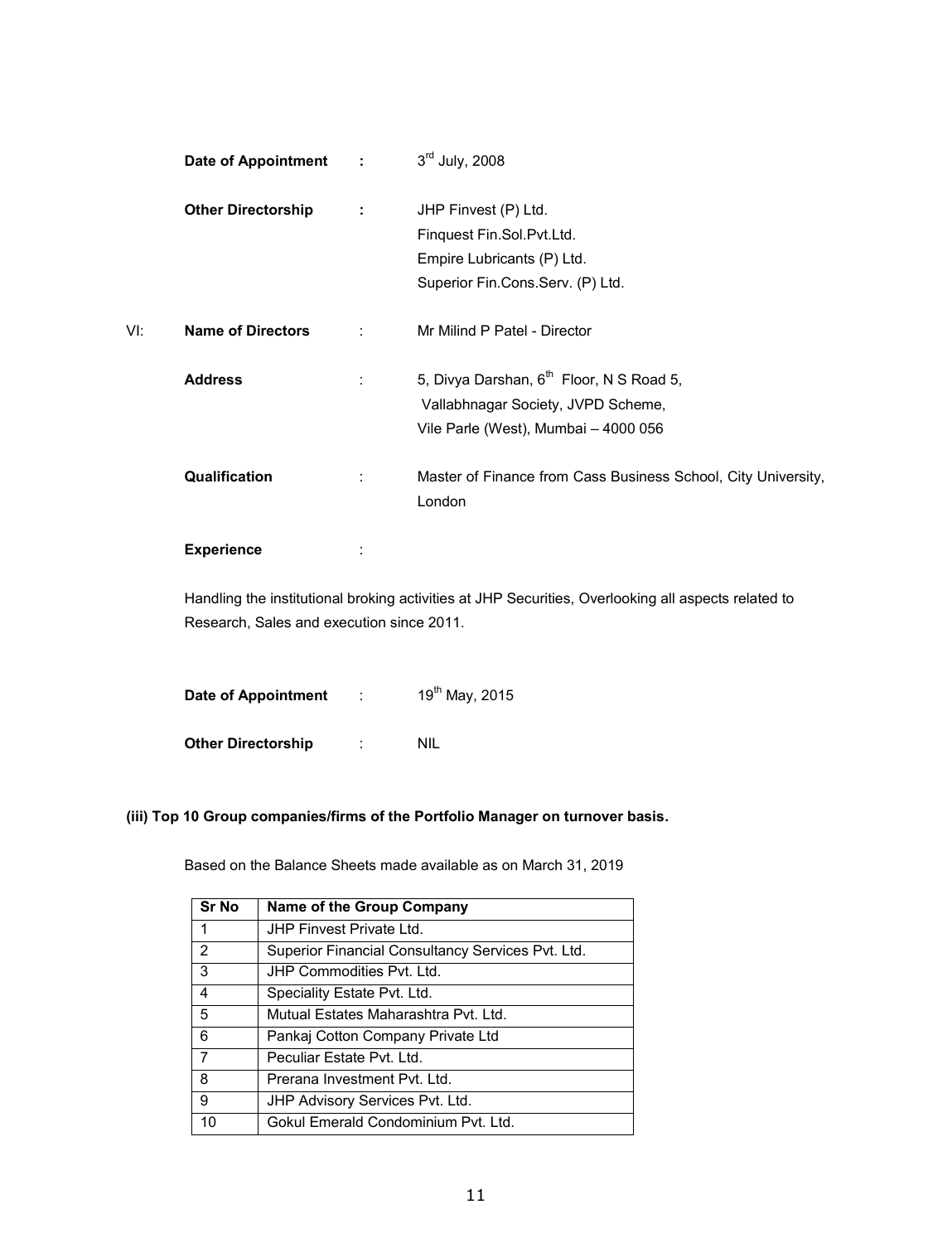#### **(iv)Details of services being offered: Discretionary / Non discretionary / Advisory:**

#### **DISCRETIONARY SERVICES**

The Portfolio Manager shall be acting in a fiduciary capacity with regard to the Client's account consisting of investment, accruals, benefits, allotments, calls, refunds, returns, privileges, entitlements, substitutions and/or replacements or any other beneficial interest including dividend, interest, rights, bonus as well as residual cash balances, if any (represented both by quantity and in monetary value). The Portfolio Manager shall be acting both as an agent as well as a trustee of the Client's account.

The Portfolio Manager will provide Discretionary Portfolio Management Services which shall be in the nature of investment management, and may include the responsibility of managing, renewing and reshuffling the portfolio, buying and selling the securities, keeping safe custody of the securities and monitoring book closures, dividend, bonus, rights etc. so that all benefits accrue to the Client's Portfolio, for an agreed fee structure and for a definite period as described, entirely at the Client's risk.

The Portfolio Manager shall have the sole and absolute discretion to invest in respect of the Client's account in any type of security as per executed Agreement and make such changes in the investments and invest some or all the Client's account in such manner and in such markets as it deems fit would benefit the Client. The Portfolio Manager's decision in deployment of the Clients account is absolute and final and can never be called in question or be open to review at any time during the currency of the agreement or any time thereafter. This right of the Portfolio Manager shall be exercised strictly in accordance with the relevant Act, rules and regulations, guidelines and notifications in force from time to time.

#### **NON-DISCRETIONARY SERVICES**

The Portfolio Manager will provide Non-discretionary Portfolio Management Services as per express prior Instructions issued by the Client from time to time, in the nature of investment consultancy/management, and may include the responsibility of managing, renewing and reshuffling the portfolio, buying and selling the securities, keeping safe custody of the securities and monitoring book closures, dividend, bonus, rights, etc. so as to ensure that all benefits accrue to the Client's Portfolio, for an agreed fee structure and for a definite described period, entirely at the Client's risk.

The deployment of the Clients account by the Portfolio Manager on the Instructions of the Client is absolute and final and can never be called in question or shall not be open to review at any time during the currency of the agreement or any time thereafter. The rights and obligations of the Portfolio Manager shall be exercised strictly in accordance with the relevant Act, rules and regulations, guidelines and notifications in force from time to time.

#### **ADVISORY SERVICES**

The Portfolio Manager will provide Advisory Portfolio Management Services, in terms of the SEBI (Portfolio Manager) Regulations, 1993, which shall be in the nature of investment advisory and shall include the responsibility of advising on the portfolio strategy, sectoral allocation and investment and divestment of individual securities on the client portfolio, for an agreed fee structure, entirely at the Client's risk; to all eligible category of investors who can invest in Indian market including domestic institution, NRIs, FIIs, etc.

#### **(v) Minimum Investment Amount**

The minimum amount to be invested under the portfolio is Rs. 25,00,000/- (Rupees Twenty Five Lacs Only)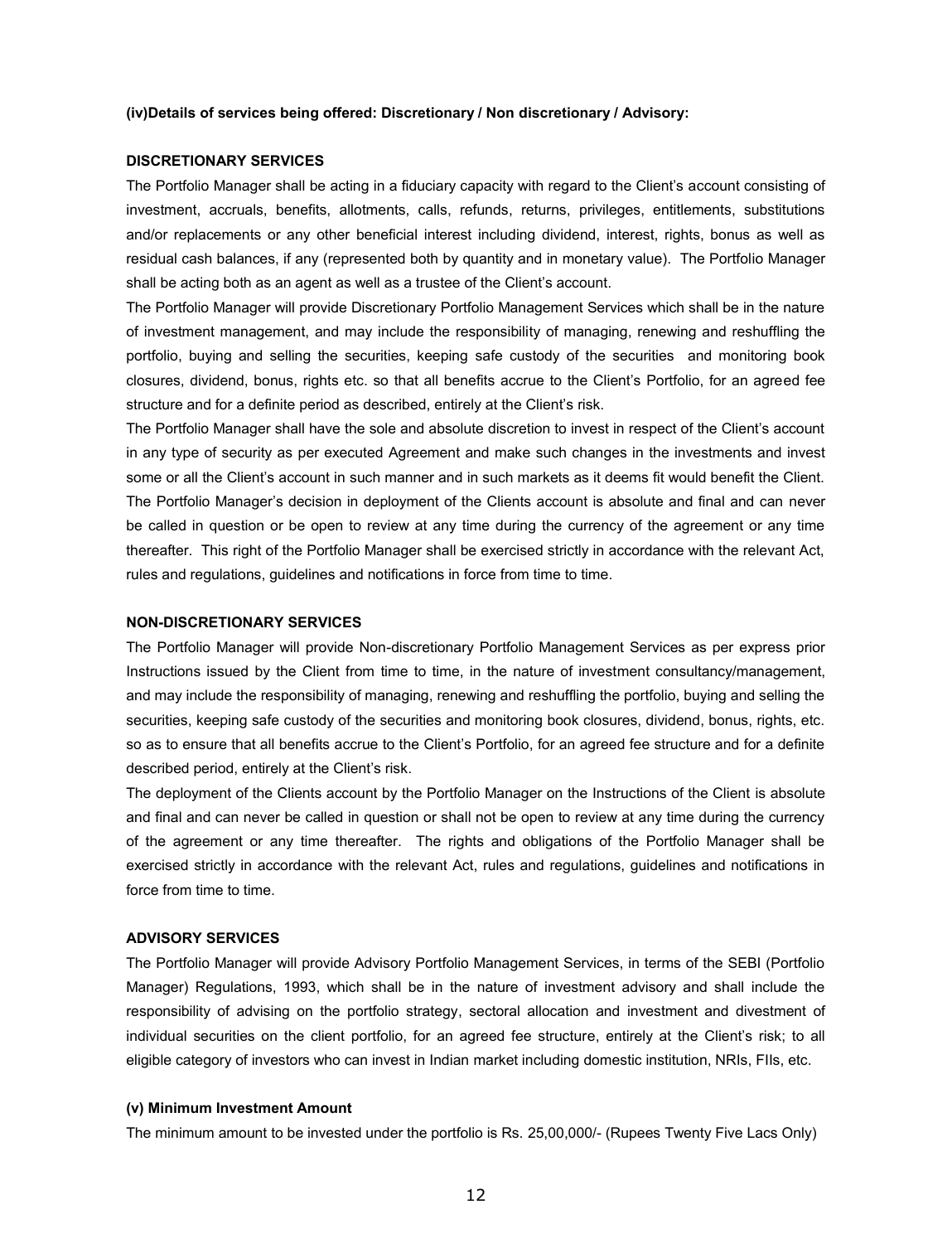**4. Penalties, pending litigation or proceedings, findings of inspection or investigations for which action may have been taken or initiated by any regulatory authority.**

| (i)   | All cases of penalties imposed by the Board or the<br>directions issued by the Board under the Act or Rules or<br>Regulations made thereunder                                                                                                                                                                                                | Refer note:1 below  |
|-------|----------------------------------------------------------------------------------------------------------------------------------------------------------------------------------------------------------------------------------------------------------------------------------------------------------------------------------------------|---------------------|
| (ii)  | The nature of the penalty / direction                                                                                                                                                                                                                                                                                                        | Refer note:1 below  |
| (iii) | Penalties imposed for any economic offence and / or for<br>violation of any securities laws                                                                                                                                                                                                                                                  | <b>NIL</b>          |
| (iv)  | Any pending material litigation / legal proceedings<br>against the Portfolio Manager / key personnel with<br>separate disclosure regarding pending criminal cases, if<br>any                                                                                                                                                                 | <b>NIL</b>          |
| (v)   | Any deficiency in the systems and operations of the<br>Portfolio Manager observed by the Board or any<br>regulatory agency                                                                                                                                                                                                                   | <b>NIL</b>          |
| (vi)  | Any enquiry / adjudication proceedings initiated by the<br>Board against the Portfolio Manager or its directors,<br>principal officer or employee or any person directly or<br>indirectly connected with the Portfolio Manager or its<br>directors, principal officer or employee, under the Act or<br>Rules or Regulations made thereunder. | Refer note: 1 below |

## **Note: 1**

**I. Name of the party / Matter :** Engaging in the activities of Portfolio management without due registration. SEBI notice under Section 12(1) of SEBI Act read with regulation 3 of PM regulations and regulation 9(1) of PM regulation read with circular no SEBI/IMD/DOF-I/SRF/Cir no 1/93251/2007 vide letter dated 13th November, 2015

**Nature of dispute / Clarification :** PMS application due for renewal on 16th April, 2014 was submitted online within the due date but offline application for the same was sent post due date and same was rejected by the SEBI. Consequently SEBI issued show cause notice and thereafter passed an order imposing a penalty of Rs. 3,00,000/- We have preferred an appeal with SAT against the impugned order and the matter remains sub judice. Subsequently, fresh application for PMS registration has been approved by SEBI in December 2015 and we have been granted fresh registration as portfolio managers.

**Pending/settled : Settled**

**II. Name of the party : J. E. Talauricar – Ex-Chairman of Niskalp Investments Trading Co. Ltd. Matter with SEBI.**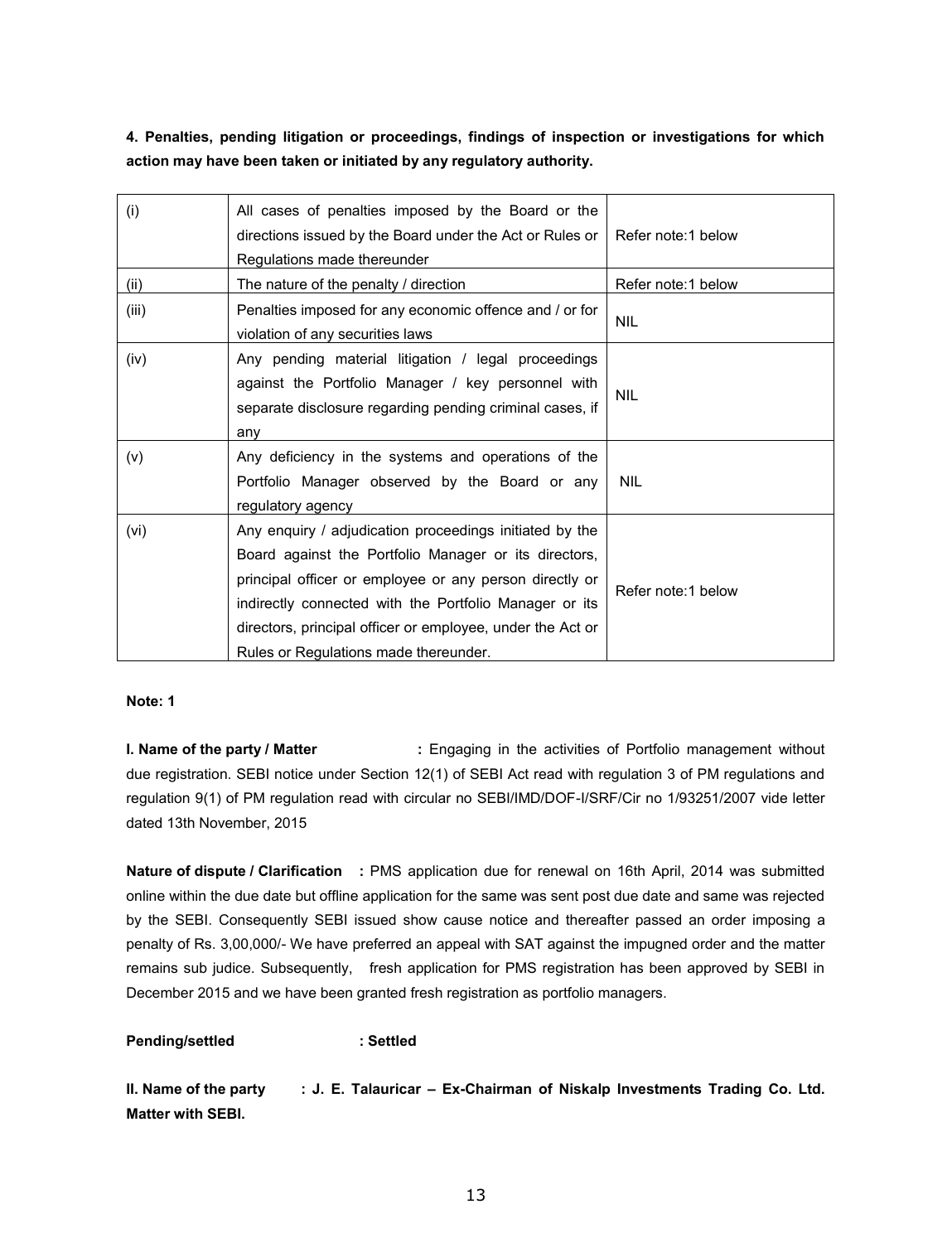**Nature of dispute :** During an enquiry in 2002-03 by SEBI into the transactions of Tata Finance Ltd. (TFL) and its wholly owned subsidiary, Niskalp Investments and Trading Co. Ltd. (NITC), they found that some of the transactions executed through M/s. JIP Investments who are our sub-brokers were irregular. As per our records, no irregularity was committed by us or by our sub-broker through us.

Concerned Officer had passed an order against which we had preferred an appeal in SAT. The Honourable SAT, post hearing the arguments from both sides has set aside SEBI's order. Via appeal no. 121 of 2012. Subsequently SEBI has preferred an appeal with Supreme Court of India and matter is at present pending at this stage.

**Pending/settled : Pending**

#### **III. Name of the party : Global Tele Systems Ltd. & Global E-Commerce Services Limited**

**Nature of dispute :** Back dated Transaction in the shares of Global Telesystems – EAD/ENQ/PKB/EIF-258/180631/2009 dated October 23, 2009.

Cross Examination in the matter is being offered to us by SEBI, dates for which will be communicated to us in due course.

**Pending/settled : Pending**

**IV. Name of the party :** SEBI notice under regulations 25(1) of SEBI (Intermediaries) Regulations, 2008 date 24th September, 2013.

**Nature of dispute / Clarification :** SEBI conducted the inspection of books of accounts, records and other documents in the year 2010. After several correspondences with SEBI between the year 2010 to 2013 SEBI had issued the aforesaid SCN to us.

On perusal of the said SCN, it was observed that certain documents purported to have been enclosed with the SCN, but probably due to oversight had not been enclosed with the notice. Hence for the same we had communicated with the SEBI on 7th March, 2015 and 3rd July, 2015 for furnishing the entire SCN complete in all respects. Sometime in September, 2019 SEBI provided us with a complete set of the SCN and we will now be filing our reply in due course.

#### **Pending/settled : Pending**

**V. Name of the party :** SEBI notice issued to Mr. Pankaj Patel, director of the company, under regulations 4 (1) of SEBI (Procedure for Holding Inquiry and Imposing Penalty by Adjudicating Officer) Rules, 1995, in the matter of Deccan Cements

Nature of dispute / Clarification : SEBI has issued the aforesaid SCN dated 30<sup>th</sup> August, 2019 received sometime towards the end of September, 2019. On perusal of the documents, it was noticed that the annexures to the SCN purported to be enclosed with the SCN in a CD was missing. This has been communicated to SEBI via letter dated 7<sup>th</sup> October, 2019 and the same is awaited. Reply to the SCN shall be filed upon receipt of all necessary documents**.**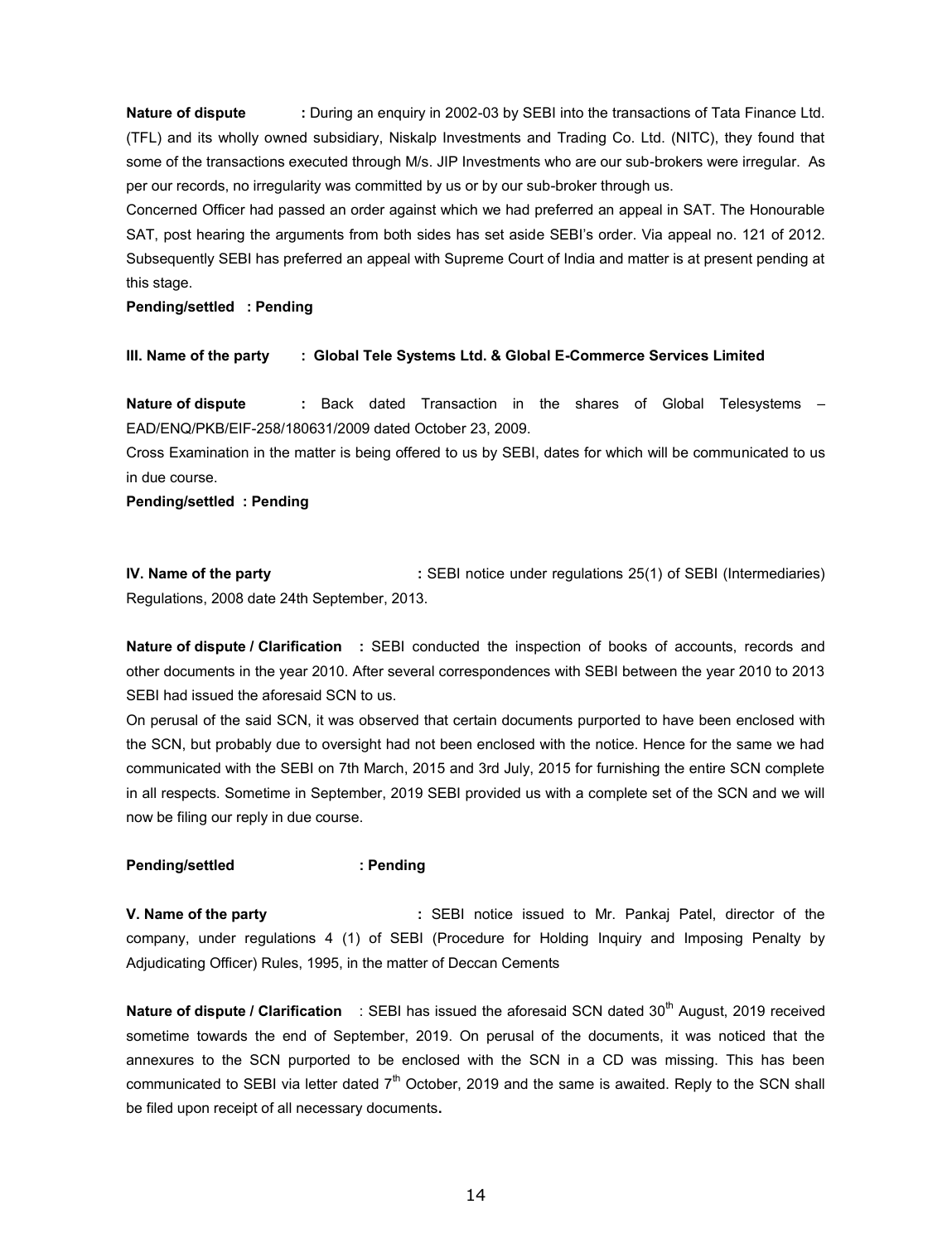**Pending/settled : Pending**

## **5. SERVICES OFFERED**

#### **Types of services / products offered**

Currently, the Portfolio Manager offers following:

### **5.1. INDIA SUPER FOCUS:**

#### **Investment Objective and Policies:**

Serious money is made in the stock market in the long run. Given sufficient time, stock ideas perform to full potential, a longer time frame generally being supportive to realization of outsized returns. Also, a focused portfolio strategy allows superior coverage of each idea owing to a smaller investment base. The Super Focus theme embodies the aforesaid hypothesis.

India Super Focus is designed to be a focused portfolio composition of captivating opportunities from the mid-cap and small-cap market spaces. This strategy should meet the needs of *enterprising* investors keen to own a tiny clutch of high-potential long-term ideas.

The objective of the portfolio is to generate top-drawer returns over the very long term by investing in a compact basket of *value situations* with value-unlock opportunities/possibilities and/or long-term growth potential. This product is apt for serene participants seeking meaningful returns albeit with a lower threshold for risk.

The key intent is to own an assortment of under-researched, neglected/overlooked, out-of-favor and often mispriced situations, most likely to be found in the mid-cap and small-cap market spaces.

The stock picking style will be bottom-up micro across all market spaces (sectors/themes). The considerations for company-stock selection would include among others: quality of human capital and owners' intent  $\rightarrow$  business attractiveness  $\rightarrow$  superiority of business model and growth strategy  $\rightarrow$ competitive position  $\rightarrow$  future potential (value unlock &/ growth)  $\rightarrow$  quality of balance sheet  $\rightarrow$  valuation (absolute + relative)

The indicative asset allocation at different moments could be: equity (100% to 50%), and cash / cash equivalent (0% to 50%). The equity allocation would be spread across mid-cap and small-cap universe. The portfolio will be benchmarked against the BSE-Midcap Index for performance evaluation.

## **Type of Securities it would generally invests:**

- a. The portfolio manager may invest upto 100% in Mid Cap and Small Cap companies Equity / equity related instruments
- b. Upto Nil% in Large Cap companies Equity / equity related instruments.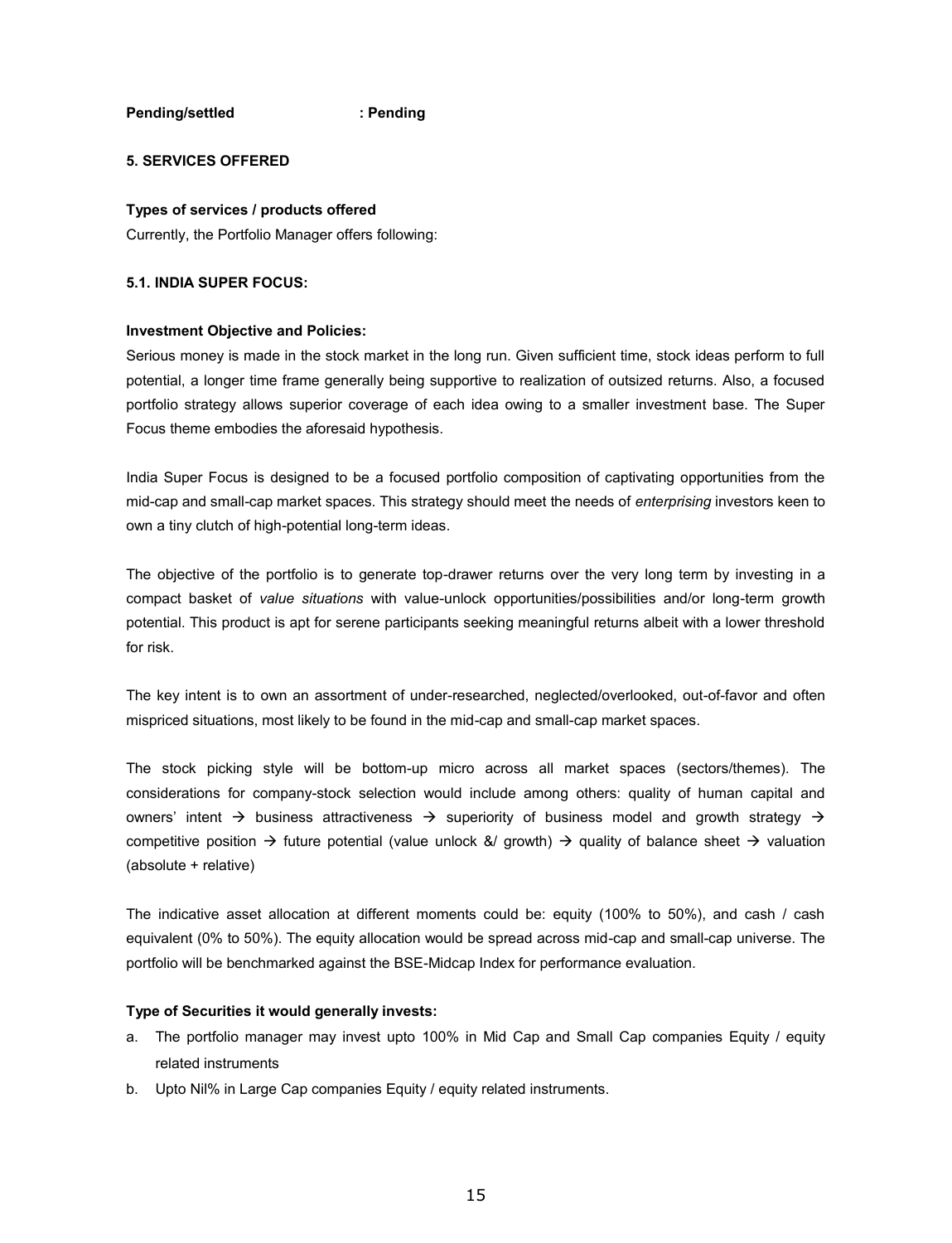- c. The portfolio manager may invest upto a maximum of 20% of the committed portfolio corpus in private equity or pre-IPO related transactions.
- d. The portfolio manager would also have the ability to invest the committed portfolio corpus in Exchange Trade Fund(s).
- e. The Portfolio Manager may from time to time invest the idle cash balance in units of liquid / money market Mutual Funds, Bank Fixed Deposits and similar instruments/ securities which offer fixed income/yield.

#### **Risk Management**

Risk mitigation measures would include among others: optimal exposure across themes/sectors, noteworthy move in to cash/cash-equivalents when necessary, periodic portfolio rebalancing/reorganizing, shift to defensive situations, hedging by use of derivative instruments or exposure to inversely correlated alternative assets.

#### **5.2. INDIA FLEXI VALUE:**

#### **Investment Objective and Policies:**

Change is the only constant *ever-present in the real economy, the capital markets, and the minds of human beings* continually providing impetus to stock prices and creating opportunities. Again, people have usually been fascinated by the idea of making money over *shorter* timeframes.

India Flexi Value is designed to be a varying portfolio composition of high-probability rapidly-evolving ideas of diverse capitalization from across all market spaces. This strategy seeks to fulfill the needs of *opportunistic* investors disposed to owning a dynamic cluster of vibrant high-potential median-horizon ideas.

The objective of the portfolio is to generate attractive returns over the medium term by investing in value situations harboring 'value unlock' opportunities and compelling 'value discovery' possibilities, powered by a catalyst and expectation driven approach. This product is suitable for opportunistic participants seeking decent returns with a moderate threshold for risk.

The key intent is to seek the best opportunities exploitable over the medium-term participation horizon by use of an open-ended approach.

The stock picking style will be bottom-up micro across all market spaces (sectors/themes).

The considerations for company-stock selection would include among others:

**(I)** quality of human capital and owners' intent  $\rightarrow$  business attractiveness  $\rightarrow$  business model and growth strategy  $\rightarrow$  competitive position  $\rightarrow$  future potential (value unlock)  $\rightarrow$  quality of balance sheet  $\rightarrow$  valuation (absolute + relative)

**(II)** change catalysts and expectations : capital/human asset restructuring, balance sheet repair/cleanup, new ownership and/or management, fresh business strategy business model revamp spanking new growth & innovation initiatives, shareholder value creation initiatives, resolution of regulatory bottlenecks, favorable change in government policy, improvement/(+ve)turnaround in cyclical factors, correction of valuation anomaly/aberration, etc.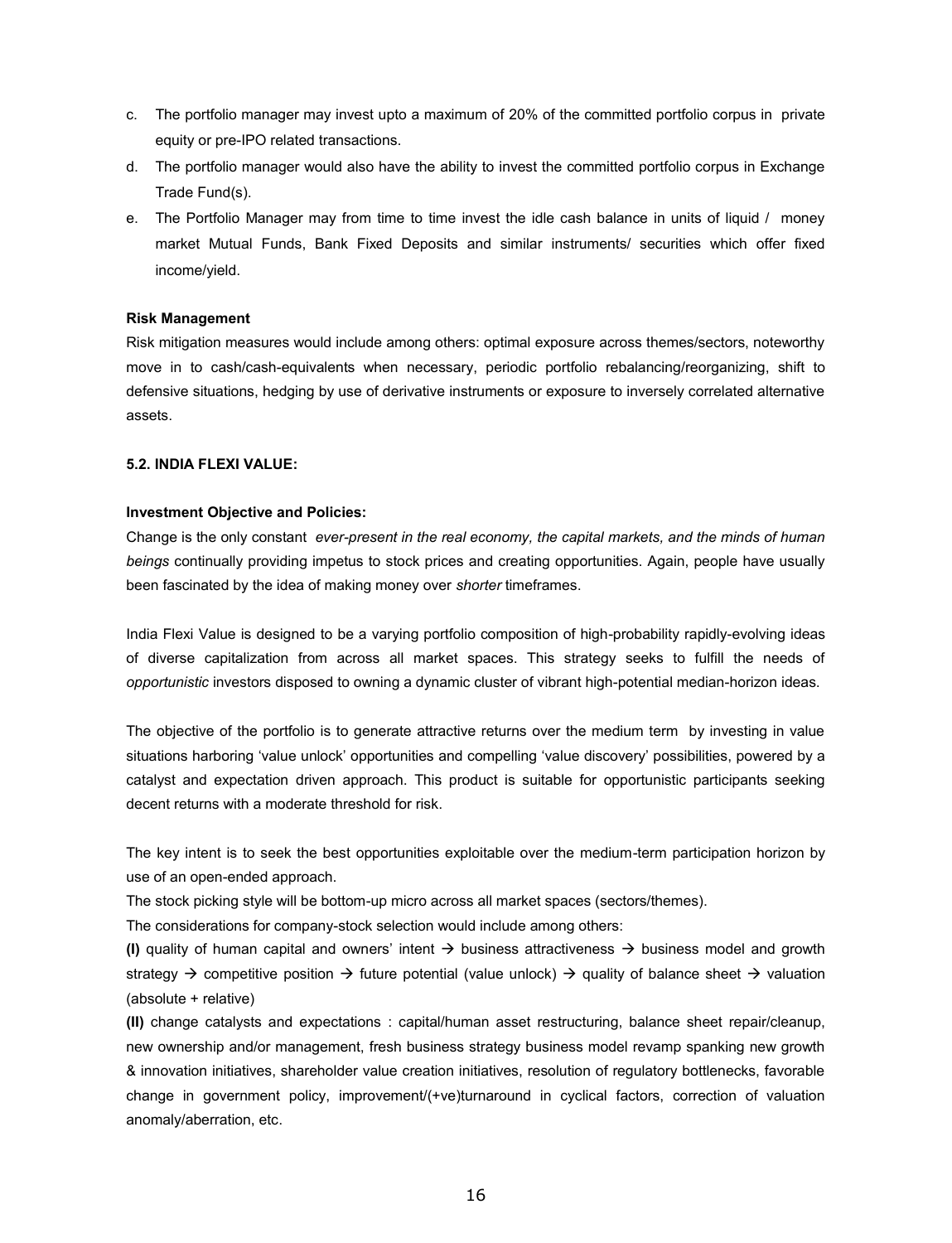The indicative asset allocation at different moments could be: equity (100% to 50%), and cash/equivalent (0% to 50%). The equity allocation would be spread across all market capitalizations (large, mid, small, micro), with the portfolio size likely to be large at start and progressively becoming smaller and focused, as a more clear macro and micro picture emerges. The portfolio will be benchmarked against the BSE-500 Index for performance evaluation.

#### **Type of Securities it would generally invests:**

- a. The portfolio manager may invest upto 80% in Mid Cap and Small Cap companies Equity / equity related instruments
- b. Upto 65% in Large Cap companies Equity / equity related instruments.
- c. The portfolio manager may invest upto a maximum of20% of the committed portfolio corpus in private equity or pre-IPO related transactions.
- d. The portfolio manager would also have the ability to invest the committed portfolio corpus in Exchange Trade Fund(s).
- e. The Portfolio Manager may from time to time invest the idle cash balance in units of liquid / money market Mutual Funds, Bank Fixed Deposits and similar instruments/ securities which offer fixed income/yield.

A key risk specific to this product is delay in actualization of catalyst/expectation for a given idea over the indicative investment horizon; however this will be partially offset by the manner of allocation described above (exposure to more ideas at start and fewer later when improved macro and micro clarity emerges), frequent rebalancing of portfolio if required, and swapping of non-performing ideas by more probable ones.

#### **Risk Management**

Risk mitigation measures would include among others: adequate diversification (across themes/sectors, across market capitalizations), noteworthy move in to cash/cash-equivalents when necessary, periodic portfolio reassessment, hedging by use of derivative instruments or taking on exposure to inversely correlated alternative assets.

## **5.3. INDIA PORTFOLIO BUILDER:**

#### **Investment Objective and Policies:**

Astute market observers the world over see India as one of the bright spots on the global economic landscape. The India Growth Story is at an infant stage and promises to be a long-term sustainable theme. It is a unique opportunity to own a basket of top-quality stocks at attractive valuations has arisen.

India Portfolio Builder is designed to be a diverse portfolio composition of solid large and mid-sized companies with attractive long-term potential. For *thinking* participants desirous of owning a "core" portfolio of robust companies, now is a good time as any to opt for this product.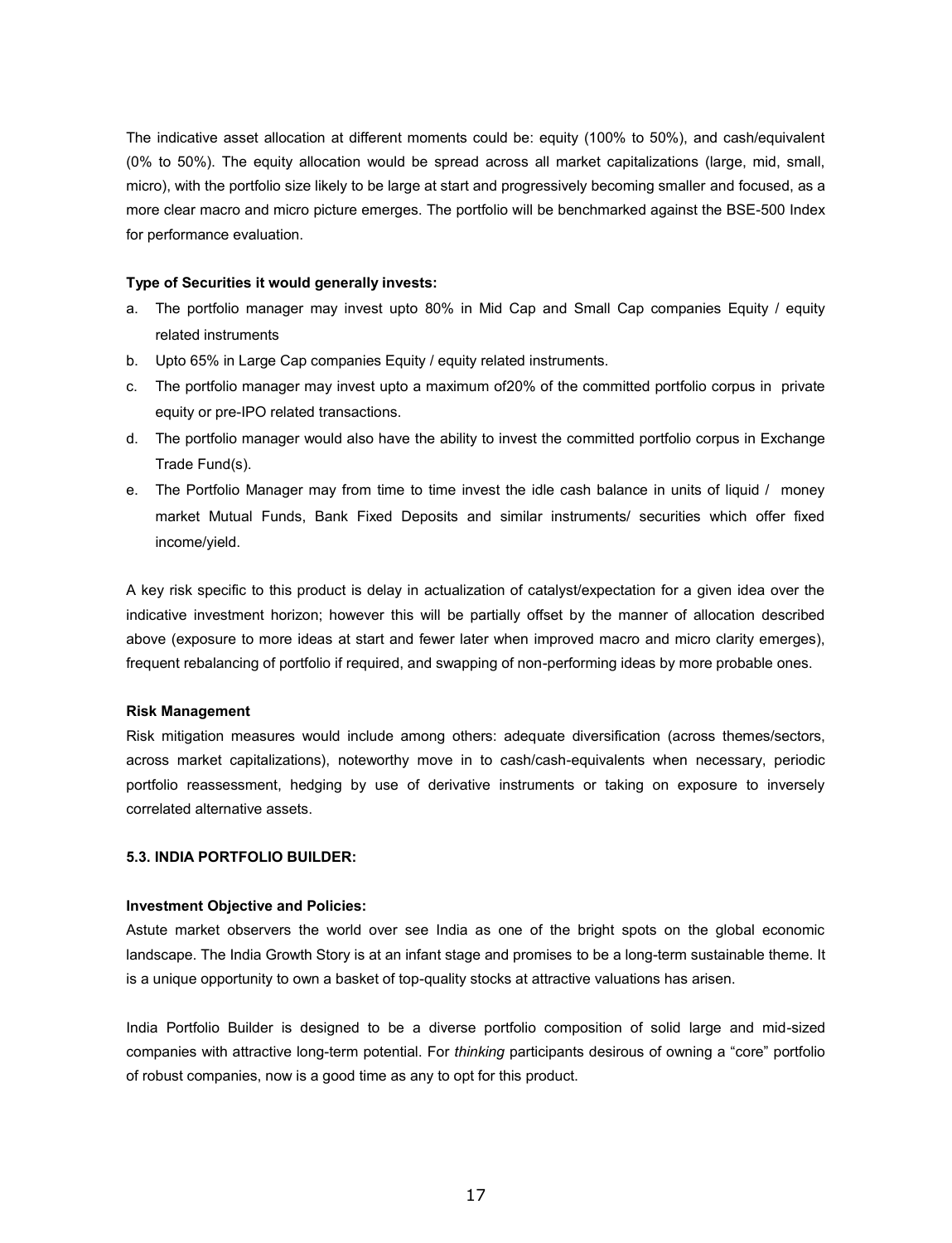The objective of the portfolio is to generate superior returns over the long term by investing in promising leaders existing and emerging from the large and mid cap universe. This product is appropriate for judicious participants seeking quality returns albeit with a lower appetite for risk. The portfolio manager will employ both the 'value' and 'growth' styles to stock selection.

The key intent is to own a selection of structurally strong companies (best-of-breed) with long-term potential from across sectors.

The stock picking style will be bottom-up micro across all market spaces (sectors/themes).

The considerations for company-stock selection would include among others: quality of human capital and owners' intent  $\rightarrow$  business attractiveness  $\rightarrow$  solidity of business model and growth strategy  $\rightarrow$  competitive position, size-profit leadership/DNA & durability of competitive advantage  $\rightarrow$  future potential (value unlock &/ growth)  $\rightarrow$  quality of balance sheet and change potential  $\rightarrow$  valuation (absolute + relative).

The indicative asset allocation at different moments could be: equity (100% to 65%), and cash/equivalent (0% to 35%). The equity allocation would be spread across ideas from the large-cap and mid-cap universe. The portfolio will be benchmarked against the BSE500 Index for performance evaluation.

#### **Type of Securities it would generally invests:**

- a. The portfolio manager may invest upto 70% in Mid Cap companies Equity / equity related instruments
- b. Upto 65% in Large Cap companies Equity / equity related instruments.
- c. The portfolio manager may invest upto a maximum of 20% of the committed portfolio corpus in private equity or pre-IPO related transactions.
- d. The portfolio manager would also have the ability to invest the committed portfolio corpus in Exchange Trade Fund(s).
- e. The Portfolio Manager may from time to time invest the idle cash balance in units of liquid / money market Mutual Funds, Bank Fixed Deposits and similar instruments/ securities which offer fixed income/yield.

A key feature specific to this product is capital allocation across more ideas, however this may be offset by: **a)** higher allocation to the more promising concepts, and **b)** overall portfolio quality/robustness owing to superior selection considerations.

#### **Risk Management**

Key risk mitigation methodologies will encompass: rebalancing to model, shift to cash/equivalent, shift to defensive situations, shift to inversely correlated assets, hedge equity and/or cash/equivalent using derivatives.

## **5.4. THE GREAT INDIA OPPORTUNITY:**

#### **Investment Objective and Policies:**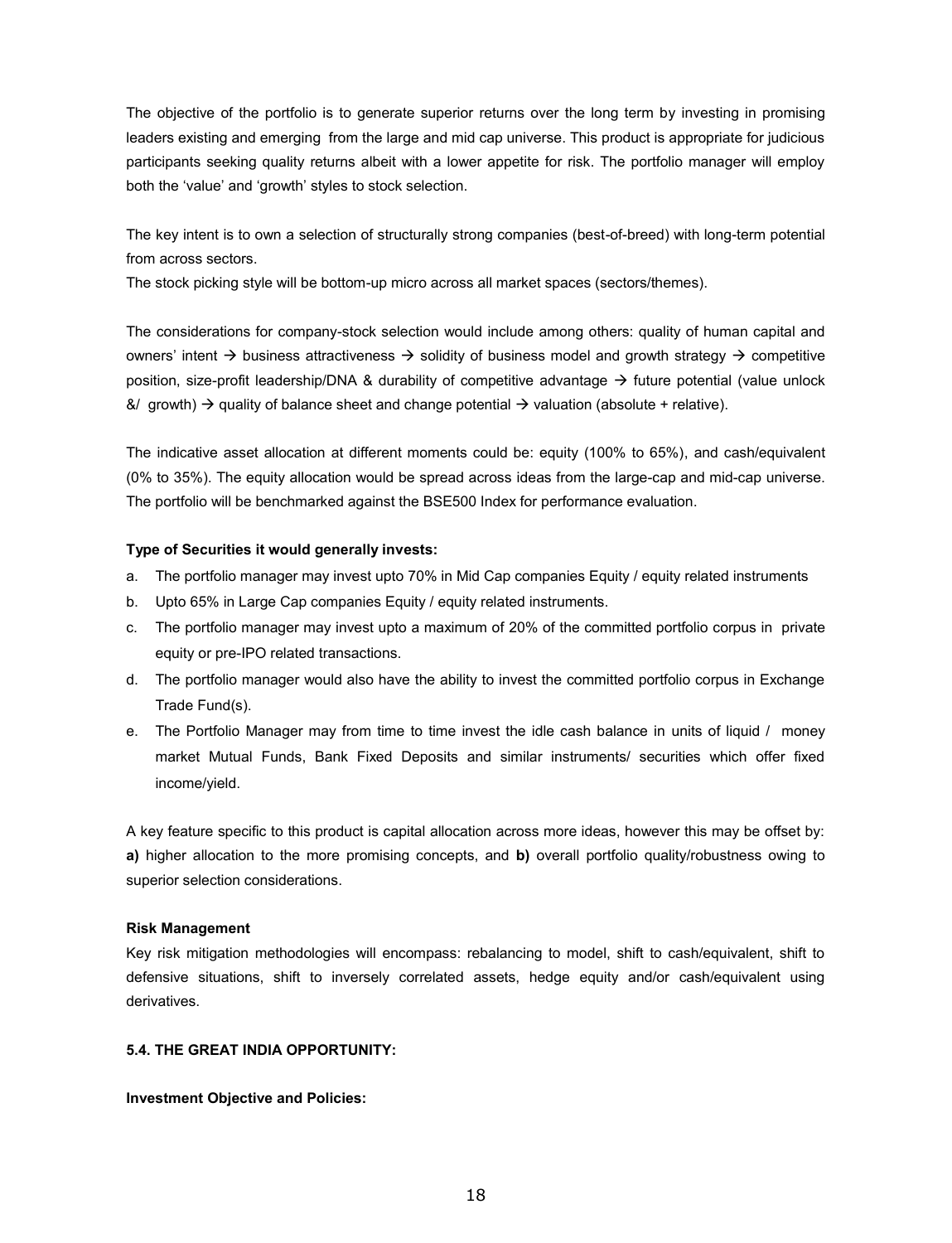The objective of the portfolio is to generate attractive returns over the short to medium term (recommended period = 12 months) by use of a multi strategy catalyst and expectation driven approach. This product is suitable for opportunistic participants seeking decent returns with a moderate threshold for risk.

The stock picking style will be bottom-up micro across all market spaces (sectors/themes). The allocation of funds would be spread across 5 to 20 ideas originating from any/all market capitalization categories (large, mid, small, micro).

A multi strategy modus operandi for stock selection and portfolio construction would encompass the use of : a) the value, growth, and momentum investment styles, b) the fundamental approach (qualitative factors / quantitative factors / both), or the technical approach (with-the-trend trade / contrarian trade), or a combination of the two, c) a long or a long+short directional bias.

The catalysts inspiring stock selection may be value drivers, growth drivers, or momentum drivers. Also the nature of expectations driving stock selection may be fundamental, technical, or sentimental. The portfolio will be benchmarked against the BSE500 Index for performance evaluation.

## **Type of Securities it would generally invests:**

- a. The portfolio manager may invest upto 100% in Mid Cap and Small Cap companies Equity / equity related instruments
- b. Upto 60% in Large Cap companies Equity / equity related instruments.
- c. The portfolio manager may invest upto a maximum of 20% of the committed portfolio corpus in private equity or pre-IPO related transactions.
- d. The portfolio manager would also have the ability to invest the committed portfolio corpus in Exchange Trade Fund(s).
- e. The Portfolio Manager may from time to time invest the idle cash balance in units of liquid / money market Mutual Funds, Bank Fixed Deposits and similar instruments/ securities which offer fixed income/yield.

#### **Risk Management:**

A key risk specific to this product is delay in actualization of catalyst/expectation for a given idea over the indicative investment horizon; however this will be partially offset by swapping of non-performing ideas by more probable ones, and frequent rebalancing of portfolio if required. Other risks may stem from: a) shorter investment horizon – this may be countered by selection of high probability ideas, b) focused exposure in select ideas – this may be mitigated by robust selection considerations for the same, c) adverse momentum – this may be neutralized by smaller position size in such ideas.

Even so, risk mitigation measures among others would include: optimal exposure across themes/sectors, noteworthy move in to cash/cash-equivalents when necessary, periodic portfolio rebalancing/reorganizing, shift to defensive situations if deemed desirable, hedging by use of derivative instruments or exposure to inversely correlated alternative assets.

#### **5.5. INCREDIBLE INDIA PORTFOLIO:**

Investment Objective and Policies: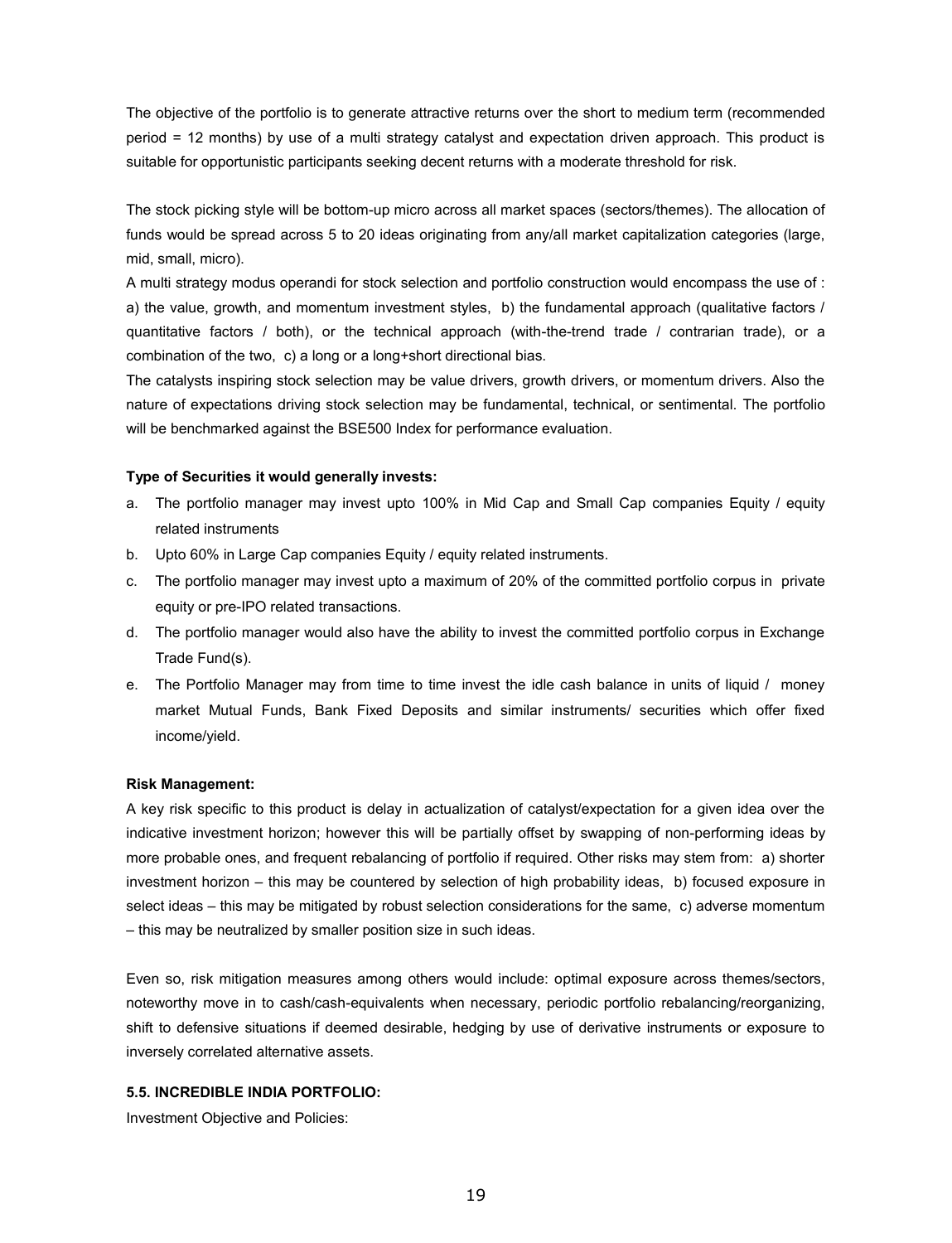The investment objective of the Portfolio is to seek to generate long-term capital growth from an actively managed portfolio primarily of Equity and Equity Related Securities.

As Warren Buffet says, "Someone's sitting in the shade today because someone planted a tree a long time ago". Benefits of Long Term Investment are immense. Incredible India Portfolio is focused on long-term growth in revenue and absolute profit. The Portfolio is suitable for investors who understand that equity investments are ideal investments only for the long-term and for whom 'long-term' means a minimum period of three to five years.

The key intent is to buy securities at a discount to intrinsic value which will help to create value for investors. The Portfolio will seek to generate alpha by investing in such value stocks, most likely to be found in the mid-cap and small-cap market spaces. Small and mid cap stocks will account for 60 – 70% of the portfolio while large caps will account for the remaining.

Alpha is the measure of performance with respect to the performance of the index against which the Portfolio is benchmarked. Incredible India Portfolio aims to outperform the benchmark by achieving 18 – 25 % p.a. over a longer period of time. The Portfolio has been benchmarked against BSE 500.

The indicative asset allocation at different moments could be: Equity (100% to 65%), and cash / cash equivalent (0% to 35%). Cash Equivalents will typically include Money Market instruments such as Liquid Schemes of Mutual Funds, CBLO, Certificate of Deposits (CDs), Commercial Papers (CPs), etc. Money Market instruments are typically for short maturities ranging from 1 day to 365 days. The equity allocation would be spread across all capitalizations such as large, mid, small and micro-cap and the Portfolio will ideally comprise of 7 to 20 investment ideas (maximum count restricted to 25 at any given point of time) with maximum exposure to any idea not exceeding 33% of the Portfolio.

The Portfolio may also use Gold, Defensive stocks or other uncorrelated assets for the purpose of hedging against probable downsides in equity.

Type of Securities it would generally invests:

a. The portfolio manager may invest upto 100% in Mid Cap and Small Cap companies Equity / equity related instruments

b. Upto 60% in Large Cap companies Equity / equity related instruments.

c. The portfolio manager may invest upto a maximum of 20% of the committed portfolio corpus in private equity or pre-IPO related transactions.

d. The portfolio manager would also have the ability to invest the committed portfolio corpus in Exchange Trade Fund(s).

e. The Portfolio Manager may from time to time invest the idle cash balance in units of liquid / money market Mutual Funds, Bank Fixed Deposits and similar instruments/ securities which offer fixed income/yield.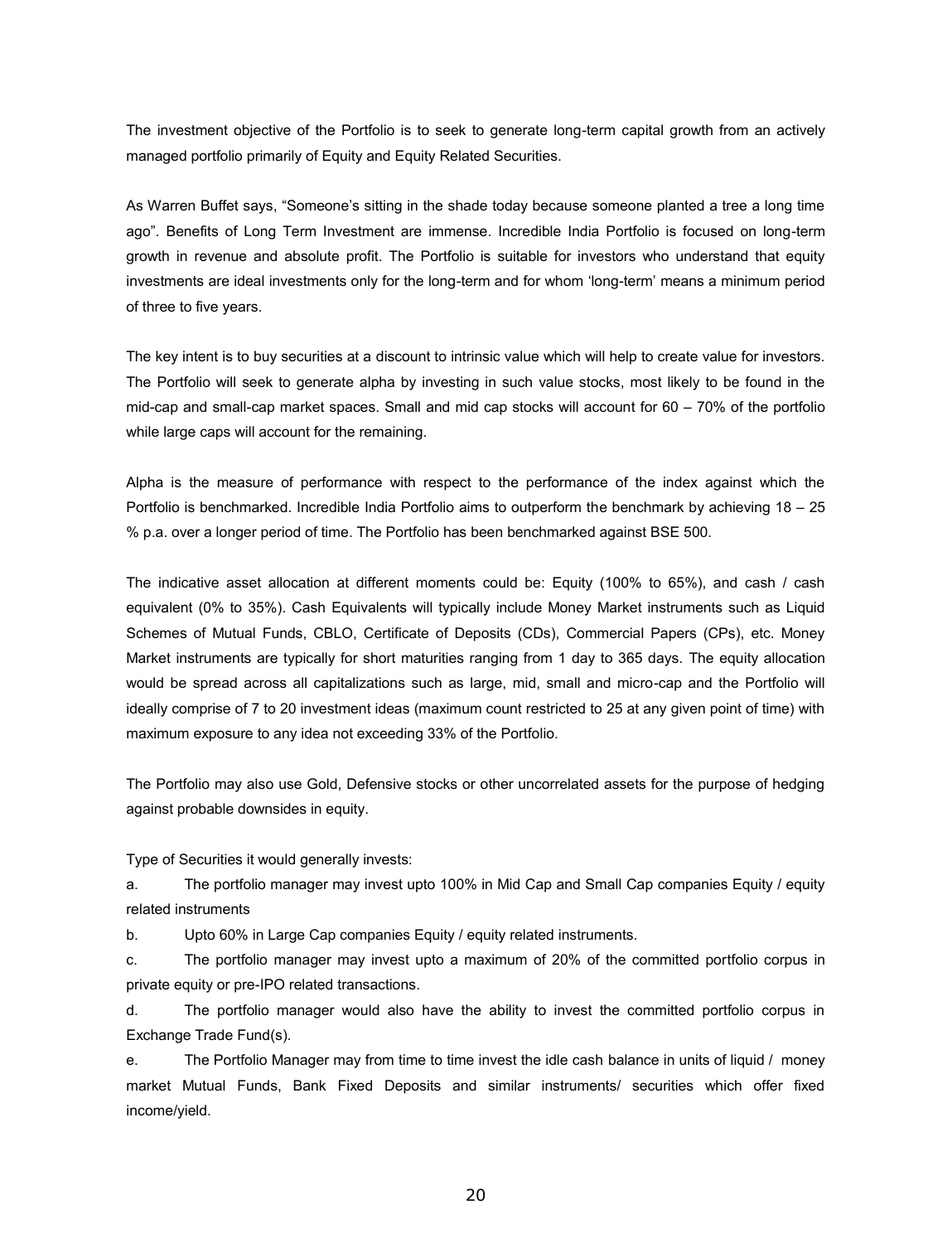#### Risk Management

Key risk mitigation methodologies will encompass: rebalancing to model, shift to cash/equivalent, shift to defensive situations, shift to inversely correlated assets, hedge equity and/or cash/equivalent using derivatives.

## **6. RISK FACTORS**

#### **1. General Risks associated with the Management of the Portfolio:**

1.1 Any act, omission or commission of the Portfolio Manager under this Agreement will be solely at the risk of the Client and the Portfolio Manager will not be liable for any act of omission or commission taken or failure to act save and except in cases of negligence, willful default and /or fraud of the Portfolio Manager.

1.2 The Client undertakes all responsibilities and agrees to bear all risks arising out of refusal by a Company or Corporation for whatever reasons, to register the transfer of any of the Securities in respect of the Client's Portfolio. The Securities which are so purchased and refused to be transferred in the name of the Client or the Portfolio Manager by

the Company or Corporation concerned, may be sold by the Portfolio Manager, at the available market rate, at the risk and responsibility of the Client concerned.

1.3 The Client shall not question any of the acts, deeds, omissions or commissions or things done or performed by the Portfolio Manager under this agreement and the Portfolio Manager shall fulfill its duties and obligations, at its absolute discretion, without interference from the Client, his/her/its attorney (s) or authorized agent (s).

#### **2. Risk Factors in relations to Securities Investments.**

## **2.1 Risk associated with Equity and Equity Related Securities:**

Equity and Equity Related Securities by nature are volatile and prone to price fluctuations on a daily basis due to macro and micro economic factors. The value of Equity and Equity Related Securities may fluctuate due to factors affecting the securities markets such as volume and volatility in the capital markets, interest rates, currency exchange rates, changes in law/policies of the Government, taxation laws, political, economic or other developments, which may have an adverse impact on individual securities, a specific sector or all sectors. Consequently, the Value of the Client Portfolio may be adversely affected.

Further, the Equity and Equity Related Securities are risk capital and are subordinate in the right of payment to other securities, including debt securities.

Equity and Equity Related Securities listed on the stock exchange carry lower liquidity risk; however the Portfolio Manager's ability to sell these investments is limited by the overall trading volume on the stock exchanges. In certain cases, settlement periods may be extended significantly by unforeseen circumstances. The inability of the Portfolio Manager to make intended securities purchases due to settlement problems could cause the Client to miss certain investment opportunities. Similarly, the inability to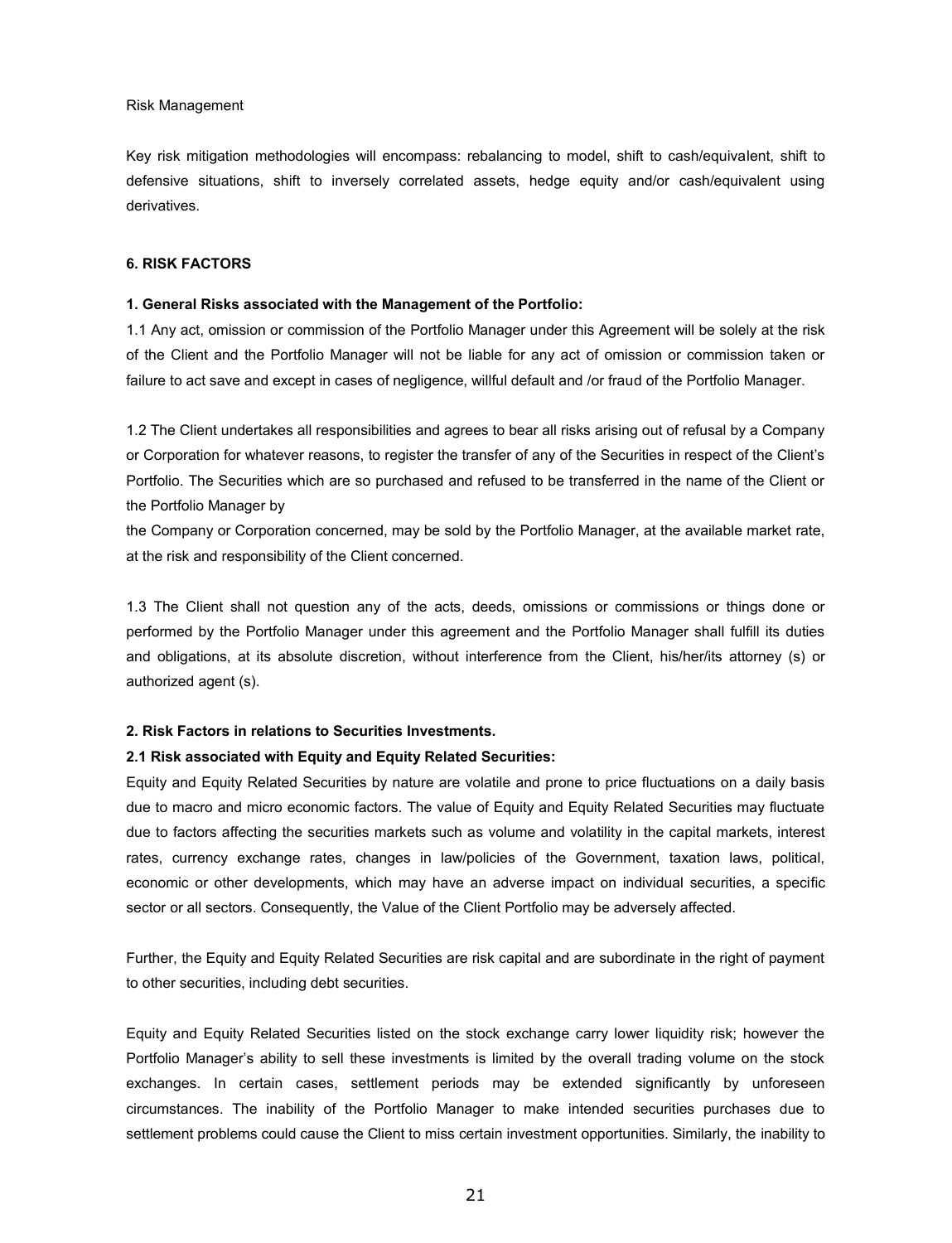sell securities held in the Portfolio may result, at times, in potential losses to the Portfolio, should there be a subsequent decline in the value of securities held in the Client's portfolio.

The Portfolio Manager may invest in securities which are not listed on the stock exchanges. These securities may be illiquid in nature and carry a higher amount of liquidity risk, in comparison to securities that are listed on the stock exchanges or offer other exit options to

the investor. The liquidity and valuation of the investments held in Portfolio, due to its holdings of unlisted securities may be affected if they have to be sold prior to the target date of disinvestment.

## **2.2 Risk associated with Fixed Income and Money Market Securities:**

#### **Interest Rate Risk**

Fixed Income and Money Market Securities run interest-rate risk. Generally, when interest rates rise, prices of existing fixed income securities fall and when interest rate falls, the prices increase. In case of floating rate securities, an additional risk could arise because of the changes in the spreads of floating rate securities. With the increase in the spread of floating rate securities, the price can fall and with decrease in spread of floating rate securities, the prices can rise.

### **Credit Risk**

Credit risk or default risk refers to the risk that the issuer of a fixed income security may default on interest payment or even in paying back the principal amount on maturity. Fixed Income and Money Market Securities are subject to credit risk.

Lower rated or unrated securities are more likely to react to developments affecting the market and credit risk than the highly rated securities which react primarily to movements in the general level of interest rates. Lower rated or unrated securities also tend to be more sensitive to economic conditions than higher rated securities.

## **Liquidity or Marketability Risk**

The ability of the Portfolio Manager to execute sale/purchase order is dependent on the liquidity or marketability. The primary measure of liquidity risk is the spread between the bid price and the offer price quoted by a dealer. The securities that are listed on the stock

exchange carry lower liquidity risk, but the ability to sell these securities is limited by the overall trading volumes. Further, different segments of Indian financial markets have different settlement cycles and may be extended significantly by unforeseen circumstances.

#### **Re-investment Risk**

This refers to the interest rate risk at which the intermediate cash flows received from the securities in the Portfolio Manager including maturity proceeds are reinvested. Investments in fixed income securities may carry re-investment risk as interest rates prevailing on

the interest or maturity due dates may differ from the original coupon of the debt security. Consequently, the proceeds may get invested at a lower rate.

## **2.3 Risks associated with Investing in Derivatives**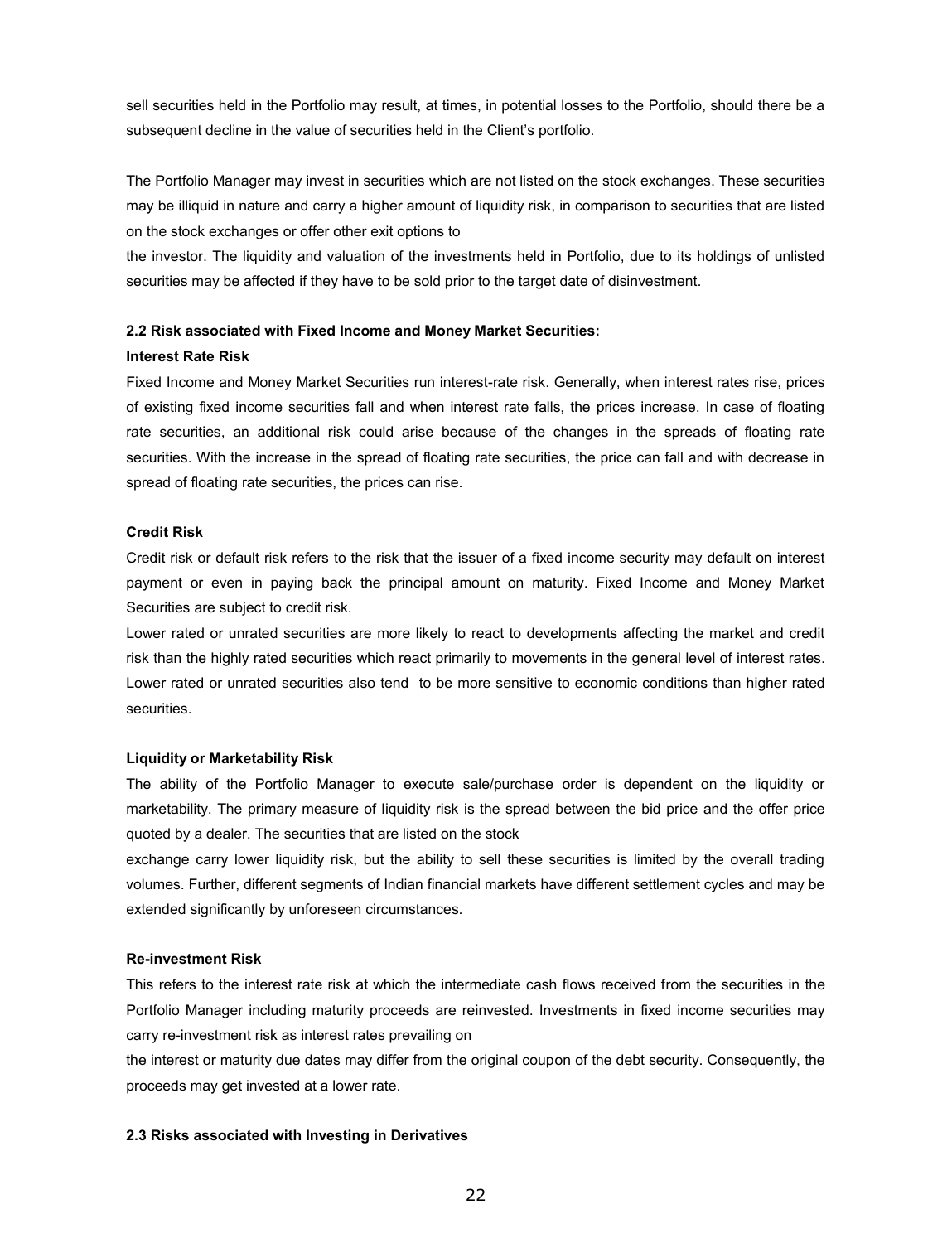Derivative products are leveraged instruments and can provide disproportionate gains as well as disproportionate losses to the investor. Execution of such strategies depends upon the ability of the Portfolio Manager to identify such opportunities. Identification and execution of the strategies to be pursued by the Portfolio Manager involve uncertainty and decision of Portfolio Manager may not always be profitable. No assurance can be given that the Portfolio Manager will be able to identify or execute such strategies.

Derivative products are specialized instruments that require investment techniques and risk analysis different from those associated with stocks and bonds. The risks associated with the use of derivatives are different from or possibly greater than, the risks associated with investing directly in securities and other traditional investments. Other risks include risk of mispricing or improper valuation and the inability of the derivative to correlate perfectly with underlying assets, rates and indices, illiquidity risk whereby the Portfolio Manager may not be able to sell or purchase derivative quickly enough at a fair price.

#### **2.4 Risks associated with Investing in Securitised Debt**

Securitised debt may suffer losses in the event of delinquencies and credit losses in the underlying pool exceeding the credit enhancement provided. Securitised debt are subject to interest-rate risk, prepayment risk, credit or default risk.

Further, Asset Backed Security (ABS) has structure risk due to a unique characteristic known as early amortization or early payout risk.

#### **2.5 Risks associated with Securities Lending**

As with other modes of extensions of credit, there are risks inherent to securities lending, including the risk of failure of the other party, in this case the approved intermediary, to comply with the terms of the agreement entered into between the lender of securities i.e. the Portfolio Manager and the approved intermediary. Such failure can result in the possible loss of rights to the collateral put up by the borrower of the securities, the inability of the approved intermediary to return the securities deposited by the lender and the possible loss of any corporate benefits accruing to the lender from the securities deposited with the approved intermediary. The Portfolio Manager may not be able to sell such lent securities and this can lead to temporary illiquidity.

#### **2.6 Risks associated with investments in Mutual Funds:**

The Portfolios may invest in schemes of Mutual Funds. Hence scheme specific risk factors of each such underlying scheme will be applicable to the portfolios.

**2.7** The investment according to investment objective of a Portfolio may result in concentration of investments in a specific security / sector/ issuer, which may expose the Portfolio to risk arising out of non diversification. Further, the portfolio with investment objective to invest in a specific sector / industry would be exposed to risk associated with such sector / industry and its performance will be dependent on performance of such sector / industry.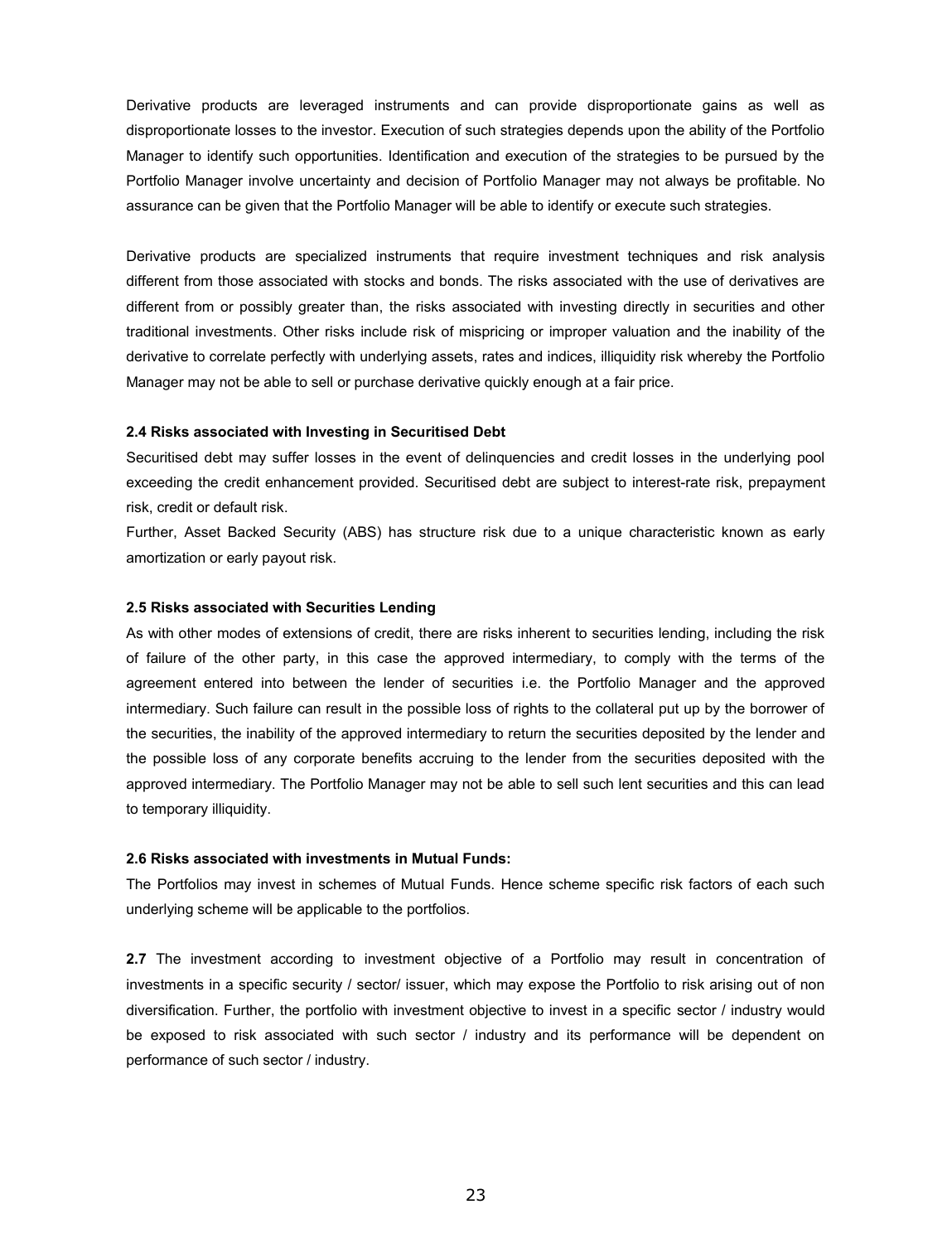## **7. Client Representation**

(i) Client categorization is as given below:

| Category of Clients               | No. of Clients | <b>Funds</b><br>managed | Discretionary/<br>Non-       |
|-----------------------------------|----------------|-------------------------|------------------------------|
|                                   |                | (Rs.cr.)                | Discretionary (if available) |
| Associates<br>group               | <b>NIL</b>     | <b>NIL</b>              | Discretionary                |
| companies                         |                |                         |                              |
| FY 2015-2016                      | 23             | 7.21                    | Discretionary                |
| FY 2016-2017                      | 33             | 16.33                   | Discretionary                |
| FY 2017-2018                      | 49             | 27.46                   | Discretionary                |
| FY 2018-2019                      | 70             | 37.34                   | Discretionary                |
| As on 30 <sup>th</sup> September, | 74             | 35.62                   | Discretionary                |
| 2019                              |                |                         |                              |

(ii) Complete disclosure in respect of transactions with related parties as per the standards specified by the Institute of Chartered Accountants of India.

(This disclosure is extracted from the information provided by the Statutory Auditors based on audited Annual Accounts of JHP Securities Pvt. Ltd. as on 31 March,2019**).**

## **Transactions with related parties other than Portfolio management activity**

| Details of Related Parties Transaction & Balance for the F.Y. 2018 - 2019 |                                          |                |                                           |
|---------------------------------------------------------------------------|------------------------------------------|----------------|-------------------------------------------|
|                                                                           |                                          | <b>Values</b>  | $(Cr (+) / Dr (-$<br><b>Balance</b><br>as |
|                                                                           |                                          | Amount         | On                                        |
| <b>Name of Account</b>                                                    | <b>Particulars</b>                       | 31.03.2019     | 31.03.2019                                |
| Aakash Patel                                                              | Purchase & Sales of Shares               | 11,88,27,598   | $\blacksquare$                            |
| <b>Bharat Jayantilal Patel</b>                                            | Purchase & Sales of Shares               | 11,32,95,113   | 28,01,116                                 |
| Damayanti Patel                                                           | Purchase & Sales of Shares               | 8,06,72,098    | 5,600                                     |
| <b>Milind Patel</b>                                                       | Purchase & Sales of Shares               | 5,29,41,49,064 | 12,29,35,466                              |
|                                                                           | Net Future & Option<br>Bills<br>Turnover |                |                                           |
| Pankaj Patel                                                              | Purchase & Sales of Shares               | 1,18,99,84,264 | 2,32,08,185                               |
|                                                                           | Net Future & Option<br>Bills<br>Turnover |                |                                           |
| Prashant Jayantilal Patel                                                 | Purchase & Sales of Shares               | 91,82,40,801   | 45,64,28,019                              |
| Prashant Jayantilal Patel                                                 | Interest Paid                            | 1,27,97,053    |                                           |
| Purvi Patel                                                               | Purchase & Sales of Shares               | 22,34,96,374   |                                           |
| Saurabh Patel                                                             | Purchase & Sales of Shares               | 16,49,13,942   |                                           |
| Superior Financial Consultancy Services Pvt.<br>Ltd.                      | Purchase & Sales of Shares               | 18,41,24,804   | 5,96,98,885                               |
| <b>Vishal Patel</b>                                                       | Purchase & Sales of Shares               | 21,47,99,746   | $\blacksquare$                            |
| Urvi Patel                                                                | Purchase & Sales of Shares               | $\blacksquare$ | $\overline{\phantom{a}}$                  |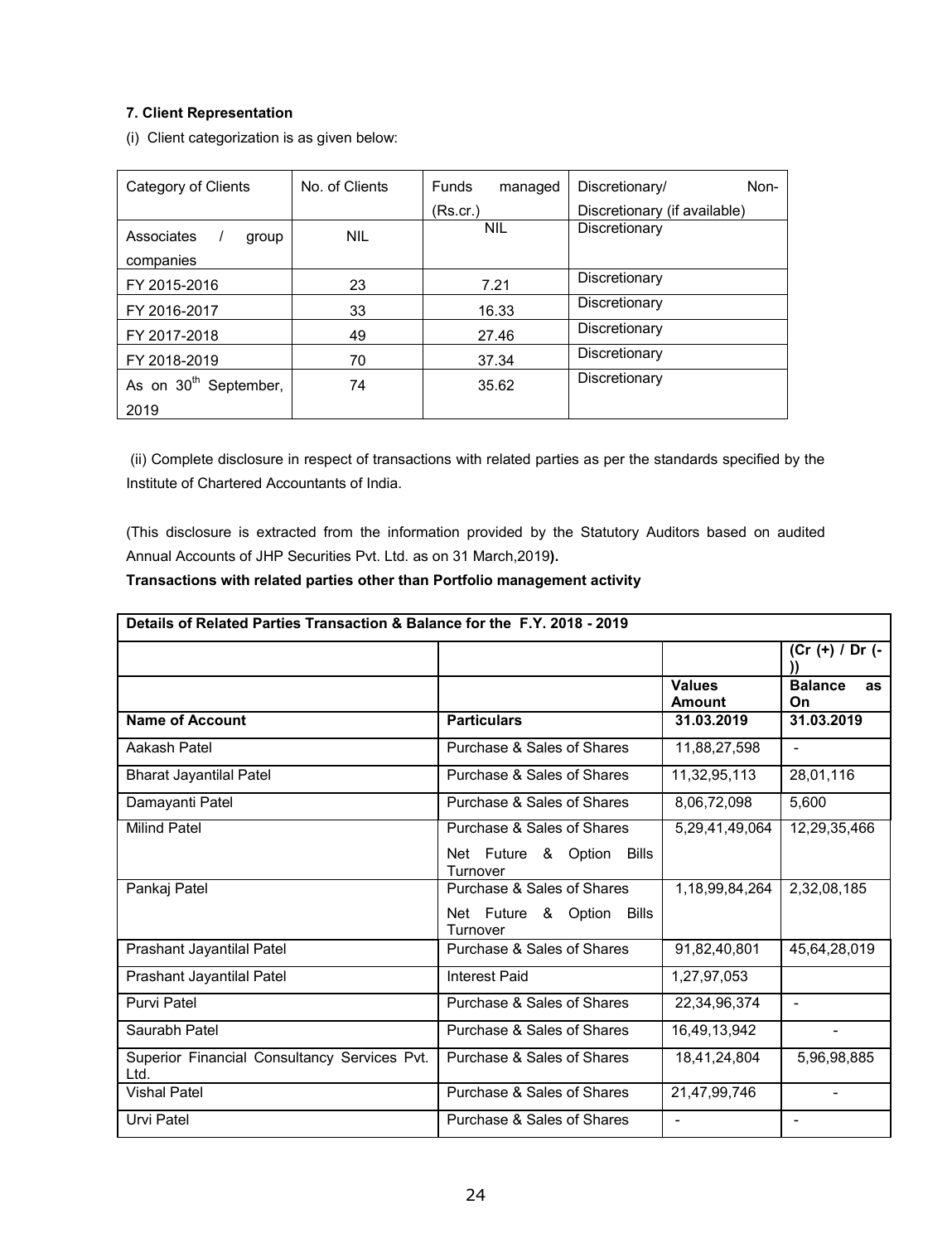## **8. FINANCIAL PERFORMANCE OF THE PORTFOLIO MANAGER**

Following table captures key financial data of JHP Securities Pvt. Ltd. based on audited Financial Statements as on March 31, 2019:

| <b>Particulars</b>                                                    | As on March 31, 2019 (in Rupees) |
|-----------------------------------------------------------------------|----------------------------------|
| <b>Sources of Funds</b>                                               |                                  |
| <b>Share Capital</b>                                                  | 3,21,40,800                      |
| Reserves & Surplus                                                    | 46,99,07,088                     |
| Total Income                                                          | 14.87.61.367                     |
| Net Profit /(Loss)                                                    | 5.41.11.962                      |
| <b>Application of Funds</b>                                           |                                  |
| <b>Fixed Assets</b>                                                   | 11,45,89,247                     |
| Investments                                                           | 10,86,31,512                     |
| Deferred Tax Asset (Net)                                              | 6.22.194                         |
| Net Current Assets & Misc. Expenses                                   | 27.82.04.934                     |
| Networth (as per method of calculation<br>defined in the Regulations) | 47.20.47.889                     |

## **9. PORTFOLIO MANAGEMENT PERFORMANCE**

Portfolio Management performance of the Portfolio Manager for the last three years, and in case of discretionary Portfolio Manager disclosure of performance indicators calculated using weighted average method in terms of Regulation 14 of the SEBI (Portfolio Managers) Regulations, 1993, as amended from time to time.

| Sr.<br><b>No</b> | <b>Scheme Name</b>                   | <b>Status</b> | <b>Performance period</b> |            | <b>Portfolio</b><br><b>Return</b> | <b>Benchmark</b><br><b>Return</b> | <b>Benchmark</b>         |
|------------------|--------------------------------------|---------------|---------------------------|------------|-----------------------------------|-----------------------------------|--------------------------|
|                  |                                      |               | From date                 | To date    | (in %)                            | (in %)                            |                          |
|                  | Portfolio<br>India<br><b>Builder</b> | Individual    | 01/04/2019                | 30/09/2019 | $-17.15$                          | $-3.67$                           | <b>BSE - 500</b>         |
| $\overline{2}$   | India Flexi Value                    | Individual    | 01/04/2019                | 30/09/2019 | $-6.07$                           | $-3.67$                           | <b>BSE - 500</b>         |
| 3                | India<br>Super<br>Focus              | Individual    | 01/04/2019                | 30/09/2019 | $-11.63$                          | $-9.36$                           | Mid<br><b>BSE</b><br>cap |
| 4                | India<br>The<br>Great<br>Opportunity | Individual    | 01/04/2019                | 30/09/2019 | $-10.78$                          | $-3.67$                           | $BSE - 500$              |
| 5                | Incredible India                     | Individual    | 01/04/2019                | 30/09/2019 | $-12.29$                          | $-3.67$                           | $BSE - 500$              |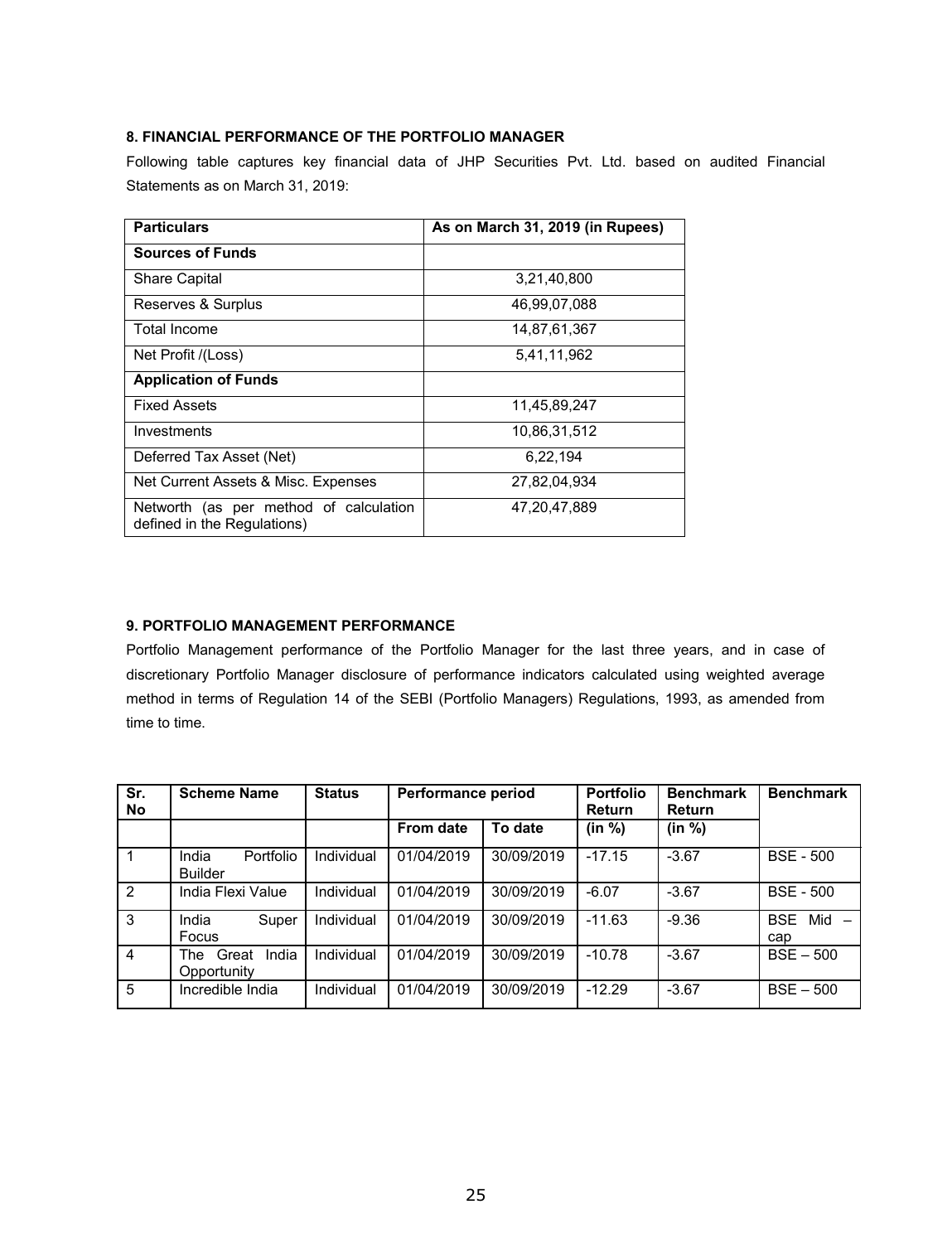| Sr.<br>No      | <b>Scheme Name</b>                   | <b>Status</b> | <b>Performance period</b> |            | <b>Portfolio</b><br>Return | <b>Benchmark</b><br>Return | <b>Benchmark</b>                                     |
|----------------|--------------------------------------|---------------|---------------------------|------------|----------------------------|----------------------------|------------------------------------------------------|
|                |                                      |               | From date                 | To date    | (in %)                     | (in %)                     |                                                      |
|                | India<br>Portfolio<br><b>Builder</b> | Individual    | 01/04/2018                | 31/03/2019 | $-12.69$                   | 7.06                       | <b>BSE - 500</b>                                     |
| 2              | India Flexi Value                    | Individual    | 01/04/2018                | 31/03/2019 | $-10.13$                   | 7.06                       | <b>BSE - 500</b>                                     |
| 3              | India<br>Super<br>Focus              | Individual    | 01/04/2018                | 31/03/2019 | $-19.83$                   | $-4.37$                    | <b>BSE</b><br>Mid<br>$\overline{\phantom{0}}$<br>cap |
| $\overline{4}$ | India<br>Great<br>The<br>Opportunity | Individual    | 01/04/2018                | 31/03/2019 | $-4.07$                    | 7.06                       | $BSE - 500$                                          |
| 5              | Incredible India                     | Individual    | 01/04/2018                | 31/03/2019 | $-5.16$                    | 7.06                       | $BSE - 500$                                          |

| Sr.<br>No      | <b>Scheme Name</b>                   | <b>Status</b> | Performance period |            | <b>Portfolio</b><br>Return | <b>Benchmark</b><br>Return | <b>Benchmark</b>          |
|----------------|--------------------------------------|---------------|--------------------|------------|----------------------------|----------------------------|---------------------------|
|                |                                      |               | <b>From date</b>   | To date    | (in %)                     | (in %)                     |                           |
|                | India<br>Portfolio<br><b>Builder</b> | Individual    | 01/04/2017         | 31/03/2018 | 19.39                      | 11.00                      | <b>BSE-500</b>            |
| $\overline{2}$ | India Flexi Value                    | Individual    | 01/04/2017         | 31/03/2018 | 13.63                      | 11.00                      | <b>BSE-500</b>            |
| 3              | India<br>Super<br><b>Focus</b>       | Individual    | 01/04/2017         | 31/03/2018 | 19.40                      | 12.49                      | <b>BSE</b><br>Mid-<br>cap |
| $\overline{4}$ | India<br>The<br>Great<br>Opportunity | Individual    | 01/04/2017         | 31/03/2018 | 6.86                       | 11.00                      | <b>BSE-500</b>            |
| 5              | Incredible India                     | Individual    | 01/04/2017         | 31/03/2018 | 5.68                       | 11.00                      | <b>BSE-500</b>            |

| Sr.<br>No      | <b>Scheme Name</b>                   | <b>Status</b> | Performance period |            | <b>Portfolio</b><br>Return | <b>Benchmark</b><br>Return | <b>Benchmark</b>          |
|----------------|--------------------------------------|---------------|--------------------|------------|----------------------------|----------------------------|---------------------------|
|                |                                      |               | From date          | To date    | (in %)                     | (in %)                     |                           |
|                | Portfolio<br>India<br><b>Builder</b> | Individual    | 01/04/2016         | 31/03/2017 | 32.69                      | 24.09                      | <b>BSE-500</b>            |
| $\overline{2}$ | India Flexi Value                    | Individual    | 01/04/2016         | 31/03/2017 | 44.91                      | 24.09                      | <b>BSE-500</b>            |
| 3              | India<br>Super<br>Focus              | Individual    | 01/04/2016         | 31/03/2017 | 31.15                      | 32.46                      | <b>BSE</b><br>Mid-<br>cap |
| 4              | India<br>Great<br>The<br>Opportunity | Individual    | 01/04/2016         | 31/03/2017 | 35.16                      | 24.09                      | <b>BSE-500</b>            |
| 5              | Incredible India                     | Individual    | 25/05/2016         | 31/03/2017 | 18.27                      | 24.09                      | <b>BSE-500</b>            |

| Sr.<br>No      | <b>Scheme Name</b>                   | <b>Status</b> | Performance period |            | <b>Portfolio</b><br><b>Return</b> | <b>Benchmark</b><br><b>Return</b> | <b>Benchmark</b>          |
|----------------|--------------------------------------|---------------|--------------------|------------|-----------------------------------|-----------------------------------|---------------------------|
|                |                                      |               | From date          | To date    | (in %)                            | (in %)                            |                           |
|                | Portfolio<br>India<br><b>Builder</b> | Individual    | 05/02/2016         | 31/03/2016 | 5.65                              | 2.84                              | <b>BSE-500</b>            |
| $\overline{2}$ | India Flexi Value                    | Individual    | 30/03/2016         | 31/03/2016 | $-0.42$                           | 0.27                              | <b>BSE-500</b>            |
| 3              | India Super Focus                    | Individual    | 01/03/2016         | 31/03/2016 | 0.99                              | 7.63                              | <b>BSE</b><br>Mid-<br>cap |
| 4              | India<br>Great<br>The<br>Opportunity | Individual    | 01/03/2016         | 31/03/2016 | 2.88                              | 7.21                              | <b>BSE-500</b>            |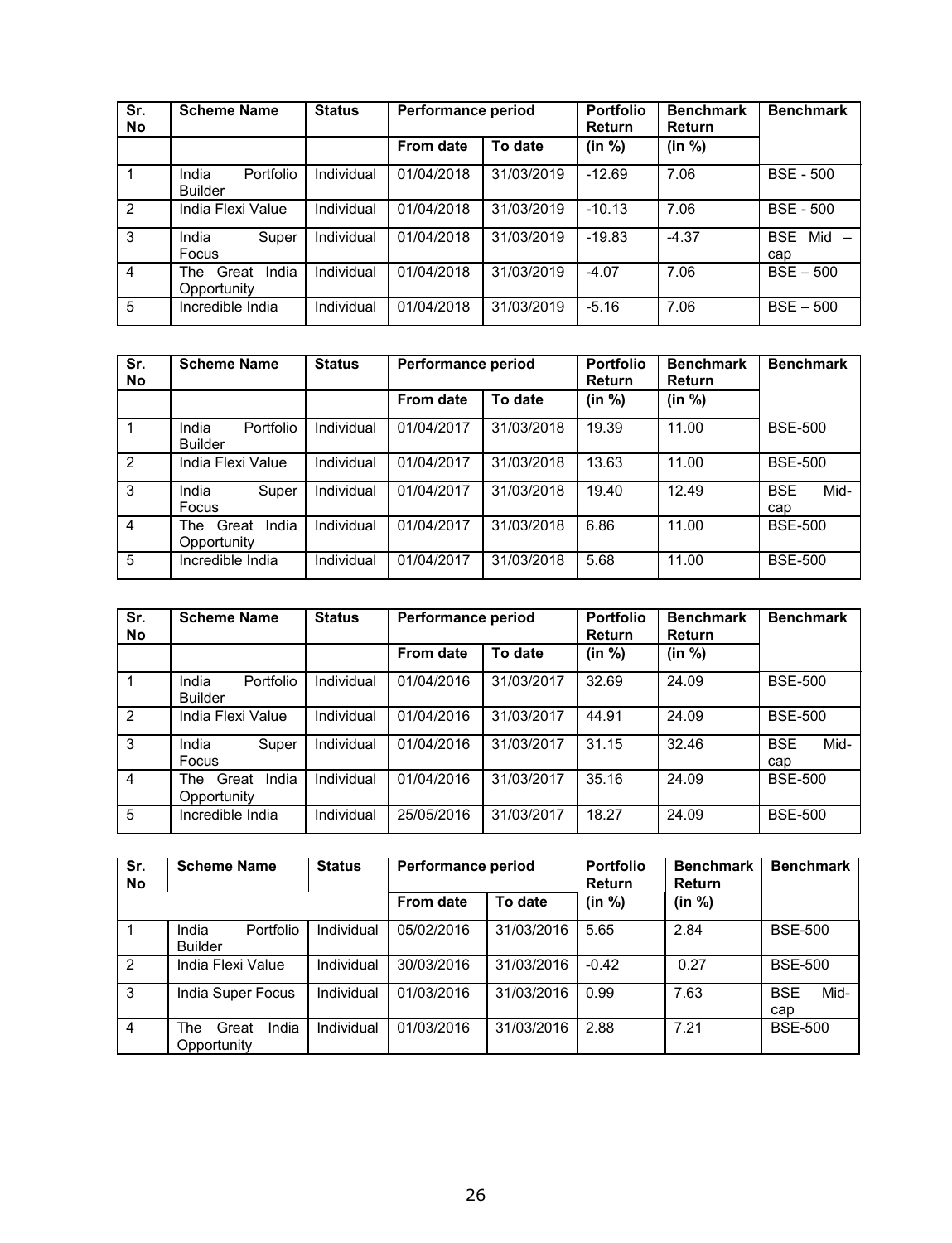\*Net of all fees and charges levied by the portfolio manager; Portfolio performance on weighted average basis; Benchmark performance on point- to-point basis

## **10. NATURE OF EXPENSES**

The following are indicative types of costs and expenses for clients availing the Portfolio Management services. The exact basis of charge relating to each of the following services shall be annexed to the Portfolio Management Agreement and the agreements of each of the services availed at the time of execution of such agreements.

#### **10.1 Management Fees**

Management Fees relate to the Portfolio Management Services offered to clients. The fee may be fixed charge or a percentage of the quantum of funds managed and/ or linked to portfolio returns achieved or a combination of any of these, as agreed by the Client in the PMS Agreement.

In addition to the fixed fee, with regard to the management fees linked to portfolio returns/out performance achieved, the fee structure will be mutually decided as per the client agreement on high watermark principle which shall be the highest value that the portfolio has reached. Value of the portfolio for computation of high watermark shall be taken to be the value on the date when performance fees are charged, Management Fee carry Goods and service tax at the applicable rate.

#### **10.2 Registrar and transfer agent fee**

Charges payable to registrars and transfer agents in connection with effecting transfer of securities and bonds including stamp charges cost of affidavits, notary charges, postage stamp and courier charges.

## **10.3 Brokerage and transaction costs:**

Brokerage charges and other charges such as Goods and service tax, Stamp Duty, Securities Transactions Tax, etc will be charged on actual basis.

## **10.4 Entry Load:** Not Applicable

## **10.5 Exit Load on Withdrawal of Corpus:**

Withdrawal Fee of 2.5% (exclusive of Goods and service tax) will be applicable on all withdrawals if the corpus is withdrawn within one year from the date of joining the portfolio. In case of withdrawals in the form of securities, exit fee will be charged on the Net Asset Value of the securities withdrawn. Withdrawal amount will be arrived at after charging all fees (including performance linked management fees) and other expenses.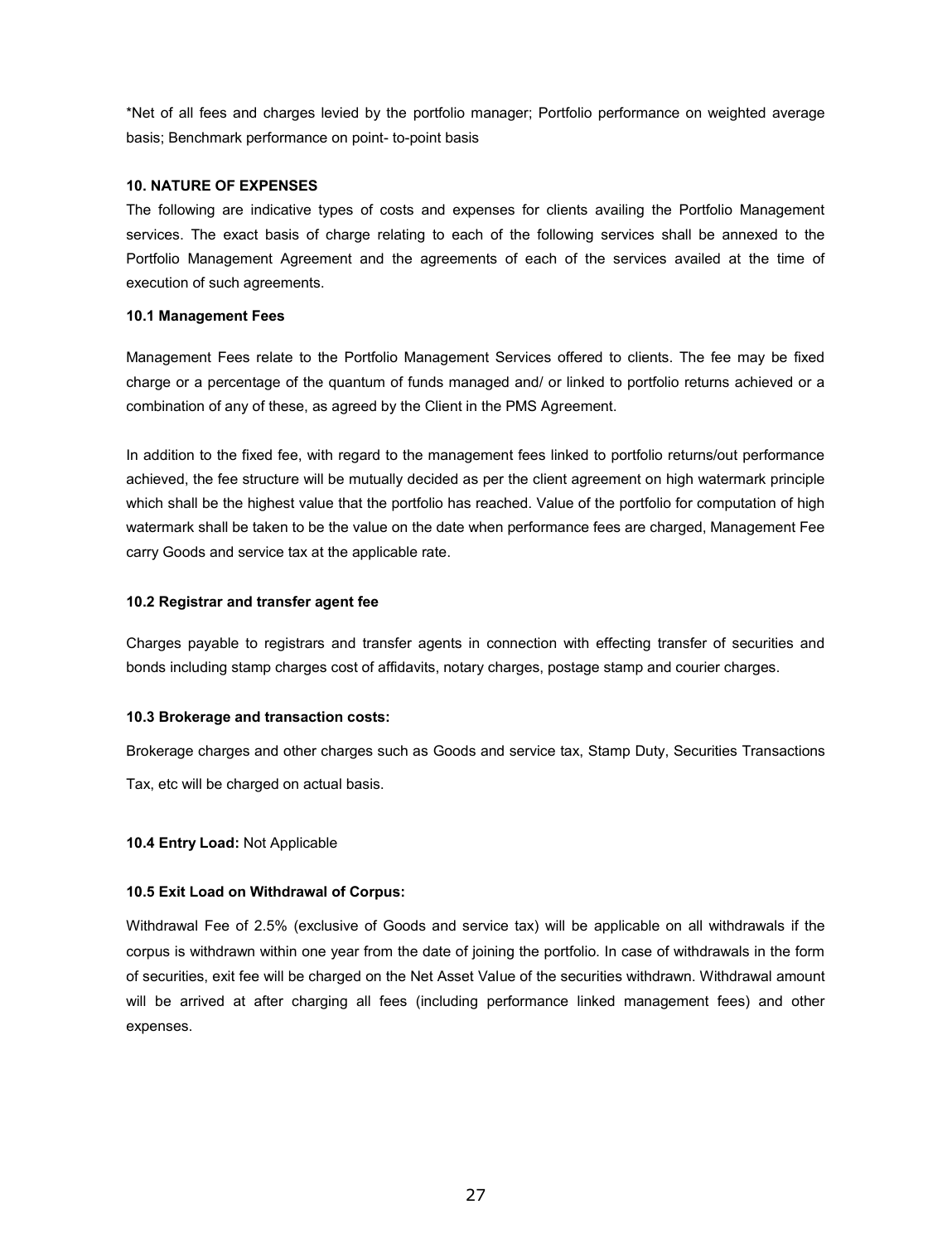#### **11. TAXATION**

#### **TAX IMPLICATIONS FOR CLIENTS.**

The information set out below outlines the tax implications based on relevant provisions of the Indian Income-tax Act, 1961 **("the Act")**.

### **11.1 General**

Investment in securities is subject to the provisions of the Indian Income- tax Act, 1961. Special reference needs to be made in respect of provisions related to capital gains, business income and all other provisions of the Income Tax Act. Interest and dividends would be subject to tax as per the provisions of the Income Tax Act, 1961 (the Act). Client owns the liability for his Taxation.

In view of the individual nature of tax consequence on the income, capital gains or otherwise, arising from investments, each Client is advised to consult his / her / its tax advisor with respect to the specific tax consequences to him / her / it of participation in the portfolio management services.

The Portfolio Manager shall not be responsible for assisting in or completing the fulfillment of the client's tax obligations.

All the Tax Rates contained in this clause are applicable for the financial year 2019-20, in accordance with Finance (No. 2)Act, 2019.

## **11.2 Tax deduction at source**

In the case of Non-residents, tax is required to be deducted at source by the authorized dealer and if required, tax will be withheld. Also, if any tax is required to be withheld on account of any future legislation, the Portfolio Manager shall be obliged to act in accordance with the regulatory requirements in this regard.

Non-residents without PAN are currently subjected to a higher rate of TDS.

## **11.3 Advance tax installment obligations**

It shall be the Client's responsibility to meet the obligation on account of advance tax installments payable on the due dates under the Income tax Act.

## **11.4 Securities Transaction Tax**

Securities Transaction Tax ("STT") is applicable on transactions of purchase or sale of equity shares in a company or Exchange Traded fund (ETF) or a derivative or units of Equity Oriented Fund or units of Business Trust entered into on a recognized stock exchange and sale of units of Equity Oriented Fund to the Mutual Fund.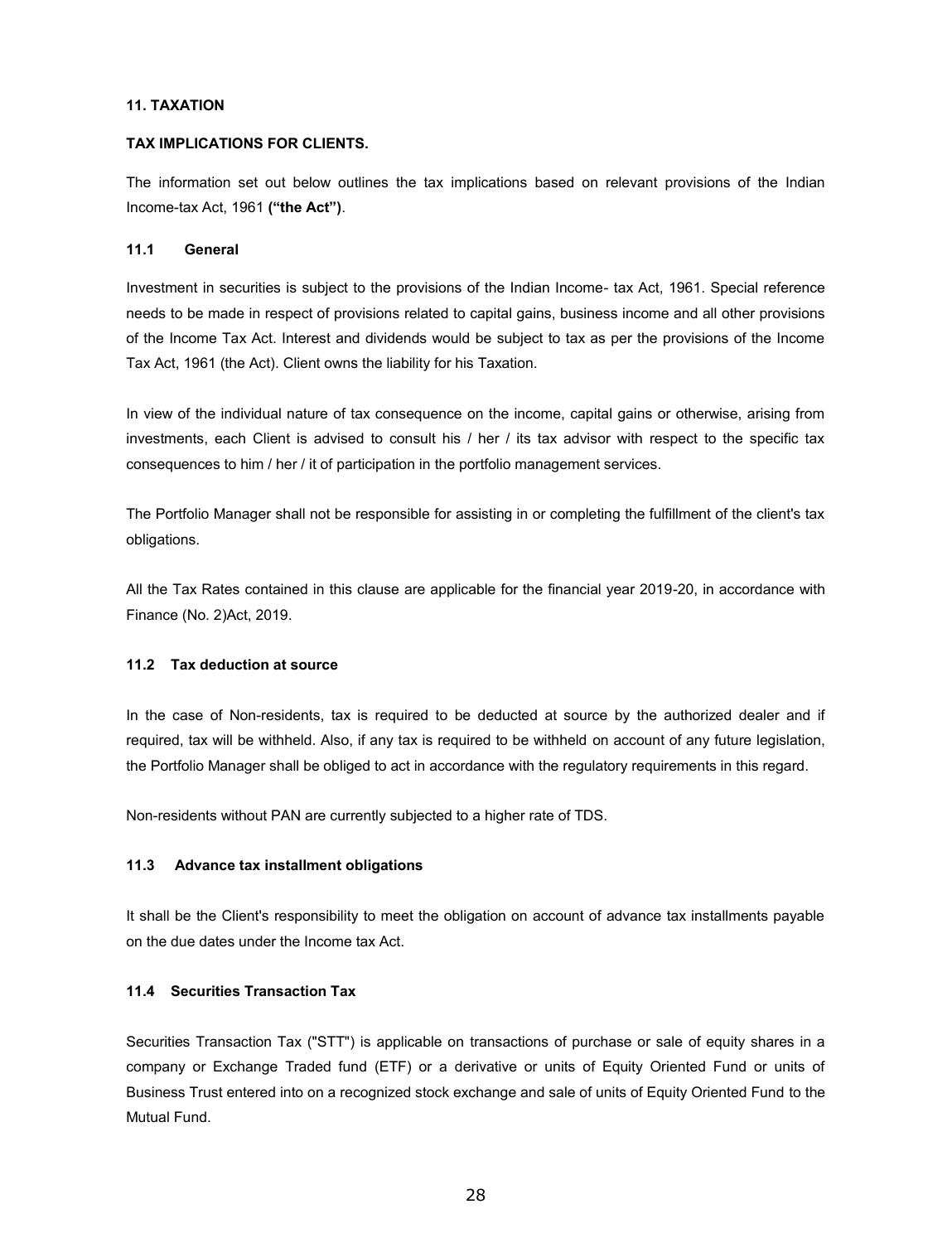The STT rates as applicable are given in the following table:

| <b>Transaction</b>                                                                     | <b>Rates</b> | Payable by |
|----------------------------------------------------------------------------------------|--------------|------------|
| Purchase/ Sale of equity shares (delivery based) or a unit of business trust           |              | Purchaser  |
|                                                                                        |              | Seller     |
| Purchase of units of equity oriented mutual fund (delivery based)                      | Nil          | <b>NA</b>  |
| Sale of units of equity oriented mutual fund (delivery based)                          | 0.001%       | Seller     |
| Sale of equity shares, units of business trusts, units of equity oriented mutual fund  | 0.025%       | Seller     |
| (non delivery based)                                                                   |              |            |
| Sale of an option in securities                                                        | 0.017%       | Seller     |
| Sale of an option in securities, where option is exercised                             | 0.125%       | Purchaser  |
| Sale of a futures in securities                                                        | 0.01%        | Seller     |
| Sale of unit of an equity-oriented fund to the Mutual Fund                             | 0.001%       | Seller     |
|                                                                                        |              |            |
| Sale of unlisted equity shares and units of business trust under an initial offer      | 0.2%         | Seller     |
|                                                                                        |              |            |
| Sale of unlisted units of a business trust which were acquired in consideration of a   |              |            |
| transfer referred to in clause (xvii) of section 47 of the Income-tax Act, 1961, under | 0.2%         | Seller     |
| an offer for sale to the public included in an initial offer and where such units are  |              |            |
| subsequently listed on a recognized stock exchange.                                    |              |            |

## **11.5 Characterization of Income on transfer of securities of companies.**

Income arising from purchase and sale of securities can give rise to capital gains or business income in the hands of the investor. The issue of characterization of income is relevant as the income tax computation and rates differ in the two situations.

The characterization is essentially a question of fact and depends on whether the shares are held as business/trading assets or as capital assets.

The Central Board of Direct Taxes ('CBDT') has issued a circular1 which deals with listed shares/ securities which states that:

• Where the assessee opts to treat the listed shares/ securities as stock-in-trade, the income arising from thetransfer of such listed shares/ securities would be treated as business income.

• If the assessee desires to treat the gains arising from transfer of listed shares/ securities held for a period of more than 12 months as capital gains, the same shall not be put to dispute by the Assessing Officer.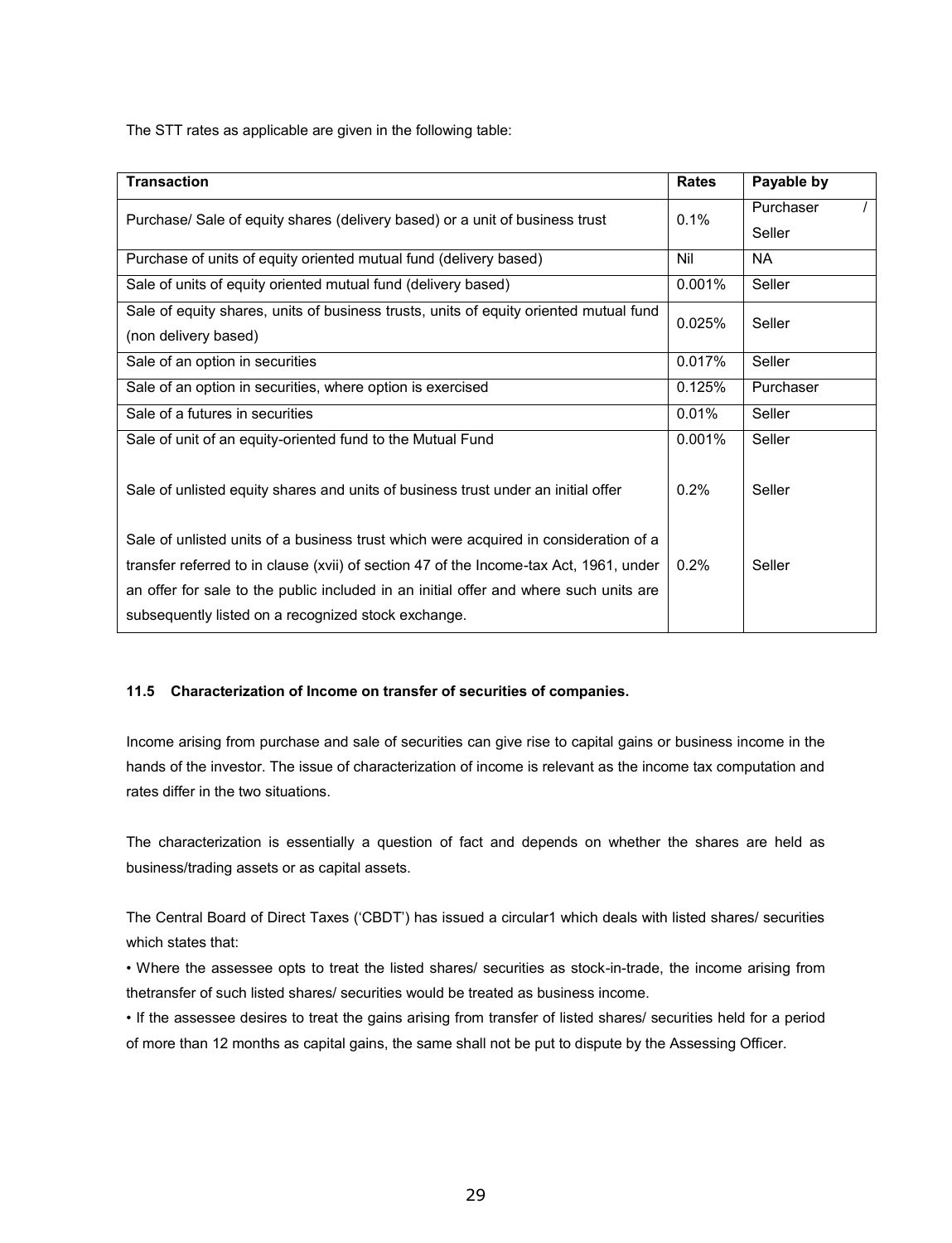Further the CBDT has also issued a clarification for unlisted shares stating that the income arising from transfer of unlisted shares would be considered under the head 'capital gain', irrespective of period of holding. It is, however, clarified that the above would not be necessarily applied in the situations where:

the genuineness of transactions in unlisted shares itself is questionable; or the transfer of unlisted shares is related to an issue pertaining to lifting of corporate veil; the transfer of unlisted shares is made along with the control and management of underlying business and the Assessing Officer would take appropriate view in such situations.

Further, in cases not following within the purview of the above circulars, the nature of the transaction (i.e. whether the same is in the nature of capital gains or business income) shall continue to be decided keeping in view the certain points and principles laid down by the judicial precedents and earlier CBDT circulars.

Based on the earlier CBDT circulars and judicial decisions, following are the key factors and principles which need to be considered while determining the nature of assets as above

- Motive for the purchase of shares.
- Frequency of transactions and the length of period of holding of the shares
- Treatment of the shares and profit or loss on their sale in the accounts of the assessees.
- Source of funds out of which the shares were acquired borrowed or own.
- Existence of an object clause permitting trading in shares relevant only in the case of corporate bodies.
- Acquisition of the shares from primary market or secondary market.
- Infrastructure employed for the share transactions by the client including the appointment of managers, etc.

The issue of income characterization as above is essentially a question of fact and dependent on whether the shares are held as Business / Trading assets or on Capital Account.

Any single factor discussed above in isolation cannot be conclusive to determine the exact nature of the shares. All factors and principles need to be construed harmoniously. Further, the background of the investor (Professional vs. a trader in shares) would also be a relevant factor in determining the nature of the shares.

CBDT has clarified that, it is possible for a tax payer to have two portfolios, i.e., an investment portfolio comprising of securities which are to be treated as capital assets and a trading portfolio comprising of stockin-trade which are to be treated as trading assets. Where an assessee has two portfolios, the assessee may have income under both heads i.e., capital gains as well as business income.

In view of the above, the profits or gains arising from transaction in securities could be taxed either as "Profits or Gains of Business or Profession" under section 28 of the Income Tax Act, 1961 or as "Capital Gains" under section 45 of the Income Tax Act, 1961.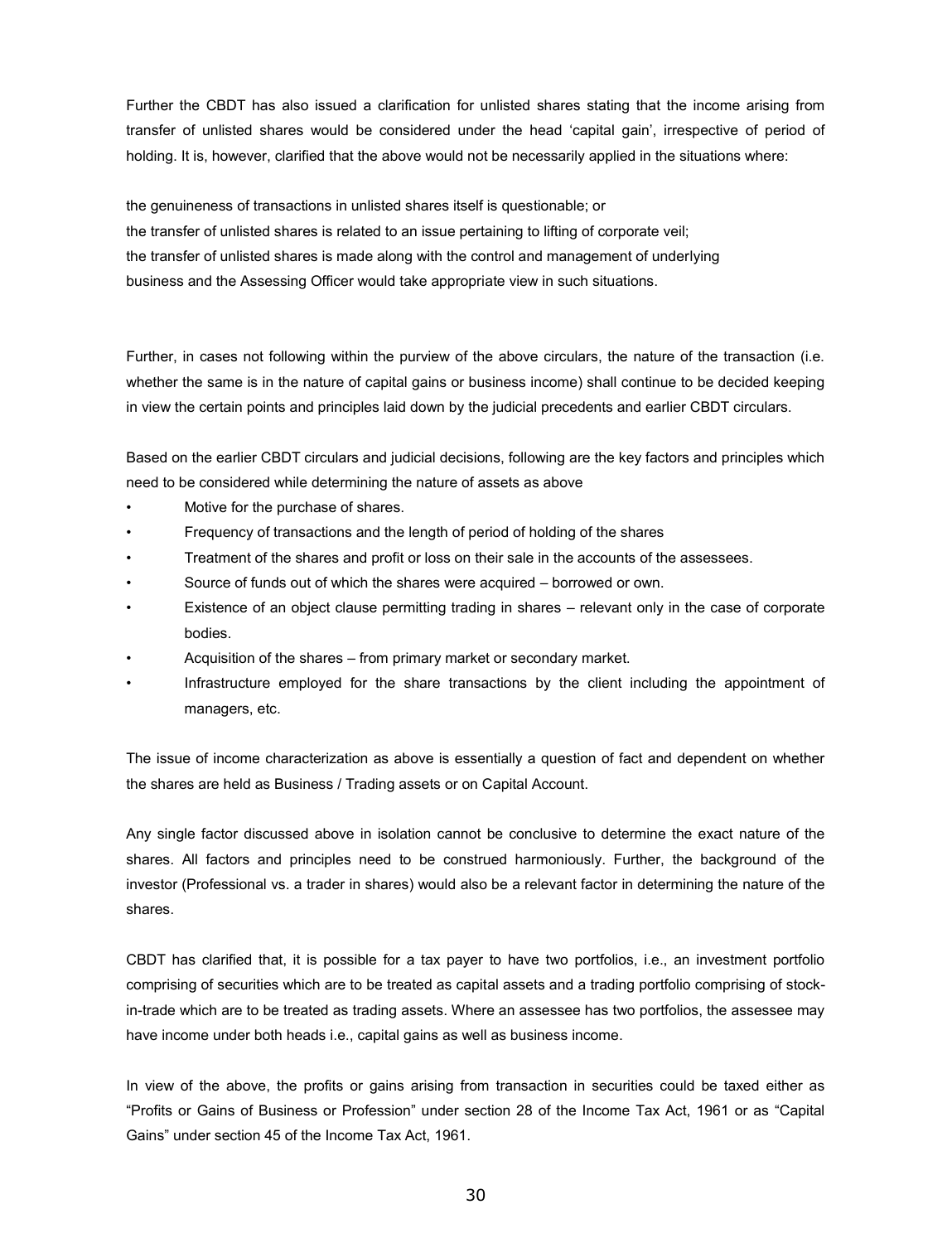As per CBDT Circular No.6/2016 dated 29th February, 2016 regarding taxability of surplus on sale of listed shares and securities, it states that:

Where the assessee itself, irrespective of the period of holding the listed shares and securities, opts to treat them as stock-in-trade, the income arising from transfer of such shares/securities would be treated as its business income

In respect of listed shares and securities held for a period of more than 12 months immediately preceding the date of its transfer, if the assessee desires to treat the income arising from the transfer thereof as Capital Gain, the same shall not be put to dispute by the Assessing Officer. However, this stand, once taken by the assessee in a particular Assessment Year, shall remain applicable in subsequent Assessment Years also and the taxpayers shall not be allowed to adopt a different/contrary stand in this regard in subsequent years.

It should also be noted that in the context of portfolio management schemes there has been litigation in the past on the characterization of income and judicial precedents have taken positions based on facts of each case.

## **11.6 TAX IMPLICATIONS WHERE TRANSACTION IN SECURITIES ARE IN THE NATURE OF INVESTMENTS**

Where investment under Portfolio Management Services is treated as investment, the gain or loss from transfer of securities shall be taxed as Capital Gains under section 45 of the Act.

Under the existing provisions of clause (34) of section 10 of the Act, dividend which suffer dividend distribution tax (DDT) under section 115-O is exempt in the hands of the shareholder. Under section 115-O dividends are taxed only at the rate of fifteen percent at the time of distribution in the hands of company declaring dividends. The Finance Act, 2016 provided that any income by way of dividend in excess of Rs. 10 lakhs shall be chargeable to tax in the case of an individual, Hindu undivided family (HUF) or a firm who is resident in India, at the rate of ten percent. The taxation of dividend income in excess of ten lakh rupees shall be on gross basis. Under Finance Act, 2017, Sec 115BBDA extended the additional tax of 10% (plus applicable surcharge and education cess) to all resident tax payers, other than domestic companies and other specified entities on dividend income of more than Rs.10,00,000 p.a. received from a domestic company or companies. Thus, exemption under section 10(34) is granted to dividend received from an Indian company and not to a dividend received froma foreign company.

Income from units of Mutual Funds specified under clause 10(23D) is exempt from tax under section 10(35) of the Income Tax Act, 1961.However, the Finance Act 2018 amended the said provision by imposingtax on distributed income fromopen-ended equity oriented mutual funds at the rate of ten percent (Section 115BBB). Further, it has been clarified that income arising from transfer of units of Mutual Fund shall not be exempt under section 10(35). Transfer of units upon consolidation of mutual fund schemes of two or more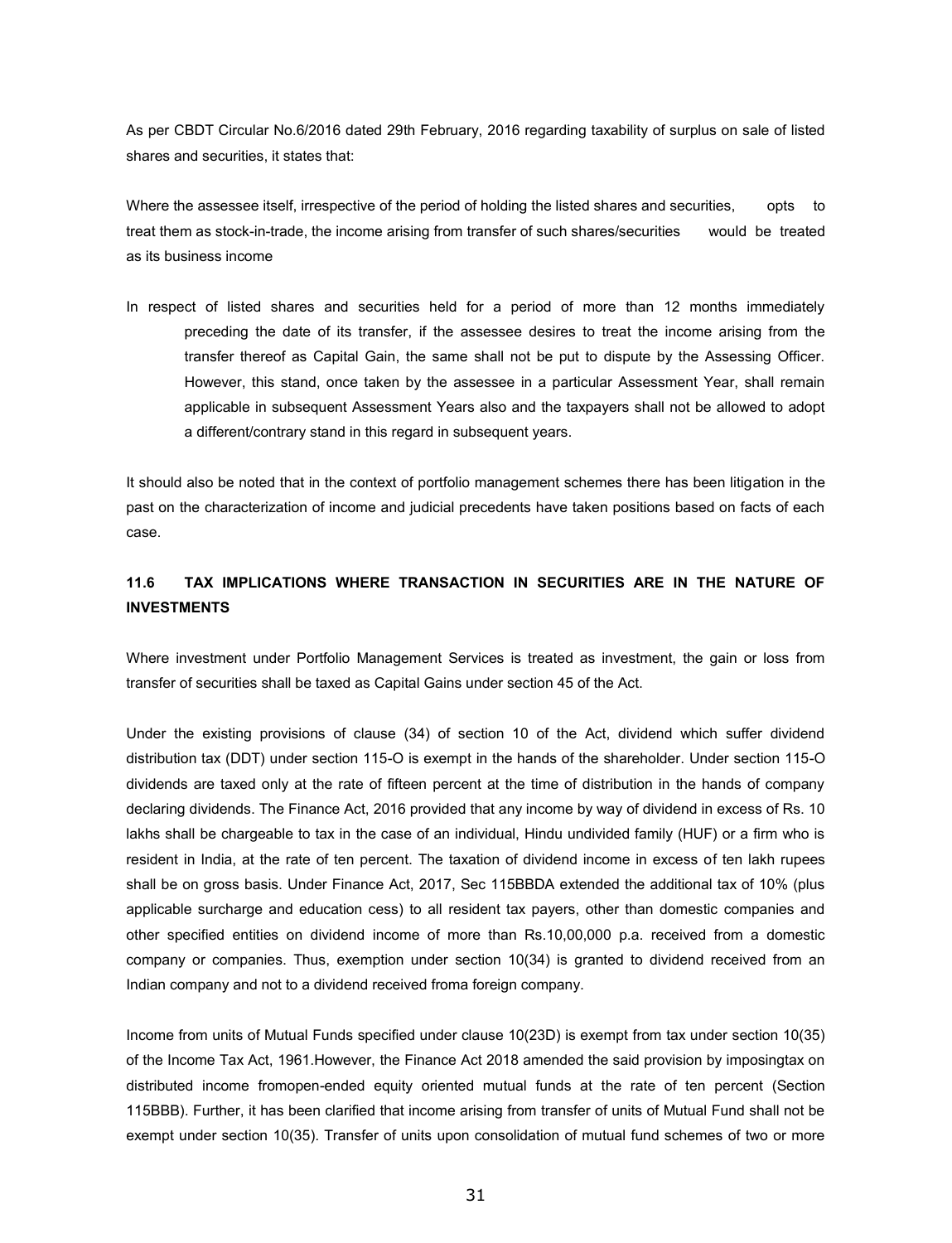schemes of equity-oriented fund or two or more schemes of a fund other than equity-oriented fund in accordance with SEBI (Mutual Funds) Regulations, 1996 is exempt from capital gains.

The Finance Act, 2016 provided for tax exemption to unit holders vis-à-vis transfer of units upon consolidation of the plans within a scheme of mutual fund in accordance with SEBI (Mutual Funds) Regulations, 1996.

## **11.7 LONG TERM CAPITAL GAINS**

As per the earlier provisions underSection 10(38), Long Term Capital Gains on sale of Equity Shares in a company or units of Equity Oriented Fund are exempt from income tax provided such transactions are entered on a recognized stock exchange or such units are sold to the Mutual Fund and such transactions are chargeable to STT.However, the Finance Act 2018 amended the said provision byimposingtax on Long Term Capital Gainsexceeding Rs. 1 lakh at the rate of 10 percent, without allowing any indexation benefit. However, all gains up to 31st January, 2018 will beexempt from such tax.

Further a tax on distributed income by equity oriented mutual funds is introduced at the rate of 10 percent.

## Exemption does not Apply

In respect of capital gains not exempted under section 10(38), the provisions for taxation of long-term capital gains for different categories of assessee and depending upon the period for which the securities are held, are explained hereunder:

| Sr. No         | <b>Securities</b>            | <b>Period of Holding</b>    | Characterization         |
|----------------|------------------------------|-----------------------------|--------------------------|
|                | Listed Securities (other     | More than twelve (12)       | Long-term Capital Asset  |
|                | than Units) and units of     | months                      |                          |
|                | Mutual<br>oriented<br>equity | Twelve (12) months or       | Short-term Capital Asset |
|                | <b>Funds</b>                 | less                        |                          |
| $\overline{2}$ | Unlisted<br>of a<br>shares   | twenty-four<br>than<br>More | Long-term Capital Asset  |
|                | company                      | $(24)$ months               |                          |
|                |                              | Twenty-four (24) or less    | Short-term Capital Asset |
| 3              | Other securities             | More than Thirty-six (36)   | Long-term Capital Asset  |
|                |                              | months                      |                          |
|                |                              | Thirty-six (36) months or   | Short-term Capital Asset |
|                |                              | less                        |                          |

## **11.7.1 For individuals and HUF's**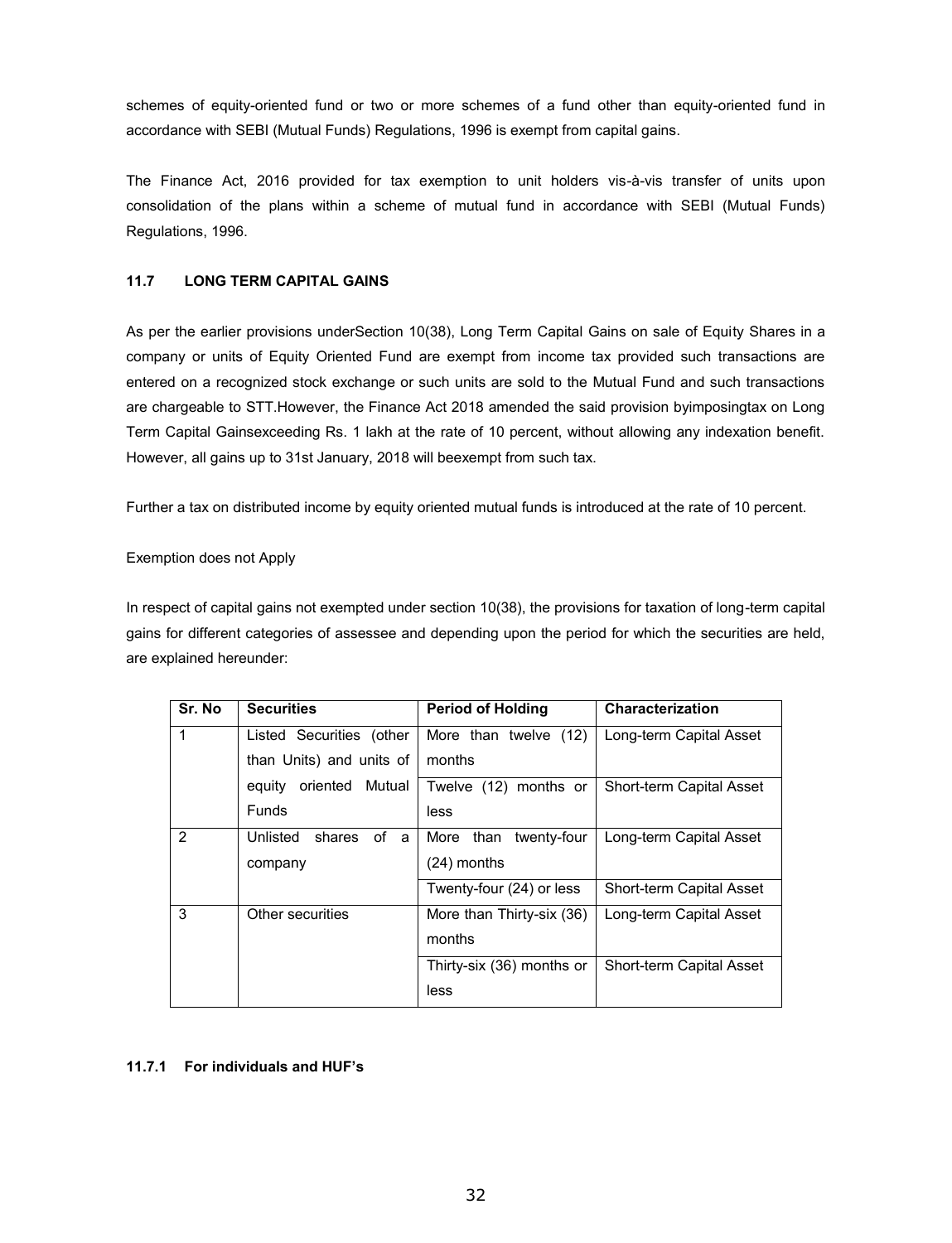Long-term Capital Gains in respect of capital asset held for a period of more than 12 months will be chargeable under section 112 of the Income Tax Act, 1961 at the rate of 20% plus education cess, as applicable. Capital gains would be computed after taking into account cost of acquisition as adjusted by Cost Inflation Index notified by the Central Government and expenditure incurred wholly & exclusively in connection with such transfer.

In case where taxable income as reduced by long term capital gains is below the exemption limit, the longterm capital gains will be reduced to the extent of the shortfall and only the balance long term capital gains will be charged at the flat rate of 20% plus cess, as may be applicable.

Long-term Capital Gains in respect of shares of an unlisted company held for a period of more than 24 months will be chargeable under section 112 of the Income Tax Act, 1961 at the rate of 20% plus education cess, as applicable.

As per Finance Act, 2017, the base year for indexation purpose has been shifted from 1981 to 2001 to calculate the cost of acquisition or to take fair market value of the asset as on that date. Further, it provides that cost of acquisition of an asset acquired before 1 April 2001 shall be allowed to be taken as fair market value as on 1 April 2001.

#### **11.7.2 For Indian Companies**

Long-term Capital Gains in respect of capital asset held for a period of more than 12 months will be chargeable under section 112 of the Income Tax Act, 1961 at the rate of 20% plus surcharge and cess, as applicable. Capital Gains would be computed after taking into account cost of acquisition as adjusted by Cost Inflation Index notified by the Central Government and expenditure incurred wholly & exclusively in connection with such transfer.

Long-term Capital Gains in respect of shares of an unlisted company held for a period of more than 24 months will be chargeable under section 112 of the Income Tax Act, 1961 at the rate of 20% plus surcharge and cess, as applicable.

#### **11.7.3 For Non-resident Indians**

Under section 115E of the Income Tax Act, 1961,

any income from investment or income fromlong-term capital gains of an asset other than specified asset as defined in Section 115C(Specified Assets include shares of Indian Company, Debentures and deposits in an Indian Company which is not a private company and securities issued by Central Government or such other securities as notified by Central Government ) is chargeable at the rate of 20% plus applicable surcharge and cess.

Income by way long-term capital gains is chargeable at the rate of 10% plus applicable surcharge and cess.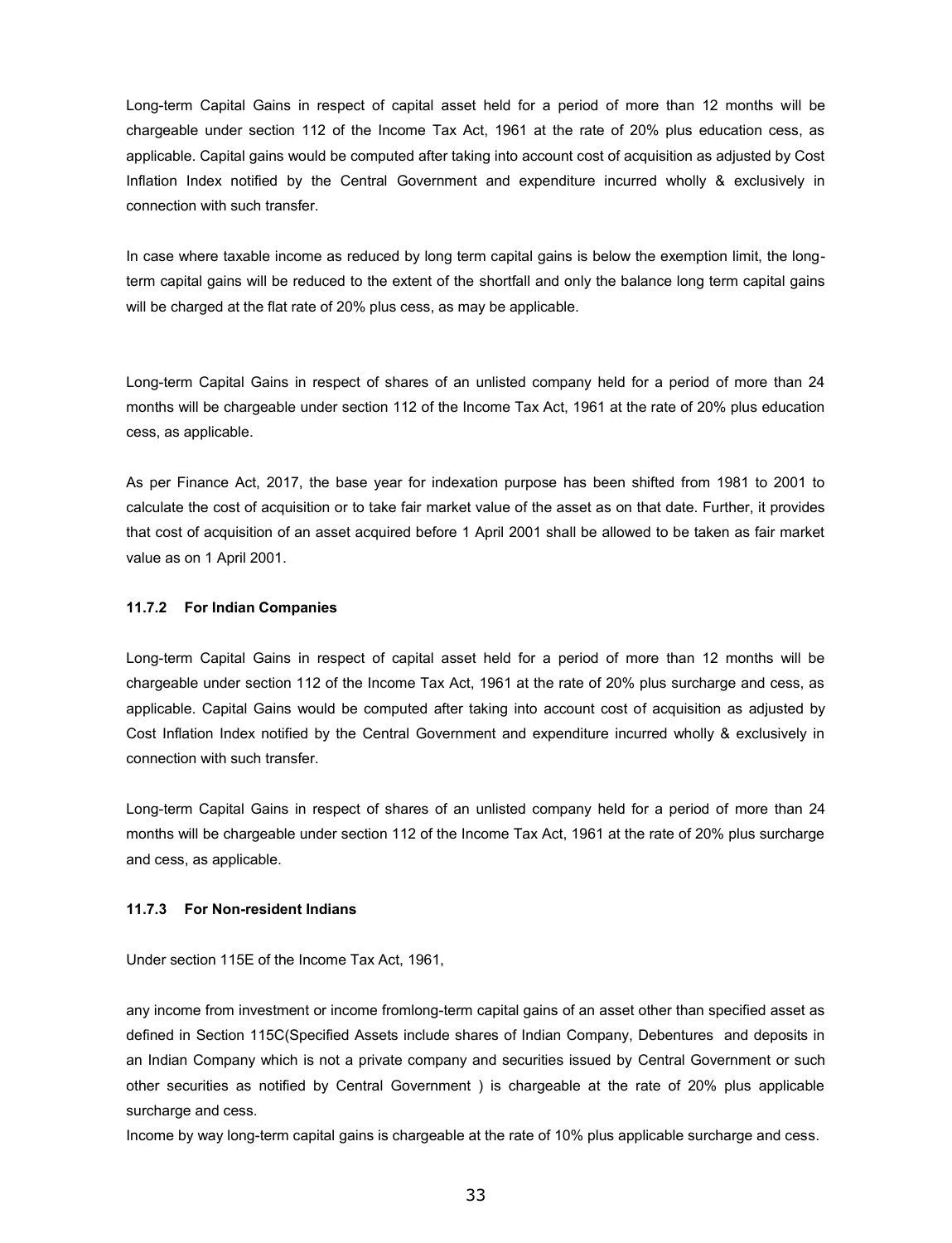Long term capital gains arising to a non-resident from transfer of unlisted securities or shares of a company, not being a company in which the public are substantially interested, subject to 10% tax (without benefit of indexation and foreign currency fluctuation). As per Finance Act, 2017, this concessional rate shall be applicable w.e.f. 1 April, 2012.

#### **11.7.4 Tax on Long Term Gain in Certain Cases:**

Under section 112A of the Income Tax Act, long-term capital gains on transfer of (i) listed equity shares on which STT has been paid both at the time of acquisition and sale of such shares; or (ii) units of equity oriented mutual fund or business trust on which STT has been paid on transfer;shall be chargeable to tax at the rate of 10% on such long-term gains exceeding one lakh rupees. However, all gains up to 31st January, 2018 will be exempt from such tax.

In case of Individual or HUF being a resident, where the taxable income as reduced by long term capital gains is below the exemption limit, the long-term capital gains will be reduced to the extent of the shortfall and only the balance long term capital gains will be charged at the flat rate of 10% plus cess, as may be applicable.

The Taxation Laws (Amendment) Ordinance, 2019 dated 20th September 2019, provided that in case where the total income includes any income chargeable under Section 111A and Section 112A of the Income Tax Act, the rate of surcharge on the amount of income-tax deducted in respect of that part of income shall not exceed 15% for an individual, HUF, AOP, BOI and Artificial Judiciary Person.

The condition with respect to STT shall not apply to transfers undertaken on a recognized stock exchange located in any International Financial Services Centre and where the consideration for such transfer is received or receivable in foreign currency.

#### **11.8 Short Term Capital Gains**

Section 111A of the Income Tax Act, 1961 provides that short-term capital gains arising on sale of Equity Shares of a company or units of Equity Oriented Fund or units of a business trust entered on a recognized stock exchange and on sale of units of Equity Oriented Fund to the Mutual Fund are chargeable to income tax at a concessional rate of 15% plus applicable surcharge and cess, provided such transactions are entered on a recognized stock exchange and are chargeable to STT.However, the above shall not be applicable to transaction undertaken on a recognized stock exchange located in any International Financial Services Centre and where the consideration for such transaction is paid or payable in foreign currency. Further, Section 48 provides that no deduction shall be allowed in respect of STT paid for the purpose of computing Capital Gains. In respect of capital gains not chargeable under Section 111A, the provisions for taxation of short-term capital gains for different categories of assesses are explained hereunder: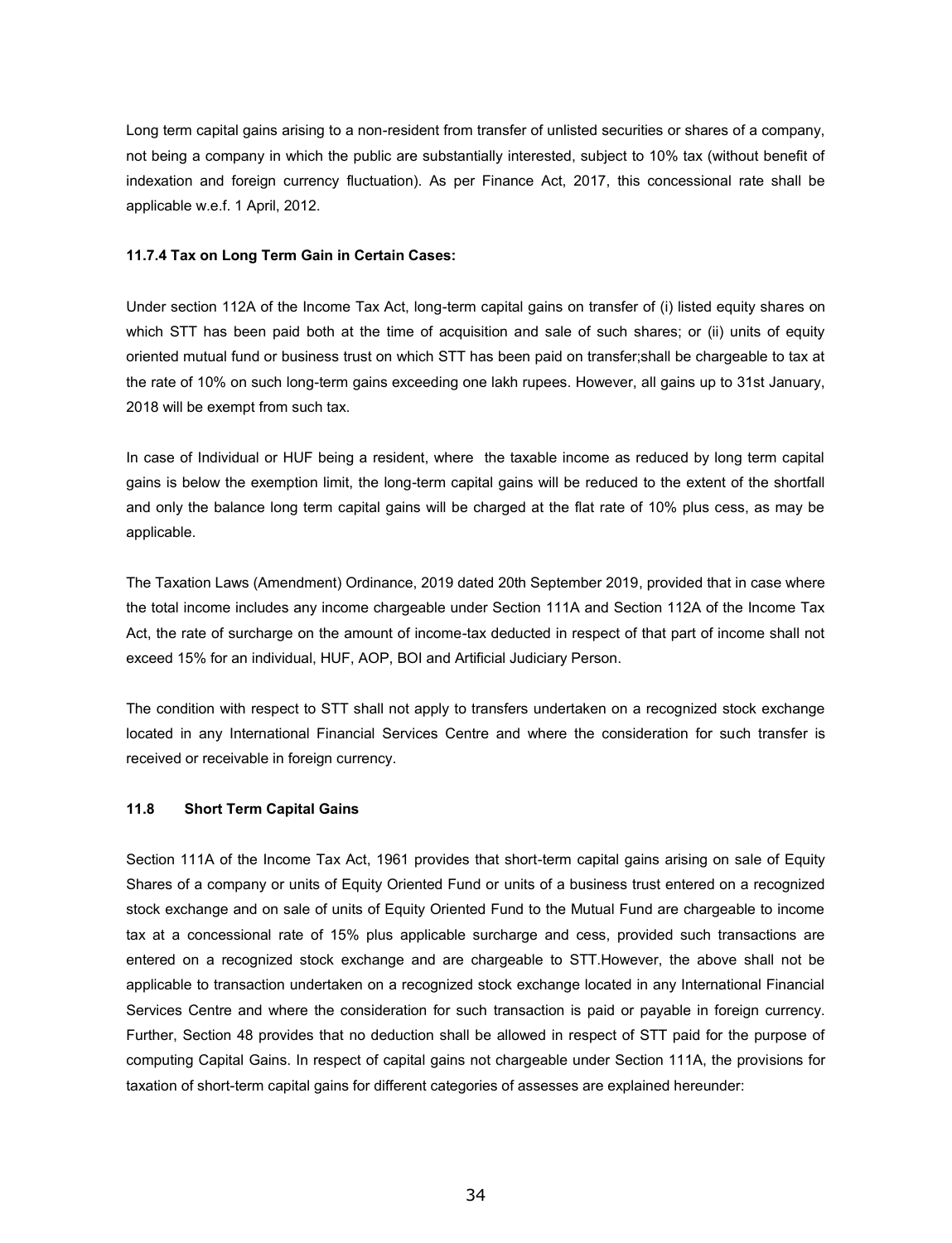Short Term Capital Gains in respect of shares of a company (listed on a recognized stock exchange), units of Mutual Fund, units of Business Trust and any other listed securities held for a period of not more than 12 months and share of a company (not being a share listed in a recognized stock exchange) held for a period of not more than 24months is added to the total income, total income including short-term capital gains is chargeable to tax as per the relevant slab rates.

The Taxation Laws (Amendment) Ordinance, 2019 dated 20th September 2019, provided that in case where the total income includes any income chargeable under Section 111A and Section 112A of the Income Tax Act, the rate of surcharge on the amount of income-tax deducted in respect of that part of income shall not exceed 15%for an individual, HUF, AOP, BOI and Artificial Judiciary Person..

### **11.9 PROFITS AND GAINS OF BUSINESS OR PROFESSION**

**11.9.1** If the investment under the Portfolio Management Services is regarded as "Business / Trading Asset" then the gain / loss arising there from is likely to be taxed as income from business.

**11.9.2** Dividend from securities referred to in section 115-O, will be exempt under section 10(34) of the Act. Dividends other than that referred to in section 115-O will be taxable as Income from Other Sources. Under Finance Act, 2017, Sec 115BBDA extended the additional tax of 10% (plus applicable surcharge and education cess) to all resident tax payers, other than domestic companies and other specified entities on dividend income of more than Rs.10,00,000 p.a. received from a domestic company or companies. Thus, exemption under section 10(34) is granted to dividend received from an Indian company and not to a dividend received from a foreign company.

**11.9.3** Interest income arising on securities could be characterized as 'Income from Other Sources' or 'business income' depending on facts of the case. Any expenses incurred to earn such interest income should be available as deduction, subject to the provisions of the IT Act.

**11.9.4** Income from units of Mutual Funds specified under clause 10(23D) is exempt from tax under section 10(35) of the Income Tax Act, 1961. However, the Finance Act 2018 amended the said provision by imposing tax on distributed income from open-ended equity oriented mutual funds at the rate of ten percent (Section 115BBB). Further, it has been clarified that income arising from transfer of units of Mutual Fund shall not be exempt under section 10(35).

**11.9.5** Earlier, as per section 40(a)(ib) of the Income Tax Act, 1961, any sum paid on account of STT will not be allowed as deduction in computing the income under the head "Profit and gains of business or profession" However, this provision was applicable onlyup to assessment year 2008-09. With effect from April 1, 2009, the said clause has been deleted. From the assessment year 2009-10, where income referred to above is treated as Business Income, the person is eligible for deduction u/s 36(1)(xv), for the amount of STT paid.

Rates of taxation for the Financial Year 2019-20 are as given below: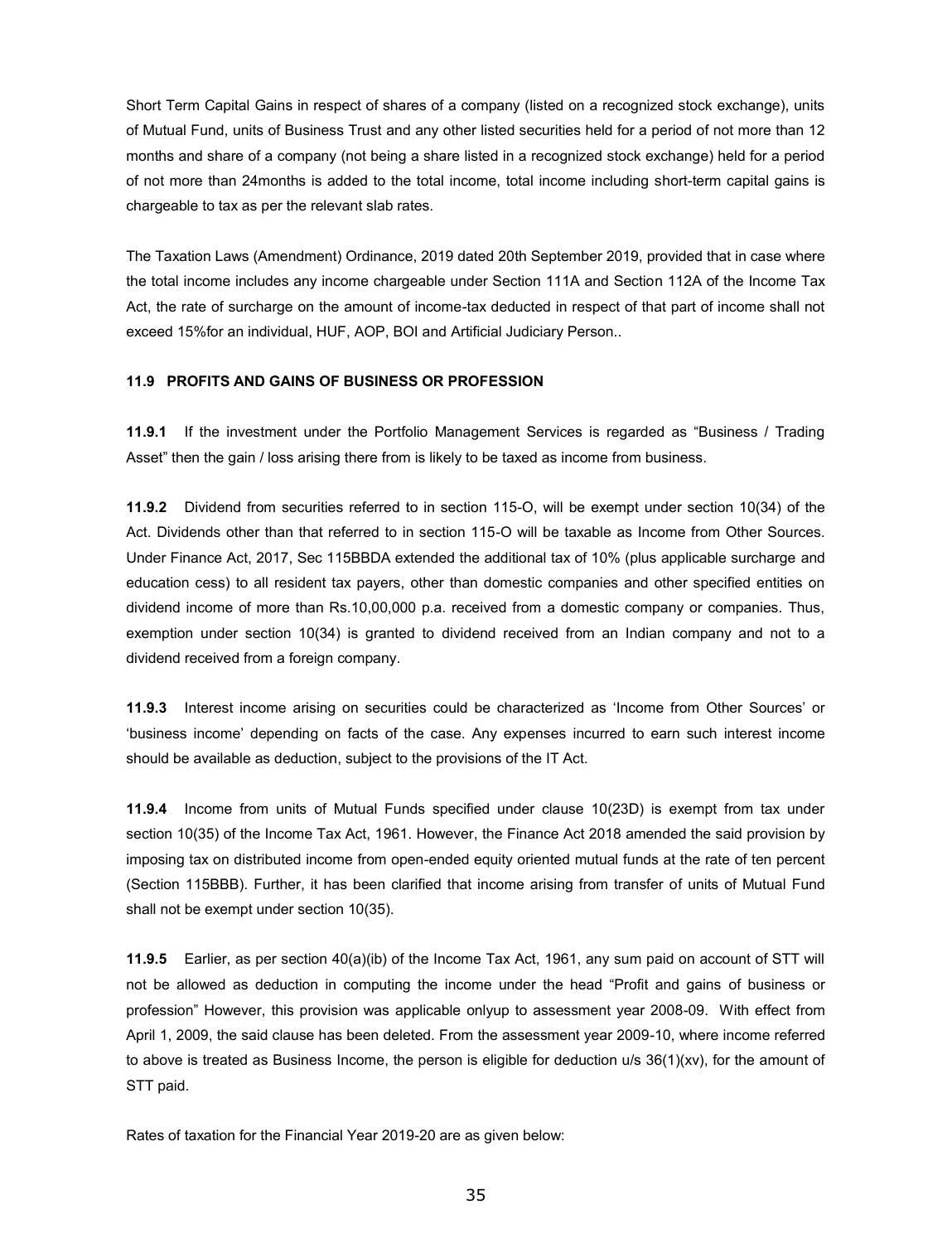#### **Individuals, HUF, AOP & BOI:**

| <b>Particulars</b>           | (Without<br>Rate<br>Tax |
|------------------------------|-------------------------|
|                              | Surcharge)              |
| Up to Rs. 2,50,000           | Nil                     |
| Rs. 2,50,001 - Rs. 5,00,000  | 5%                      |
| Rs. 5,00,001 - Rs. 10,00,000 | 20%                     |
| Rs. 10,00,001 onwards        | 30%                     |

**Resident Individual whose age is 60 years or more but less than 80 years:**

| <b>Particulars</b>           | (Without<br>Tax<br>Rate |
|------------------------------|-------------------------|
|                              | Surcharge)              |
| Up to Rs. 3,00,000           | Nil                     |
| Rs. 3,00,001 - Rs. 5,00,000  | 5%                      |
| Rs. 5,00,001 - Rs. 10,00,000 | 20%                     |
| Rs. 10,00,001 onwards        | 30%                     |

**Resident Individual whose age is 80 years or more:**

| <b>Particulars</b>           | Tax<br>Rate |  | (Without |
|------------------------------|-------------|--|----------|
|                              | Surcharge)  |  |          |
| Up to Rs. 5,00,000           | Nil         |  |          |
| Rs. 5,00,001 - Rs. 10,00,000 | 20%         |  |          |
| Rs. 10,00,001 onwards        | 30%         |  |          |

**Note 1** - Finance Act, 2019 provides a rebate of lower of actual tax liability or Rs. 12,500 (against earlier rebate of R. 2,500) in case of individuals having total income of less than Rs. 5,00,000(against earlier total income of 3,50,000).

**Note 2** – The above tax rates are further to be increased by Health and Education cess of 4%(As amended by Finance Act 2018) and Surcharge wherever applicable.

**Note 3** – (i) The amount of income-tax shall be increased by a surcharge at the rate of 10% of such tax, where total income exceeds fifty lakh rupees but does not exceed one crore rupees. However, the surcharge shall be subject to marginal relief (where income exceeds fifty lakh rupees, the total amount payable as income-tax and surcharge shall not exceed total amount payable as income-tax on total income of fifty lakh rupees by more than the amount of income that exceeds fifty lakh rupees).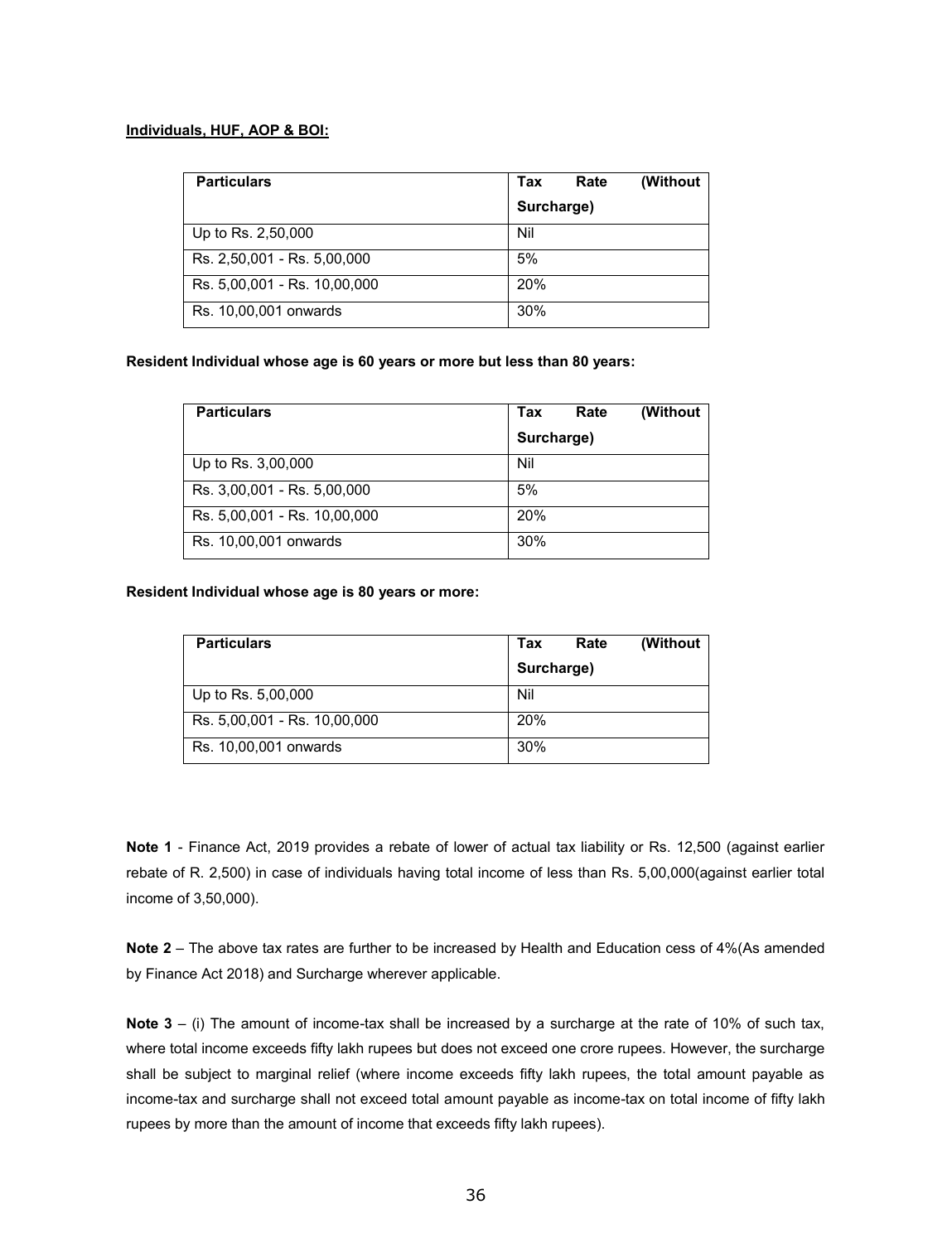ii) The amount of income-tax shall be increased by a surcharge at the rate of 15% of such tax, where total income exceeds one crore rupees but doesn't exceed two crore rupees. However, the surcharge shall be subject to marginal relief (where income exceeds one crore rupees, the total amount payable as income-tax and surcharge shall not exceed total amount payable as income-tax on total income of one crore rupees by more than the amount of income that exceeds one crore rupees).

iii) The amount of income-tax shall be increased by a surcharge at the rate of 25% of such tax, where total income exceeds two crore rupees but doesn't exceed five crore rupees. However, the surcharge shall be subject to marginal relief (where income exceeds two crore rupees, the total amount payable as income-tax and surcharge shall not exceed total amount payable as income-tax on total income of two crore rupees by more than the amount of income that exceeds two crore rupees).

iv) The amount of income-tax shall be increased by a surcharge at the rate of 37% of such tax, where total income exceeds five crore rupees. However, the surcharge shall be subject to marginal relief (where income exceeds five crore rupees, the total amount payable as income-tax and surcharge shall not exceed total amount payable as income-tax on total income of five crore rupees by more than the amount of income that exceeds five crore rupees).

#### **Partnership Firm (Including LLP's):**

A partnership firm (including LLP) is taxable at 30%.

**Note 1** - The amount of income-tax shall be increased by a surcharge at the rate of 12% of such tax, where total income exceeds one crore rupees. However, the surcharge shall be subject to marginal relief (where income exceeds one crore rupees, the total amount payable as income-tax and surcharge shall not exceed total amount payable as income-tax on total income of one crore rupees by more than the amount of income that exceeds one crore rupees).

**Note 2-** Health and Education Cess: The amount of income-tax and the applicable surcharge, shall be further increased by health and education cess calculated at the rate of 4% of such income-tax and surcharge

#### **Local Authority:**

A local authority is taxable at 30%.

**Note - 1:** The amount of income-tax shall be increased by a surcharge at the rate of 12% of such tax, where total income exceeds one crore rupees. However, the surcharge shall be subject to marginal relief (where income exceeds one crore rupees, the total amount payable as income-tax and surcharge shall not exceed total amount payable as income-tax on total income of one crore rupees by more than the amount of income that exceeds one crore rupees).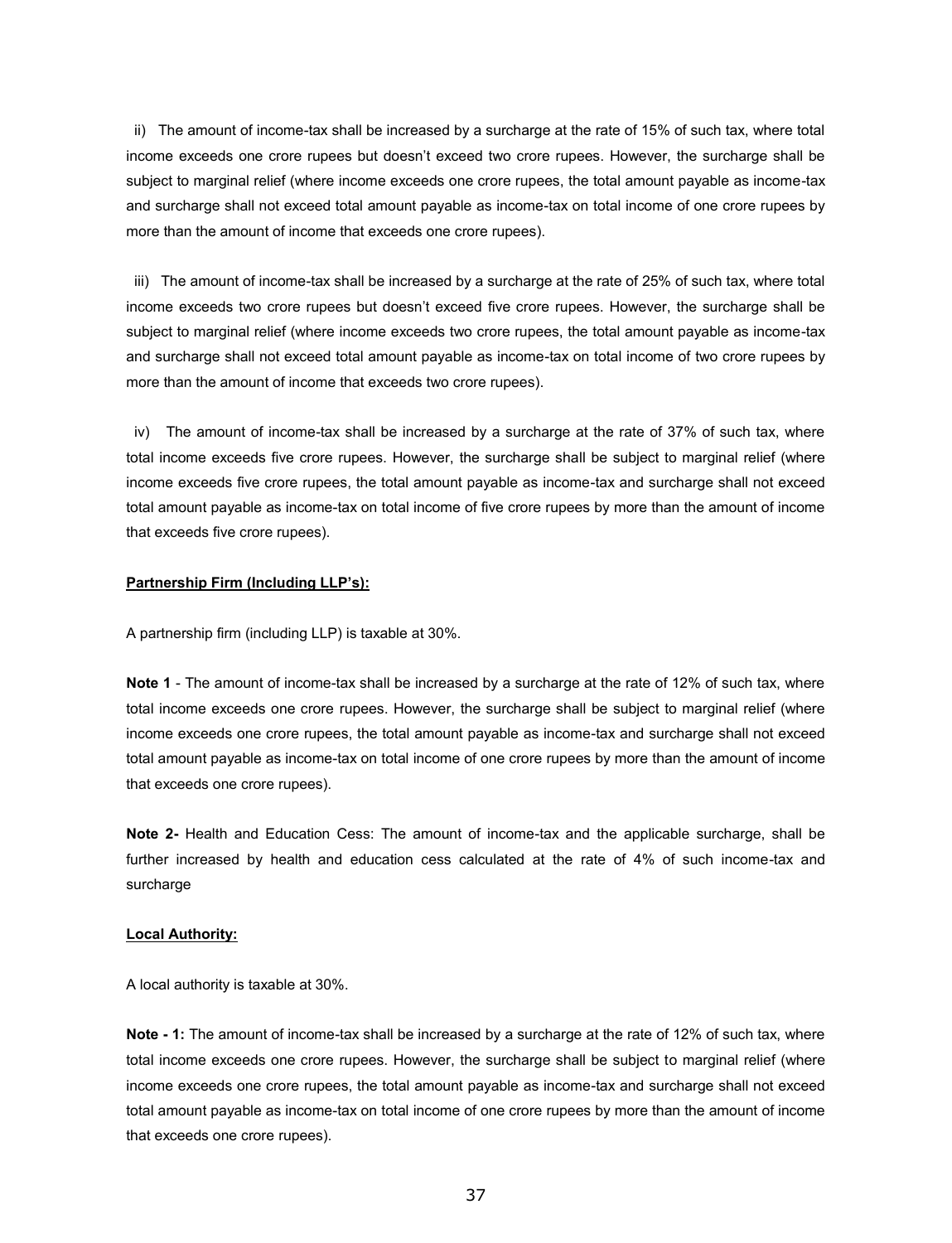**Note - 2:** The amount of income-tax and the applicable surcharge, shall be further increased by health and education cess calculated at the rate of 4% of such income-tax and surcharge.

## **Domestic Company:**

For the assessment year 2019-20, a domestic company is taxable at 30%. However, the tax rate would be 25% if turnover or gross receipt of the company does not exceed Rs. 250 crore in the previous year 2016- 17.

For the assessment year 2020-21, a domestic company is taxable at 30%. However, the tax rate would be 25% if turnover or gross receipt of the company does not exceed Rs. 400 crore in the previous year 2017- 18.

**Note - 1**: The amount of income-tax shall be increased by a surcharge at the rate of 7% of such tax, where total income exceeds one crore rupees but not exceeding ten crore rupees and at the rate of 12% of such tax, where total income exceeds ten crore rupees. However, the surcharge shall be subject to marginal relief, which shall be as under:

(i) Where income exceeds one crore rupees but not exceeding ten crore rupees, the total amount payable as income-tax and surcharge shall not exceed total amount payable as income-tax on total income of one crore rupees by more than the amount of income that exceeds one crore rupees.

(ii) Where income exceeds ten crore rupees, the total amount payable as income-tax and surcharge shall not exceed total amount payable as income-tax on total income of ten crore rupees by more than the amount of income that exceeds ten crore rupees.

**Note - 2:** The amount of income-tax and the applicable surcharge, shall be further increased by health and education cess calculated at the rate of 4% of such income-tax and surcharge.

Foreign Company:

| Sr. No | Nature of Income Tax                                            | <b>Tax Rate</b> |
|--------|-----------------------------------------------------------------|-----------------|
| 1.     | Royalty received from Government or an Indian concern in        | 50%             |
|        | pursuance of an agreement made with the Indian concern after    |                 |
|        | March 31, 1961, but before April 1, 1976, or fees for rendering |                 |
|        | technical services in pursuance of an agreement made after      |                 |
|        | February 29, 1964 but before April 1, 1976 and where such       |                 |
|        | agreement has, in either case, been approved by the Central     |                 |
|        | Government                                                      |                 |
| 2.     | Any other income                                                | 40%             |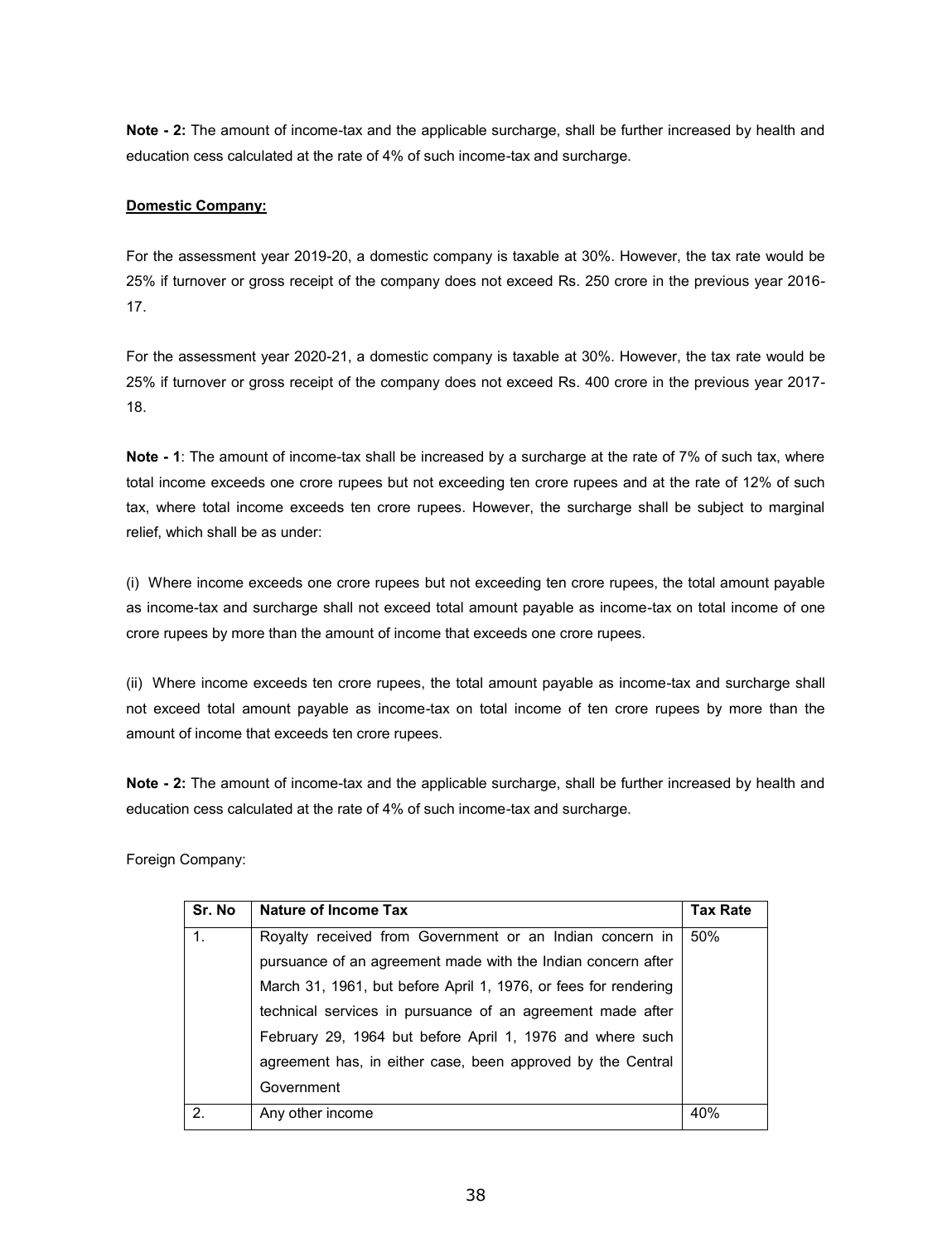**Note -1:** The amount of income-tax shall be increased by a surcharge at the rate of 2% of such tax, where total income exceeds one crore rupees but not exceeding ten crore rupees and at the rate of 5% of such tax, where total income exceeds ten crore rupees. However, the surcharge shall be subject to marginal relief, which shall be as under:

(i) Where income exceeds one crore rupees but not exceeding ten crore rupees, the total amount payable as income-tax and surcharge shall not exceed total amount payable as income-tax on total income of one crore rupees by more than the amount of income that exceeds one crore rupees.

(ii) Where income exceeds ten crore rupees, the total amount payable as income-tax and surcharge shall not exceed total amount payable as income-tax on total income of ten crore rupees by more than the amount of income that exceeds ten crore rupees.

**Note - 2:** The amount of income-tax and the applicable surcharge, shall be further increased by health and education cess calculated at the rate of 4% of such income-tax and surcharge.

Co-operative Society:

Co-operative societies shall be taxed at the following rates:

| Sr. No | Taxable income           | Tax Rate |
|--------|--------------------------|----------|
|        | Up to Rs. 10,000         | 10%      |
| 2      | Rs. 10,000 to Rs. 20,000 | 20%      |
| 3.     | Above Rs. 20,000         | 30%      |

Note - 1:The amount of income-tax shall be increased by a surcharge at the rate of 12% of such tax, where total income exceeds one crore rupees. However, the surcharge shall be subject to marginal relief (where income exceeds one crore rupees, the total amount payable as income-tax and surcharge shall not exceed total amount payable as income-tax on total income of one crore rupees by more than the amount of income that exceeds one crore rupees).

Note - 2:The amount of income-tax and the applicable surcharge, shall be further increased by health and education cess calculated at the rate of four percent of such income-tax and surcharge.

## **11.10 LOSSES UNDER THE HEAD BUSINESS INCOME**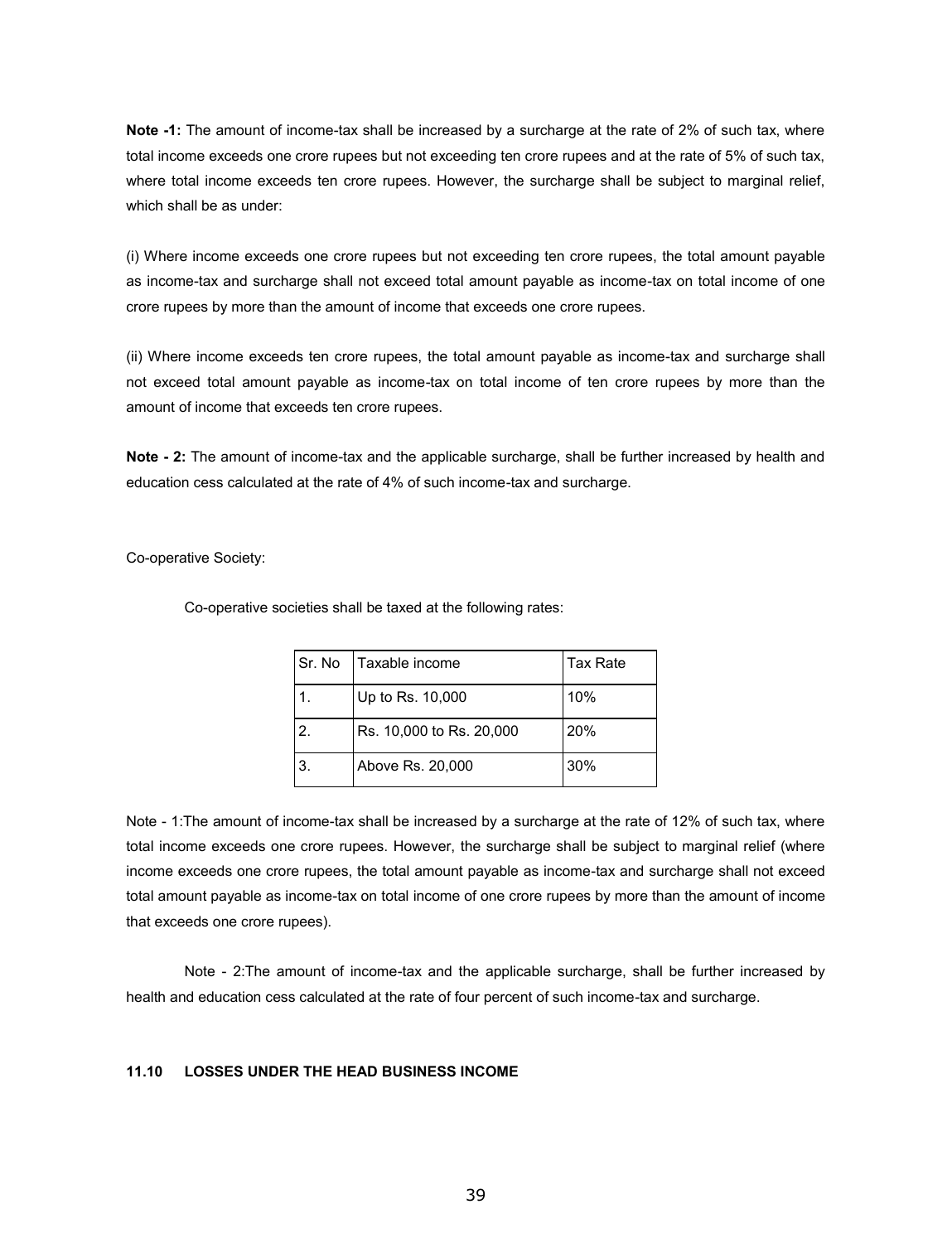In terms of section 70 read with section 74 of the Income Tax Act, short term capital loss arising during a year can be set-off against short term as well as long term capital gains. Balance loss, if any, shall be carried forward and set-off against any capital gains arising during the subsequent 8 assessment years. A long-term capital loss arising during a year is allowed to be set-off only against long term capital gains. Balance loss, if any, shall be carried forward and set-off against long term capital gains arising during the subsequent 8 assessment years.

#### **11.11 DIVIDEND STRIPPING**

According to section 94(7) of the Income Tax Act, 1961, if any person buys or acquires units within a period of three months prior to the record date fixed for declaration of dividend or distribution of income and sells or transfers the same within a period of nine months from such record date, then capital losses arising from such sale to the extent of income received or receivable on such units, which are exempt under the Income Tax Act, 1961, will be ignored for the purpose of computing his income chargeable to tax.

### **11.12 BONUS STRIPPING**

Where any person buys or acquires any units of a mutual fund or the Unit Trust of India within a period of three months prior to the record date (i.e., the date that may be fixed by a Mutual Fund or the Administrator of the specified undertaking or the specified company, for the purposes of entitlement of the holder of the units to receive additional unit without any consideration) and such person is allotted additional units (without any payment) on the basis of holding of the aforesaid units on the record date, and if such person sells or transfers all or any of the original units within a period of nine months after the record date while continuing to hold all or any of the additional units, then any loss arising to him on account of such purchase and sale of all or any of the units would be ignored for the purpose of computing his income chargeable to tax. Further, the loss so ignored would be deemed to be the cost of acquisition of such additional units as are held by him on the date of sale or transfer of original units.

#### **12. ACCOUNTING POLICIES**

- **12.1** The company shall maintain a separate Portfolio record in the name of the client in its book for accounting the assets of the client and any receipt, income in connection therewith as provided under SEBI (Portfolio Managers Regulations 1993).
- **12.2** For every Client Portfolio, the Company shall keep and maintain proper books of accounts, records and documents, for the Client, on mercantile system of accounting, so as to explain its transactions and to disclose at any point of time the financial position of the Client Portfolio and Financial Statements and in particular give a true and fair view of the state of affairs.

Following Accounting Policies are proposed to be followed for the purpose of maintaining books of accounts, records for the client.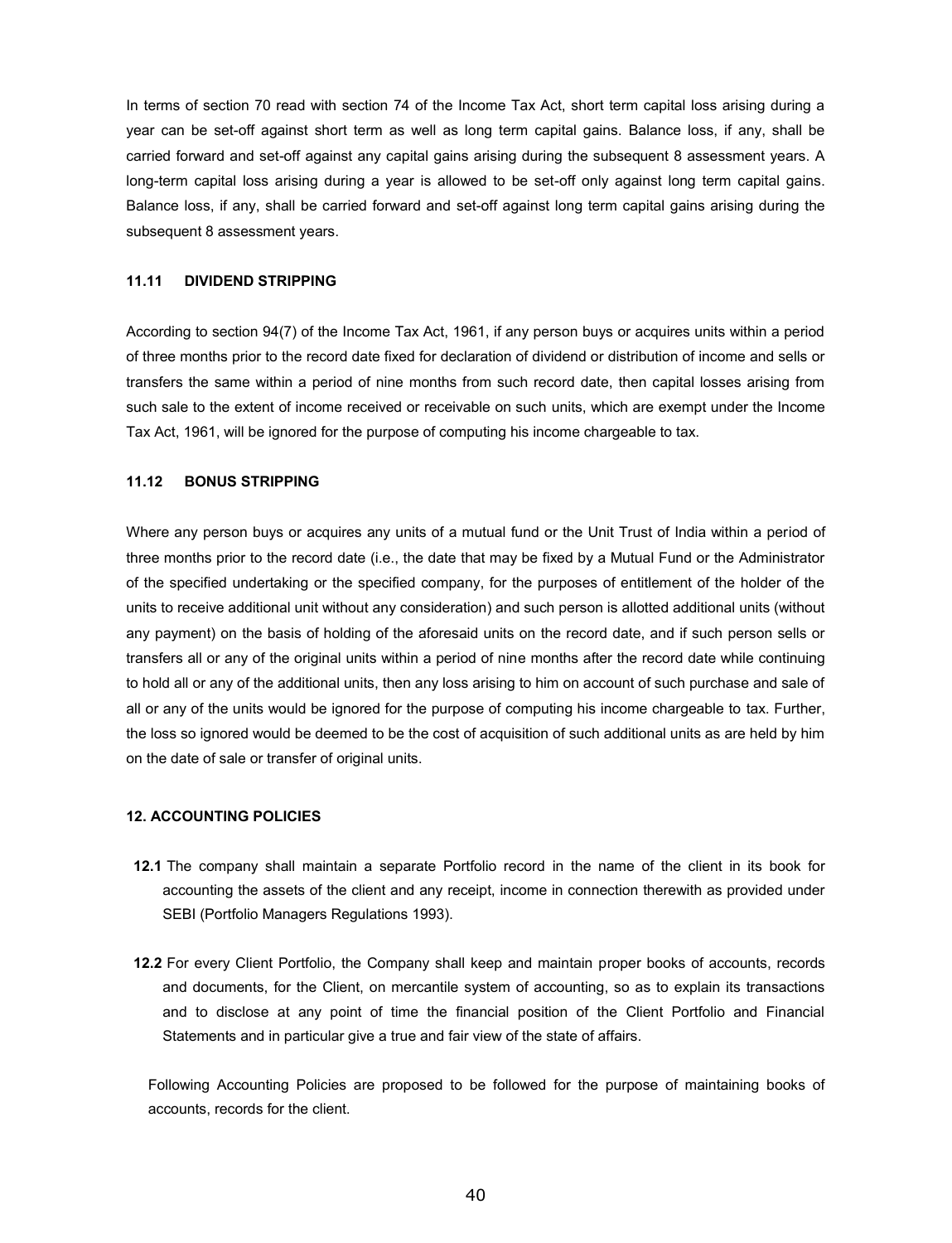- **12.3** For the purposes of the financial statements, the Company shall mark all investments to market and carry investments in the balance sheet at cost.
- **12.4** Dividend income earned by a Client shall be recognized, not on the date the dividend is declared, but on the date the share is quoted on an ex-dividend basis. For investments, which are not quoted on a stock exchange, dividend income shall be recognized on the date of receipt.
- **12.5** In respect of all interest-bearing investments, income shall be accrued on a day-to-day basis as it is earned. Therefore, when such investments are purchased, interest paid for the period from the last interest due date upto the date of purchase shall not be treated as a cost of purchase but shall be debited to Interest Recoverable Account. Similarly, interest received at the time of sale for the period from the last interest due date up to the date of sale shall not be treated as an addition to sale value but shall be credited to Interest Recoverable Account.
- **12.6** In determining the holding cost of investments and the gains or loss on sale of investments, the Firstin-First-out (FIFO) method shall be followed.
- **12.7** Transactions for purchase or sale of investments shall be recognized as of the trade date and not as of the settlement date, so that the effect of all investments traded during a financial year is recorded and reflected in the financial statements for that year.
- **12.8** Bonus shares to which the Client becomes entitled shall be recognized only when the original shares on which the bonus entitlement accrues are traded on the stock exchange on an ex-bonus basis.
- **12.9** Rights entitlement shall be recognized only when the original shares on which the rights entitlement accrues are traded on the stock exchange on an ex-rights basis.
- **12.10** The cost of investments acquired or purchased shall include brokerage, stamp duty and any charge customarily included in the broker's bought note excluding STT.
- **12.11**In respect of privately placed debt instruments any front-end discount offered shall be reduced from the cost of the investment.
- **12.12** All other expenses payable by the client shall be accrued as and when liability is incurred.
- **12.13** Investments in listed equity and debt instruments will be valued at the closing market prices on the Bombay Stock Exchange (BSE). If the securities are not traded on the BSE on the valuation day, the closing price of the security on the National Stock Exchange will be used for valuation of securities. In case of the securities are not traded on the valuation date, the last available traded price shall be used for the valuation of securities. Investments in units of Mutual Funds shall be valued at the repurchase price of the previous day declared for the relevant Portfolio on the date of the report.
- **12.14** Open positions in derivative transactions, will be marked to market on the valuation day.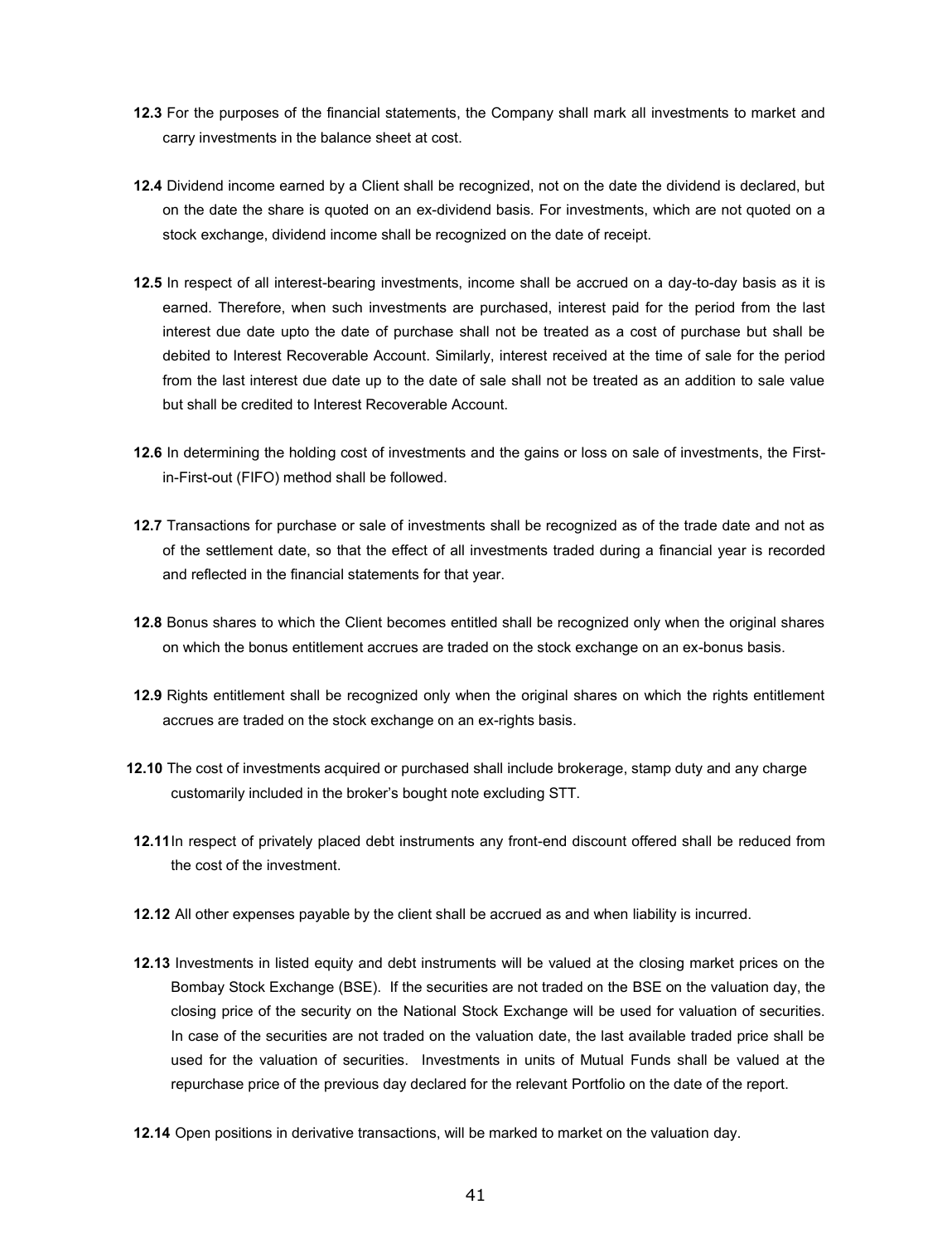- **12.15** Unrealised gain/losses are the differences, between the current market value / Net Asset Value and the historical cost of the securities.
- **12.16** Where investment transactions take place outside the stock market, for example, acquisitions through private placement or purchases or sales through private treaty, the transaction should be recorded, in the event of a purchase, as of the date on which the Portfolio obtains in enforceable obligation to pay the price or, in the event of a sale, when the Portfolio obtains an enforceable right to collect the proceeds of sale or an enforceable obligation to deliver the instruments sold.
- **12.17** Investment Management fees would be calculated on daily weighted average AUM and charged on quarterly basis on the first day of subsequent quarter.
- **12.18** The Portfolio Manager and the client can adopt any specific norms or methodology for valuation of investments or accounting the same as may be mutually agreed between them on a case specific basis.
- **12.19** In case of corpus received in form of stock, the same is accounted for in PMS books on the date of activation of the client account and is valued at the closing price of the stock on the date of activation of the client account. Accordingly, the date of activation of the account as aforesaid shall be construed as the date of acquisition and the cost as stated above is considered as cost of acquisition for the purpose of computing gains/returns.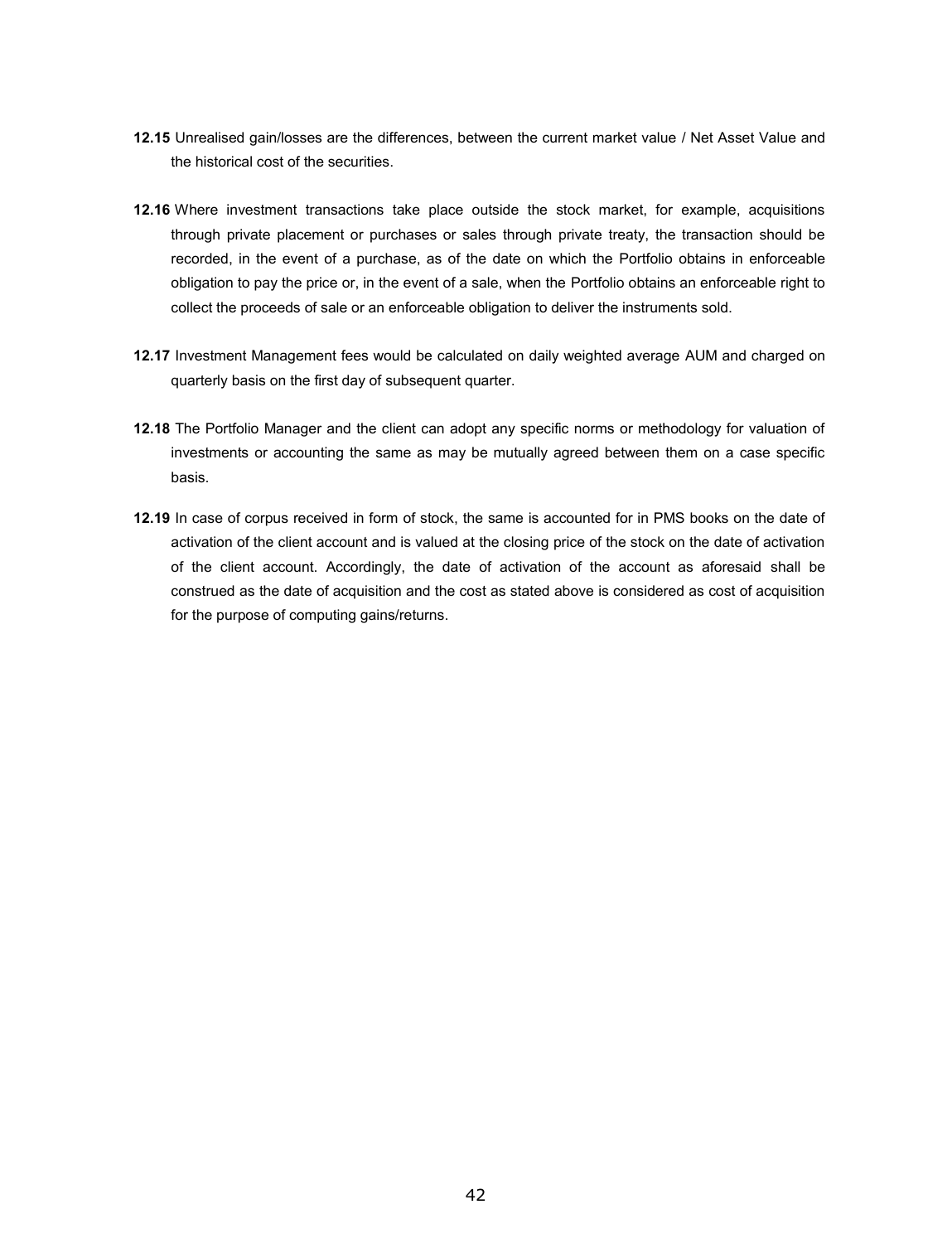#### **13. INVESTOR SERVICES**

## **i. Name, Address and Telephone Number of the Investor Relation Officer, who shall attend to the investor queries and complaints.**

| Name      |   | Saurabh Patel                                                                               |                              |
|-----------|---|---------------------------------------------------------------------------------------------|------------------------------|
| Address:  |   | 201, Dev Neo Vikram, Sahakar Nagar CHS, New Link Road,<br>Andheri - (West), Mumbai - 400053 |                              |
|           |   |                                                                                             |                              |
| Telephone | ÷ | 91-22-40824242                                                                              |                              |
| Fax       |   | 91-22-40824200                                                                              | Email: pms@jhpsecurities.com |

#### **ii. Grievance redressal and dispute settlement mechanism**

The Investment Relation Officer(s) will be the interface between the Portfolio Manager and the Client. The Investment Relation Officer(s) shall be responsible for redressing the grievances of the Clients.

All disputes, differences, claims and questions whatsoever arising from (i) the Agreement between the Client and the Portfolio Manager and (ii) the services to be rendered by the Portfolio Manager and / or their respective representatives shall be attempted to be resolved by discussions between the parties and amicable settlement. In case the disputes remain unsettled, the same shall be referred to a sole arbitrator and such arbitration shall be in accordance with and subject to the provisions of The Arbitration and Conciliation Act, 1996, or any statutory modification or reenactment thereof for the time being in force. Such Arbitration proceedings shall be held at Mumbai.

Date: 1<sup>st</sup> November, 2019

Name and Signature Of all the Directors of the Portfolio Manager

Place: Mumbai

| Sr. No. | <b>Name of Directors</b> | <b>Signature</b>              |                                                                                                                                                                                                                                                      |
|---------|--------------------------|-------------------------------|------------------------------------------------------------------------------------------------------------------------------------------------------------------------------------------------------------------------------------------------------|
|         | <b>Vishal Patel</b>      | Vishal<br><b>Ashwin Patel</b> | Öðfäæli Áðf) ^ á Áa ^ ÁKã @ebADE @ ã ÁÚærl<br>ÖÞ H&N MK a @eakDE @ a Á Jæ^   Á&MDA Á<br>í MRPÚÁĽ^&*¦ãa®∙ÁÚco/ŠcáÁ * MRPÚÁ<br>Ú^& lãa - Áucolisca<br>Ü^ær[}kkûbet Án@^Áeĕc@}¦Át-Án@okÁ<br>å[& { ^} c<br>Š[&æna[}KA<br>Öær KNOEO EREFEDI AFIKO E E KHE |
| 2.      | Saurabh Patel            | Saurabh<br>Ashwin<br>Patel    | Öðfärælj^Áðf}^åÁni^ÁJæi¦ænà@ÁDE@ al<br>Úær'<br>ÖÞKAS MÙæilæni@ÁDE@ ãÁÚær^lÁ<br>8MDÞÁ MRPÚÁÚ^& ¦ãã ∙ ÁJco/ŠcáÁ<br>í MRPÚÁJ^& ¦ãa?∙ÁÚço/Šcå<br>Ü^ær[}kkûbet Ác@^Áeĕc@!¦Át⊶Ác@áÁ<br>å[& { ^} c<br>Š[&ænā}kÁ<br>Öær KAREGEFERT ÁFIKT FEIKHE              |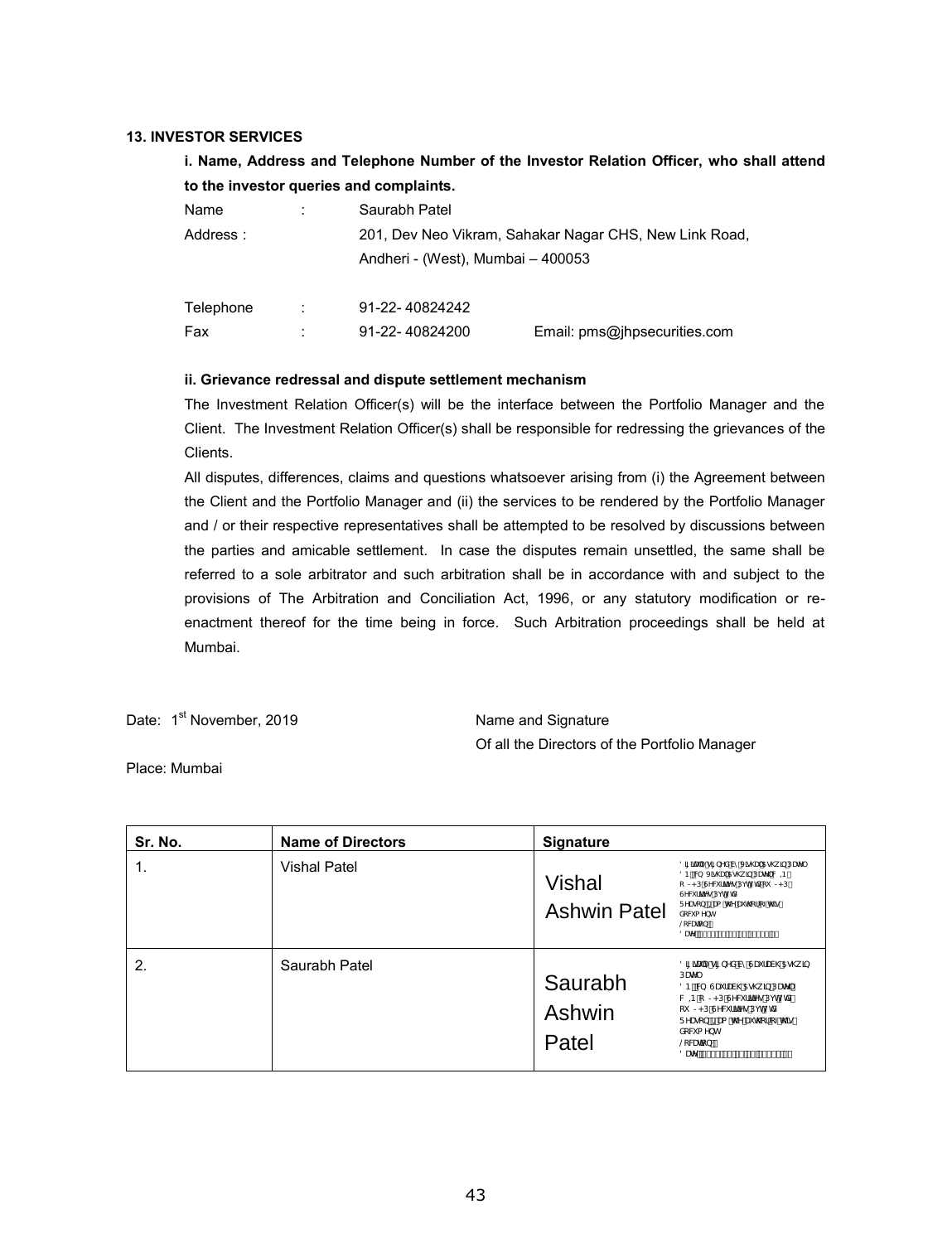## **FORM C**

## SECURITIES AND EXCHANGE BOARD OF INDIA (PORTFOLIO MANAGERS) REGULATIONS,1993 (Regulation 14)

## **JHP Securities Pvt. Ltd.**

Telephone No: 91-22-40824242 Fax: 91-22-40824200

We confirm that:

- (i) the Disclosure Document forwarded to the Board is in accordance with the SEBI (Portfolio Managers) Regulations, 1993 and the guidelines and directives issued by the Board from time to time;
- informed decision regarding entrusting the management of the portfolio to us / investment in the Portfolio Management; (ii) the disclosures made in the document are true, fair and adequate to enable the investors to make a well
- (iii) the Disclosure Document has been duly certified by an Independent Chartered Accountants viz, Mrs. Supriya Panse (Membership No.-046607) of M/s. S. Panse & Co., 9, Three View Society, Opp. Century Bazaar, Veer Savarkar Marg, Mumbai – 400 025 on 1<sup>st</sup> November, 2019

## Signature of the Principal Officer

Vishal

Ashwin Patel<br>Elither Steed in Kilomedia Allica \* Asa All & { ^} o<br>Oder MacQueller et al al na Eel ikke Öðläæs|'Áðl}^åÁs'ÁKã@epÁ0E@}ãjÁJæe^| ÖÞ KÁS) MXã @apkūE@ ãj ÁÚær^|ÁSMOP.<br>[MRPÚÁĽ^&`¦ãzN•ÁÚço4ŠcáÁ{`MRPÚ/<br>Ù^&`¦ãzN•ÁÚco4Šcá

| Date: 1 <sup>st</sup> November, 2019 | Name:        | <b>Vishal Patel</b>             |
|--------------------------------------|--------------|---------------------------------|
| Place: Mumbai                        | Designation: | <b>Director</b>                 |
|                                      |              | <b>JHP Securities Pvt. Ltd.</b> |
|                                      | Address:     | 201 Dev Neo Vikram,             |
|                                      |              | Sahakar Nagar CHS,              |
|                                      |              | New Link Road, Andheri W        |
|                                      |              | Mumbai - 400 053.               |